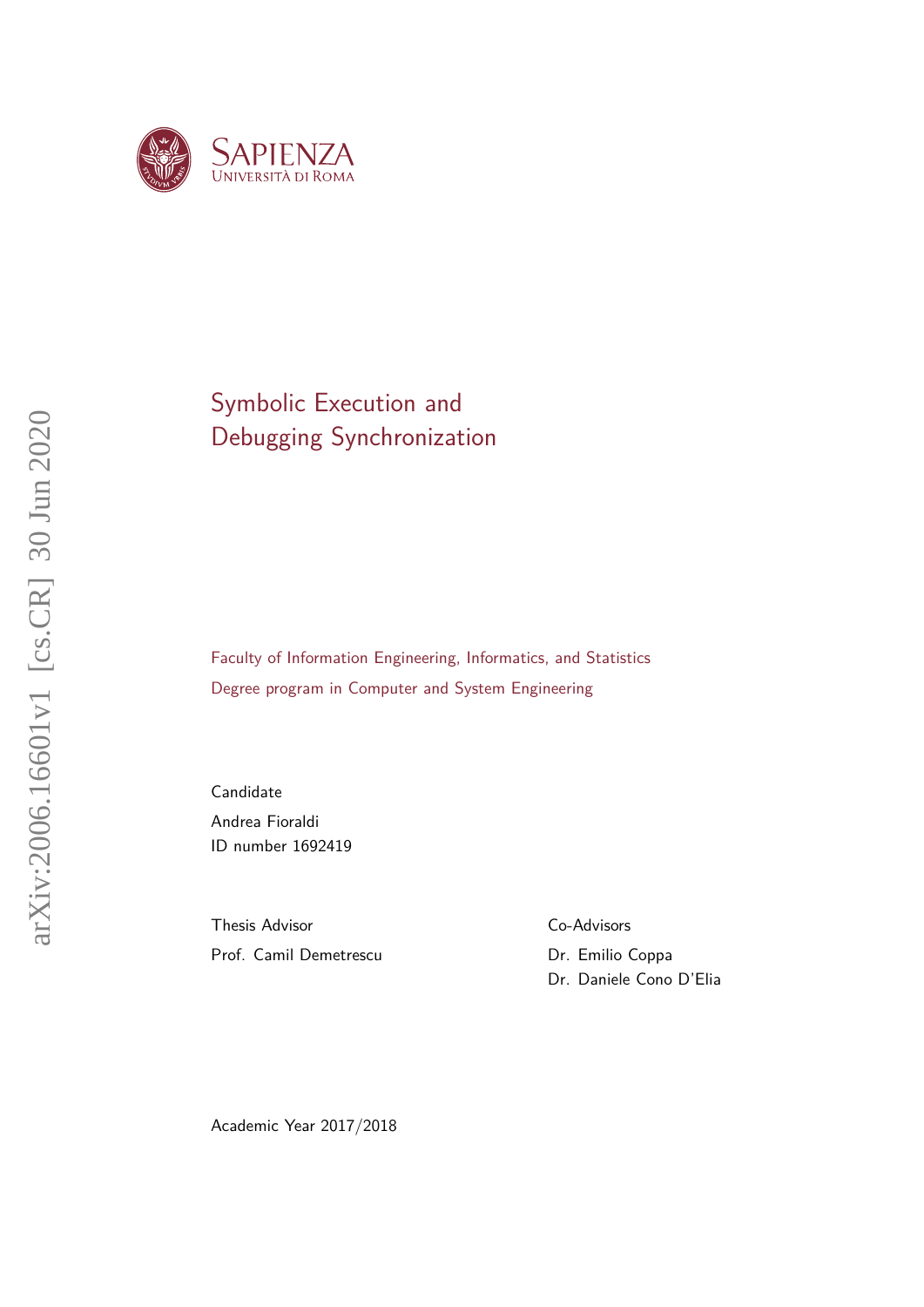### **Symbolic Execution and Debugging Synchronization**

Bachelor thesis. Sapienza – University of Rome

© 2018 Andrea Fioraldi. All rights reserved

This thesis has been typeset by LATEX and the Sapthesis class.

Version: July 1, 2020

Author's email: [fioraldi.1692419@studenti.uniroma1.it](mailto:fioraldi.1692419@studenti.uniroma1.it)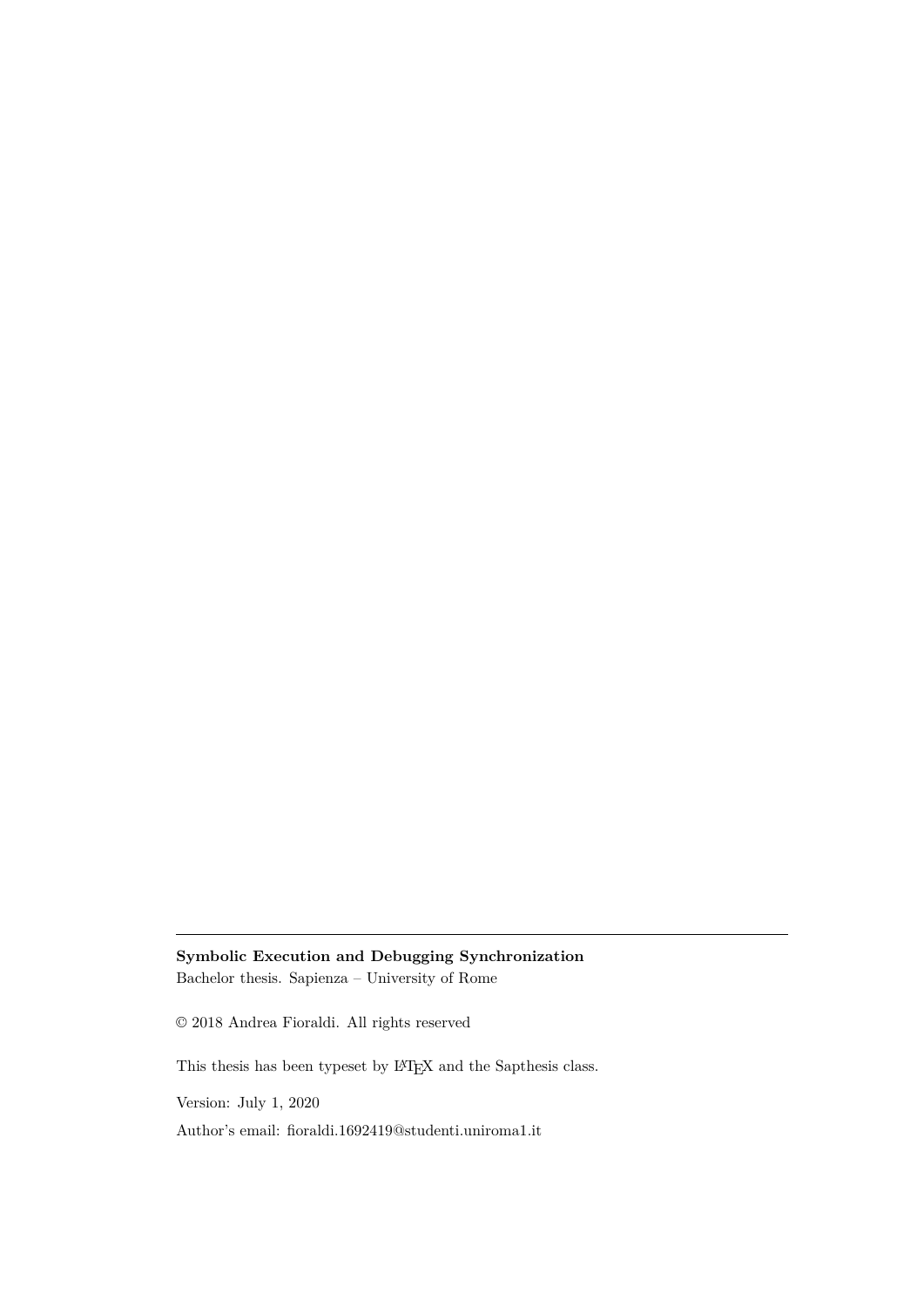*We, hackers, are the dragons of the digital age.* Order of the Overflow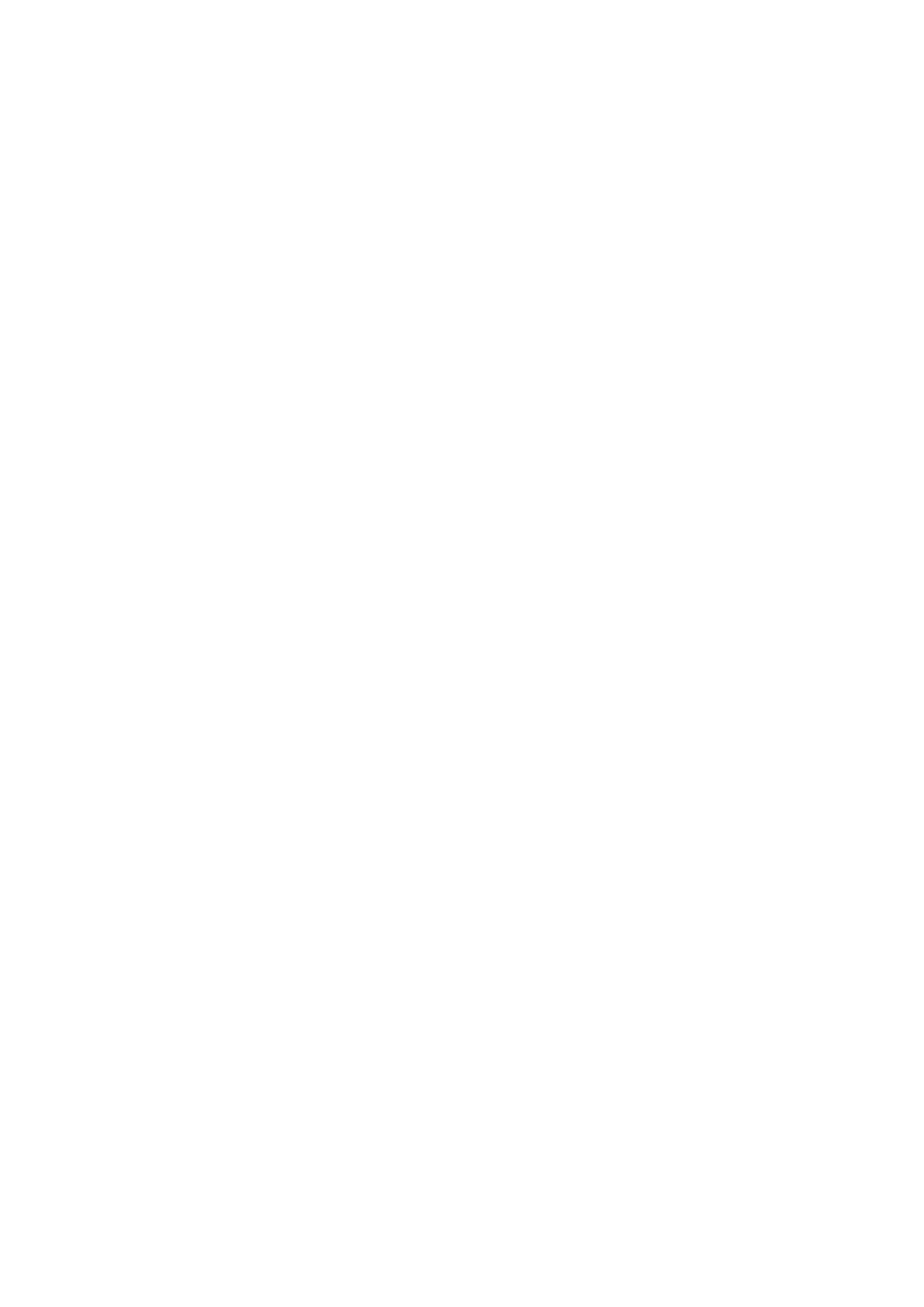# **Contents**

|          |     | Introduction                          | vii            |
|----------|-----|---------------------------------------|----------------|
| 1        |     | <b>Symbolic Execution</b>             | 1              |
|          | 1.1 | Overview                              | $\mathbf{1}$   |
|          |     | 1.1.1                                 | $\overline{2}$ |
|          | 1.2 |                                       | 3              |
|          |     | 1.2.1                                 | 3              |
|          |     | 1.2.2                                 | $\overline{4}$ |
|          | 1.3 |                                       | $\overline{4}$ |
|          |     | 1.3.1                                 | $\overline{5}$ |
|          |     | 1.3.2                                 | 6              |
|          |     | 1.3.3<br>Interaction With Environment | 6              |
|          |     | 1.3.4                                 | $\overline{7}$ |
|          | 1.4 |                                       | $\overline{7}$ |
| $\bf{2}$ |     | Technique                             | 9              |
|          | 2.1 |                                       | 9              |
|          |     |                                       |                |
|          | 2.2 |                                       | 10             |
|          | 2.3 |                                       | 11             |
|          |     | 2.3.1                                 | 12             |
|          | 2.4 |                                       | 13             |
| 3        |     | Implementation                        | 15             |
|          | 3.1 |                                       | 15             |
|          |     | 3.1.1                                 | 16             |
|          |     | 3.1.2                                 | 17             |
|          |     | 3.1.3                                 | 17             |
|          | 3.2 |                                       | 18             |
|          |     | 3.2.1<br>Abstract Debugger            | 18             |

**v**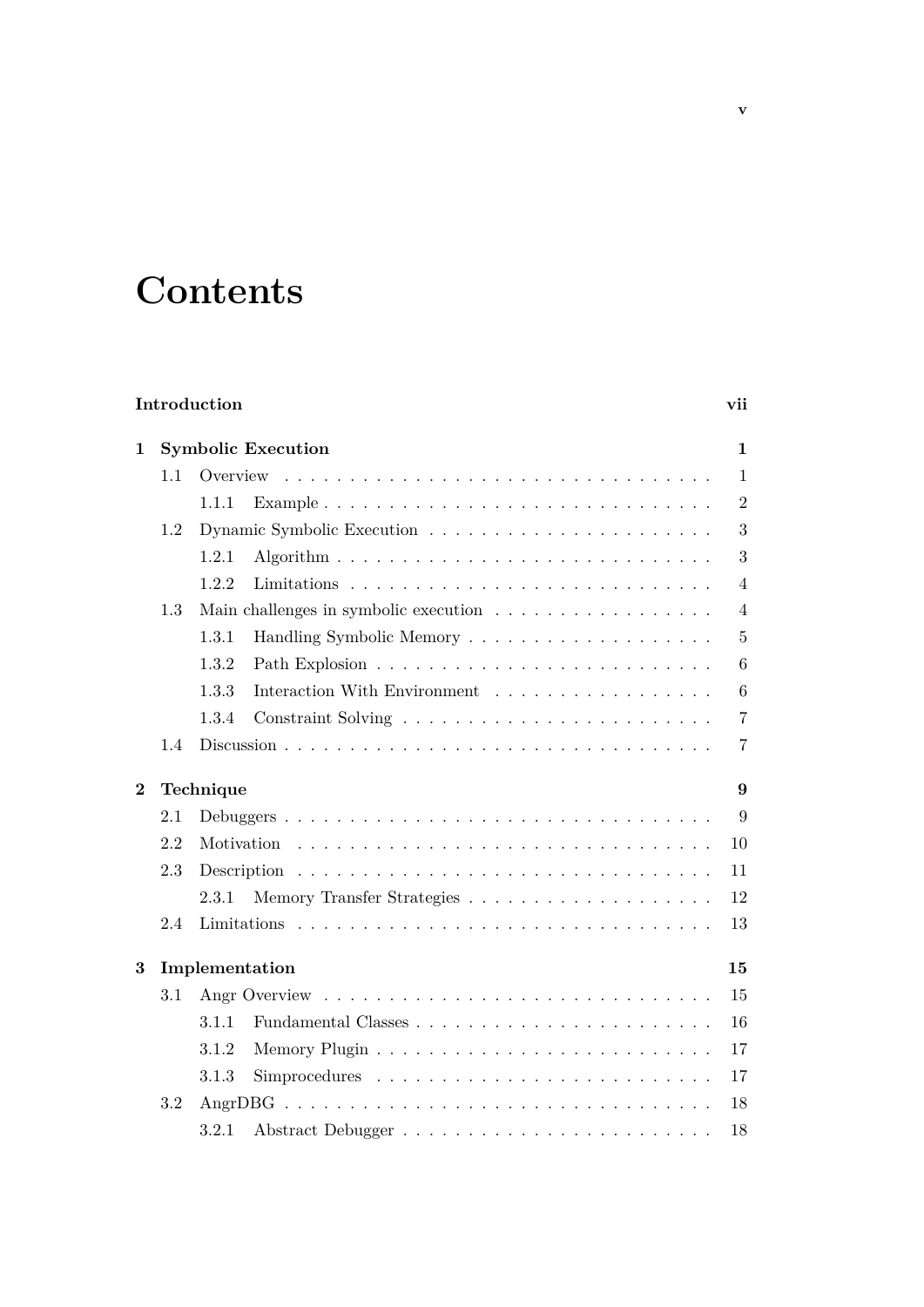|                |                  | 19<br>3.2.2                                           |
|----------------|------------------|-------------------------------------------------------|
|                |                  | 20<br>3.2.3                                           |
|                |                  | 21<br>Internal process state synchronization<br>3.2.4 |
|                | 3.3 <sub>1</sub> | Using AngrDBG API<br>22                               |
|                |                  | 22<br>3.3.1                                           |
|                | 3.4              | 23                                                    |
|                |                  | 23<br>3.4.1                                           |
|                | 3.5              | 24                                                    |
|                |                  | 24<br>3.5.1                                           |
| $\overline{4}$ |                  | 29<br>Case Study                                      |
|                | 4.1              | 29                                                    |
|                | 42               | 31                                                    |
|                | 4.3              | 36                                                    |
| $\mathbf{5}$   |                  | Conclusion<br>37                                      |
|                | 5.1              | 37                                                    |
|                | 5.2              | 38                                                    |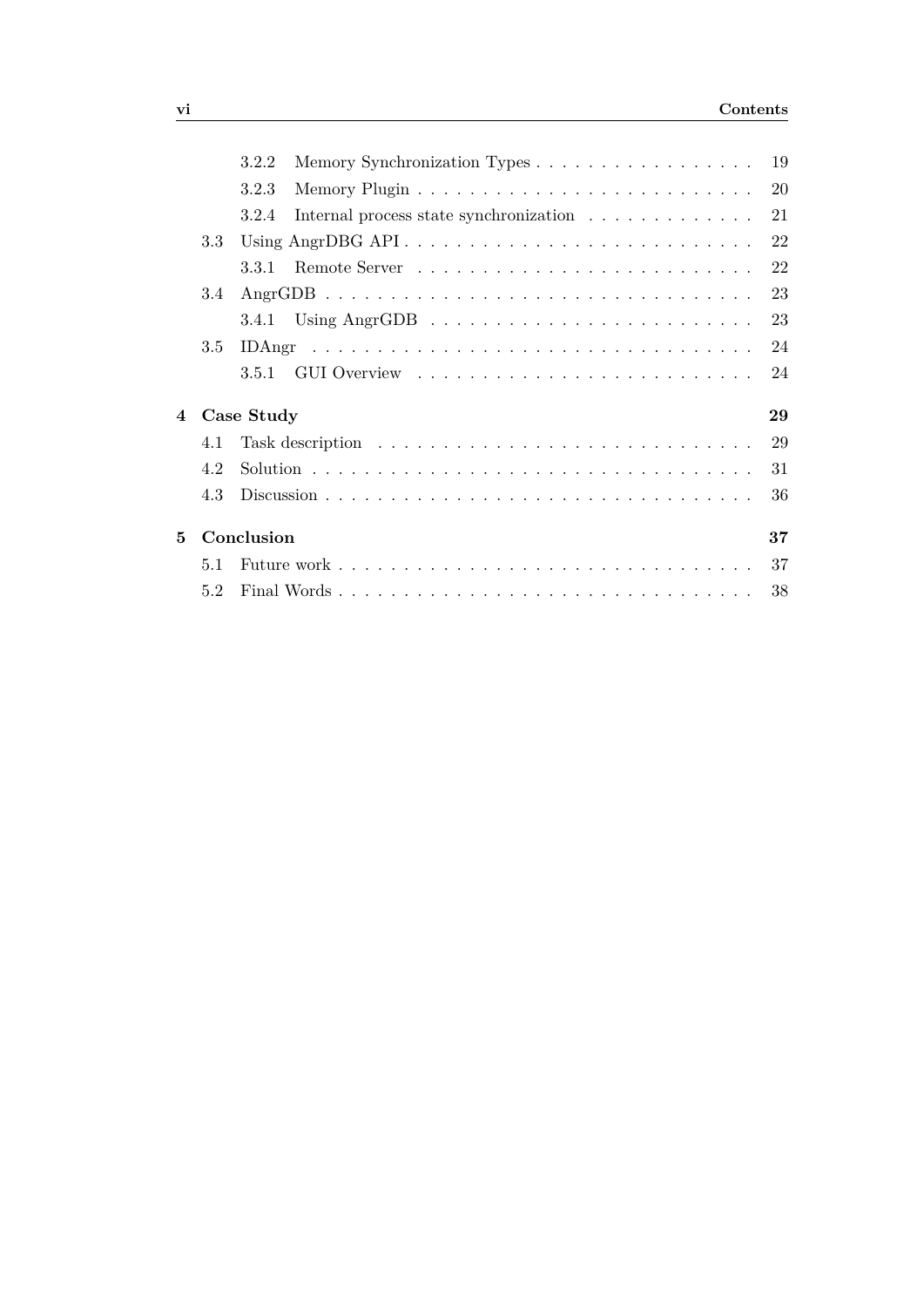# <span id="page-6-0"></span>**Introduction**

Binary analysis is one of the most important problems in computer security. Despite the rise of web applications and interpreted languages like Python, the are several reasons that justify this importance, as described in [\[1\]](#page-46-0). Nowadays, operating systems are still based on compiled languages and also interpreted languages are often compiled down during execution by a Just In Time compiler. In addition, traditional low-level languages like C are reborn thanks to the rise of Internet Of Things and the associated resource-constrained devices.

A wide family of manual and automatic techniques has been developed over the years to analyze this kind of programs. These techniques are divided into static and dynamic analyses depending on the need to execute the program or not.

Despite the continuous innovation on the front of the automatic analysis, the human part remains essential. A reverse engineer is a person who tries to understand what a binary program does and how. This process usually involves reading and understanding the disassembled code and its effects during execution with the aid of a debugger.

One of the most used automatic techniques nowadays is *Symbolic Execution*. The idea came about in the '70s [\[2\]](#page-46-1) but only recently its applications became relevant in computer security. Symbolic execution is used for different tasks, varying from deobfuscation to vulnerability detection and automatic exploit generation.

Symbolic execution has been traditionally considered a static analysis technique since in its original embodiment the application code is not executed concretely by the CPU. However, a more recent twist of symbolic execution, known as Dynamic Symbolic Execution (DSE) [\[3\]](#page-46-2), uses a concrete execution to drive the symbolic exploration and thus can be classified as a dynamic analysis technique.

In the last years, symbolic execution becomes also a first-class technique used by anyone who deals with manual reverse engineering.

Execute symbolically an entire complex software (like a web server for example) is a huge task for a machine, even for a supercomputer so the analyst often uses it in a surgical manner on small pieces of code. For instance, a reverse engineer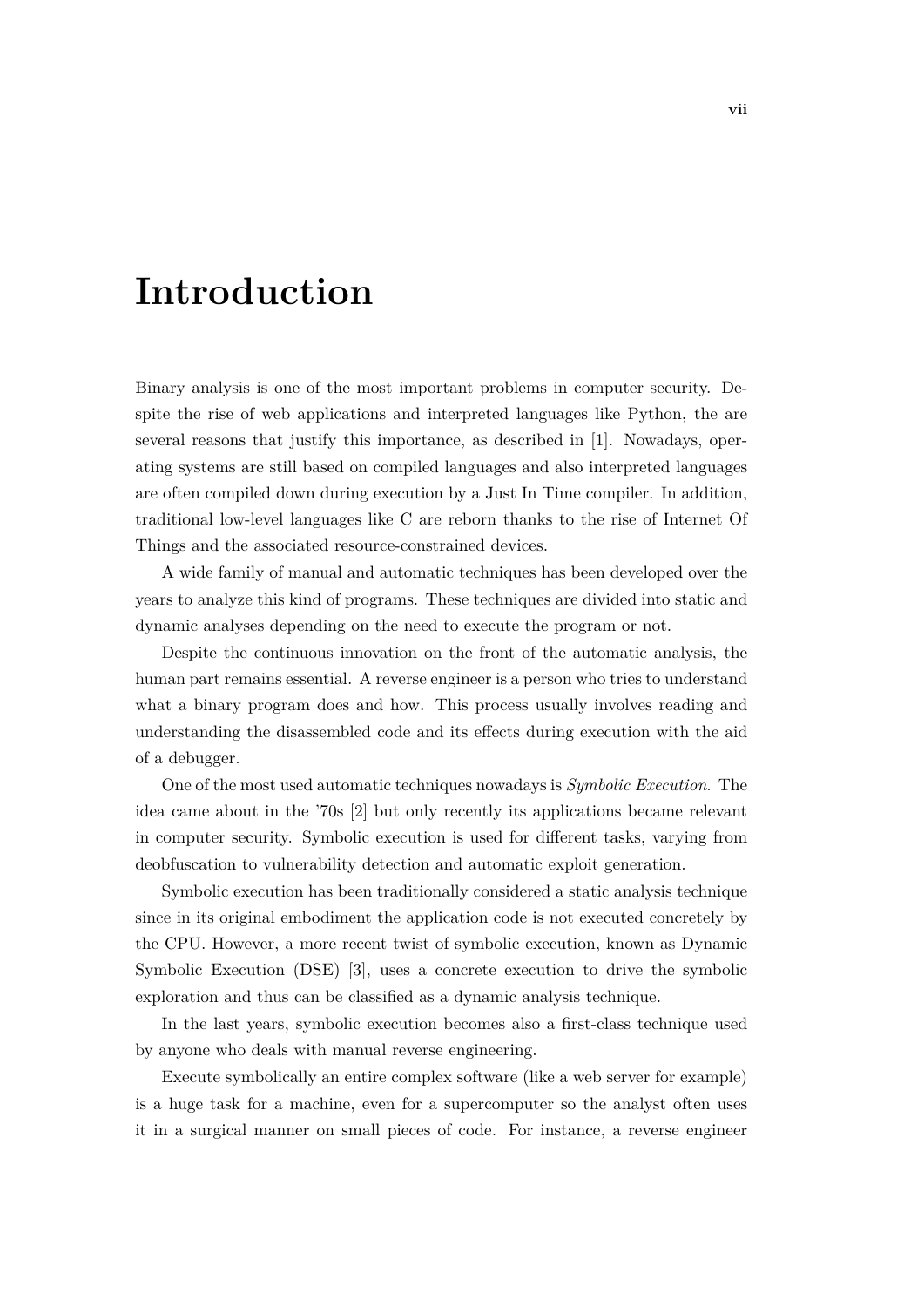often needs to reverse custom encryption functions or obfuscated code during the dynamic analysis.

In this thesis, we introduce the idea of combining symbolic execution with dynamic analysis for reverse engineering.

Differently from DSE, we devise an approach where the reverse engineer can use a debugger to drive and inspect a concrete execution engine of the application code and then, when needed, transfer the execution into a symbolic executor in order to automatically identify the input values required to reach a target point in the code. After that, the user can also transfer back the correct input values found with symbolic execution in order to continue the debugging.

The synchronization between a debugger and a symbolic executor can enhance manual dynamic analysis and allow a reverser to easily solve small portions of code without leaving the debugger.

We implemented a synchronization mechanism on top of the binary analysis framework *angr*, allowing for transferring the state of the debugged process to the angr environment and back.

The backend library is debugger agnostic and can be extended to work with various frontends. We implemented a frontend for the *IDA Pro* debugger and one for the *GNU Debugger*, which are both widely popular among reverse engineers.

#### **Structure of the Thesis**

Chapter 1 describes what is symbolic execution and its limitations. Chapter 2 presents our technique and discuss advantages and limitations. Chapter 3 is about the implementation of the technique in a library based on angr, *AngrDBG*, and its frontends, *AngrGDB* and *IDAngr*. Chapter4 is a usage example of IDAngr to show how the tool works.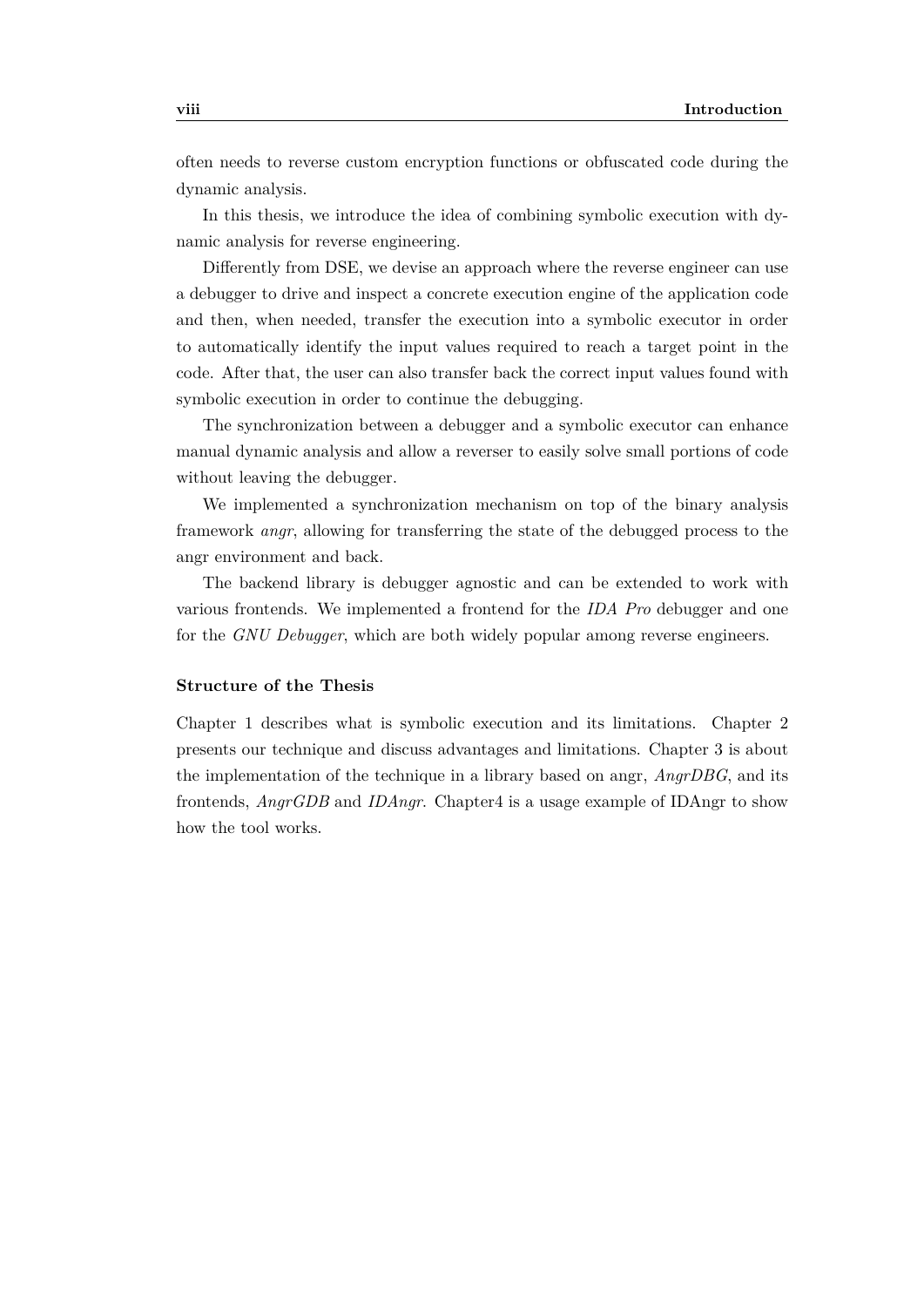## <span id="page-8-0"></span>**Chapter 1**

# **Symbolic Execution**

In this chapter, we will present the main ideas behind *symbolic execution*, discussing its limitations and why the current approaches may be not adequate for reverse engineering of real-world software.

### <span id="page-8-1"></span>**1.1 Overview**

When a program is executed on a machine the CPU follows a single flow of instructions. The control flow path can be different for each concrete execution of the program and only a single path can be explored at a time. Hence, it is not possible to evaluate all the possible behaviors of a program when analyzing a single execution.

*Symbolic execution* is a program analysis technique able to explore simultaneously different paths in a program, evaluating how different program inputs may affect the execution flow.

While a concrete execution evaluates the program execution based on the concrete values associated with the program inputs, symbolic execution evaluates the program execution using *symbolic* values associated with them.

A symbolic value may initially assume any value within the data type domain. When evaluating the program statements, symbolic execution constructs expressions over the symbolic inputs to describe the manipulation performed on the program inputs. When a branch is encountered during the exploration, symbolic execution checks the satisfiability of the branch condition using an SMT  $<sup>1</sup>$  $<sup>1</sup>$  $<sup>1</sup>$  solver.</sup>

If both branches are feasible, the exploration is forked, adding to each execution path a new constraint that restricts the values allowed for the program inputs in that execution path. The set of constraints collected during the exploration of a

<span id="page-8-2"></span><sup>&</sup>lt;sup>1</sup>Satisfability Modulo Theories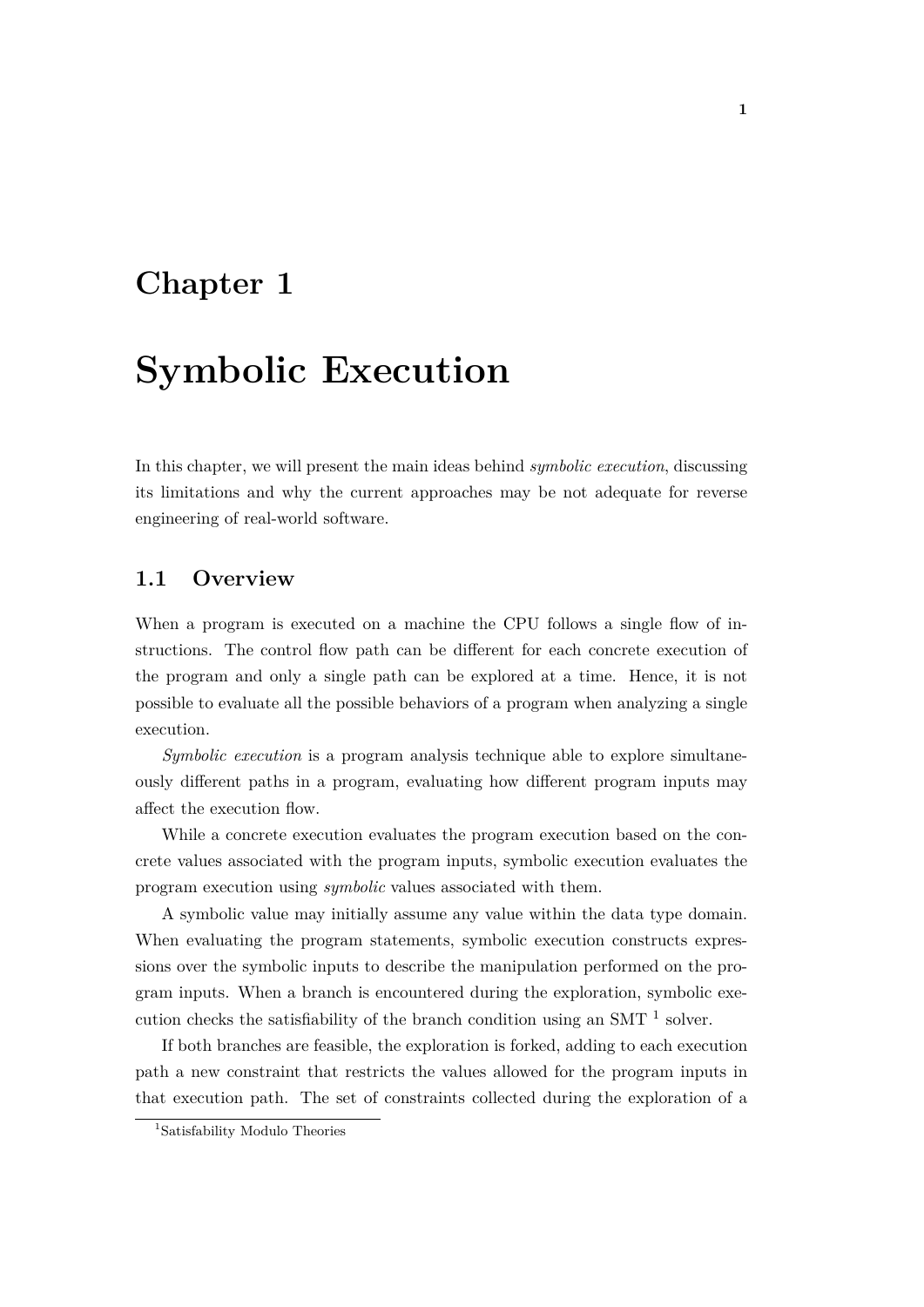path are typically referred to with the term *path constraints*. Additionally, the *symbolic store* is used to keep track of the mapping between program variables and symbolic or concrete expressions constructed during the exploration

#### <span id="page-9-0"></span>**1.1.1 Example**

To better explain how symbolic execution works, let us consider the following piece of code:

```
1 int foo (int a, int b)
2 {
3 int c = 77;
4
5 if (a + b == 42) {
6 c = c - b;
7 }
8 else {
9 c = a - c;
10 }
11 if (c == 38) {
12 puts ("Well done.");
13 }
14 else {
15 puts ("Try again.");
16 }
17 }
```
The goal is to find some valid values for the input variables a and b to reach line 12.

Before starting the evaluation with symbolic execution, two symbolic values,  $\delta$ <sub>a</sub> and  $\delta_b$ , are associated with the program inputs a and b, respectively.

In the beginning, we have only a path, with the variable *c* associated with a concrete value, 77.

When we reach the first if statement two different paths are generated with the following formulas and symbolic storages:

- [Path #1] Formula:  $\delta_a + \delta_b = 42$ , Storage:  $c = 77$
- [Path #2] Formula:  $\neg(\delta_a + \delta_b = 42)$ , Storage:  $c = 77$

In the next step for Path 1 the symbolic storage changes to  $c = 77 - \delta_b$ . Similarly, the Path 2 storage changes to  $c = \delta_a - 77$ .

So Path 1 and 2 reach both the second if statement with different constraints sets. We want to reach the branch associated to the condition  $c = 38$ .

There are four different possible paths: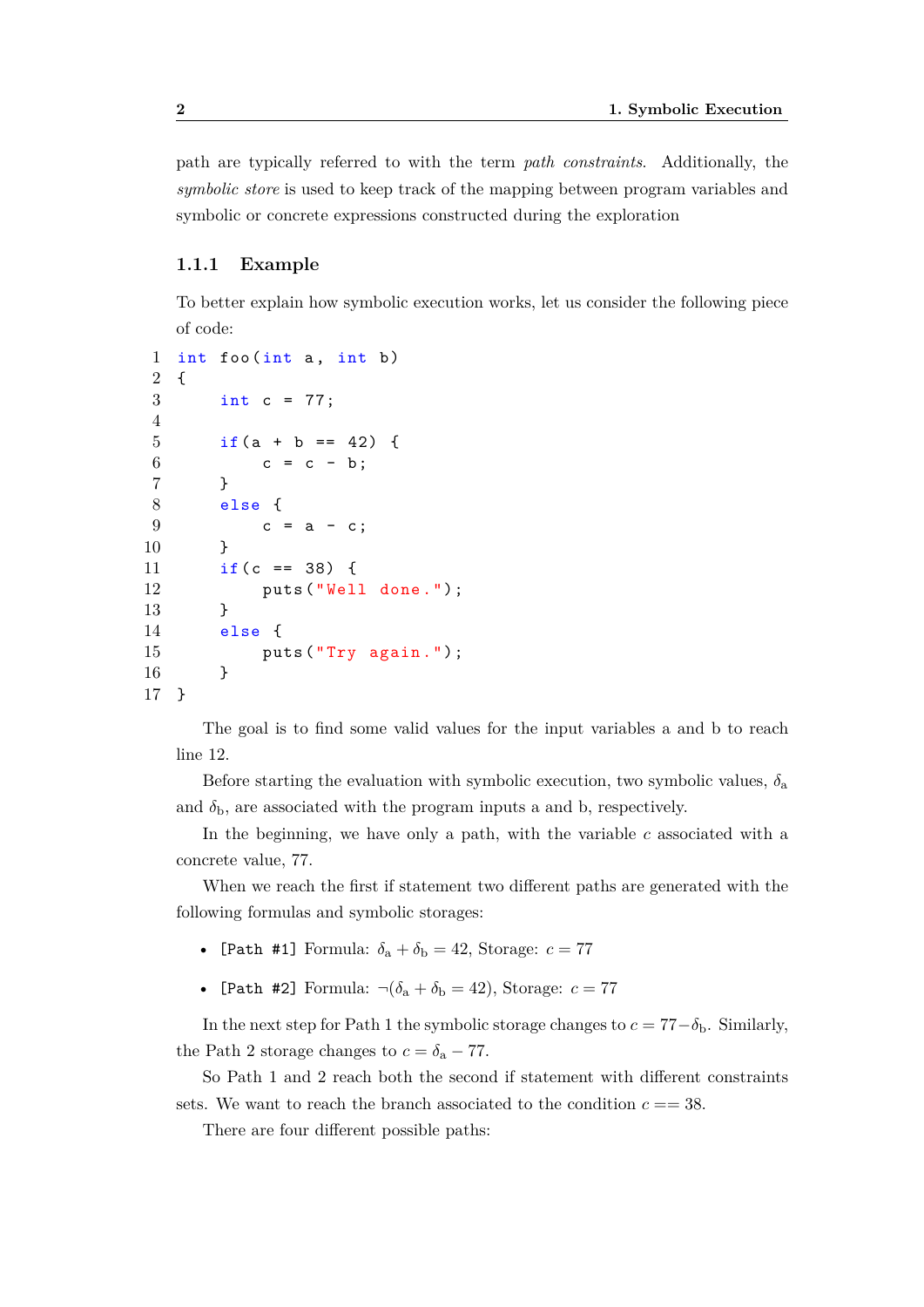- [Path #1.1] Formula:  $\delta_a + \delta_b = 42 \wedge c = 38$ , Storage:  $c = 77 \delta_b$
- [Path #1.2] Formula:  $\delta_a + \delta_b = 42 \wedge c \neq 38$ , Storage:  $c = 77 \delta_b$
- [Path #2.1] Formula:  $\neg(\delta_a + \delta_b = 42) \land c = 38$ , Storage:  $c = \delta_a 77$
- [Path #2.2] Formula:  $\neg(\delta_a + \delta_b = 42) \land c \neq 38$ , Storage:  $c = \delta_a 77$

The interesting paths are 1.1 and 2.1 because they reached our target, the puts("Well done."); statement. By solving their collected constraints we can get some concrete values for the symbolic inputs that allow the program to reach the target branch during a concrete execution.

The final path constraints for Path 1.1 are  $\delta_a + \delta_b = 42 \wedge 77 - \delta_b = 38$  and solving it with a SMT solver gives this result:  $\delta_a = 3$ ,  $\delta_b = 39$ . In fact  $3 + 39 =$  $42 \wedge 77 - 39 = 38.$ 

Since an assignment for the program input able to reach the target has been found, the symbolic execution can be terminated. If a user may want to get multiple assignments to reach the target, Path 2.1 can be evaluated to obtain another set of concrete values for the program inputs from the SMT solver.

They final path constraints for 2.1 is  $\neg(\delta_a + \delta_b = 42) \wedge \delta_a - 77 = 38$  and it evaluates to:  $\delta_a = 115$ ,  $\delta_b = 40$ .

This is an example of what a symbolic executor does.

## <span id="page-10-0"></span>**1.2 Dynamic Symbolic Execution**

A main limitation of symbolic execution is exploring paths with very complex constraints. The time spent on solving these constraints in order to know if a path can be reached is critical in terms of engine's efficiency.

A game-changing technique to address this problem is *Dynamic Symbolic Execution (DSE)*, the combination of symbolic and concrete execution, introduced by [\[3\]](#page-46-2). The idea is to drive symbolic execution along recorded concrete execution paths and so avoid the call to the solver to know if a path is unreachable. This is possible due to binary instrumentation and also permits a simplified implementation of the symbolic interpreter.

Dynamic symbolic execution is often implemented with the possibility of selective concretization of some values in order to simplify constraints.

#### <span id="page-10-1"></span>**1.2.1 Algorithm**

The high-level steps of the DSE process are: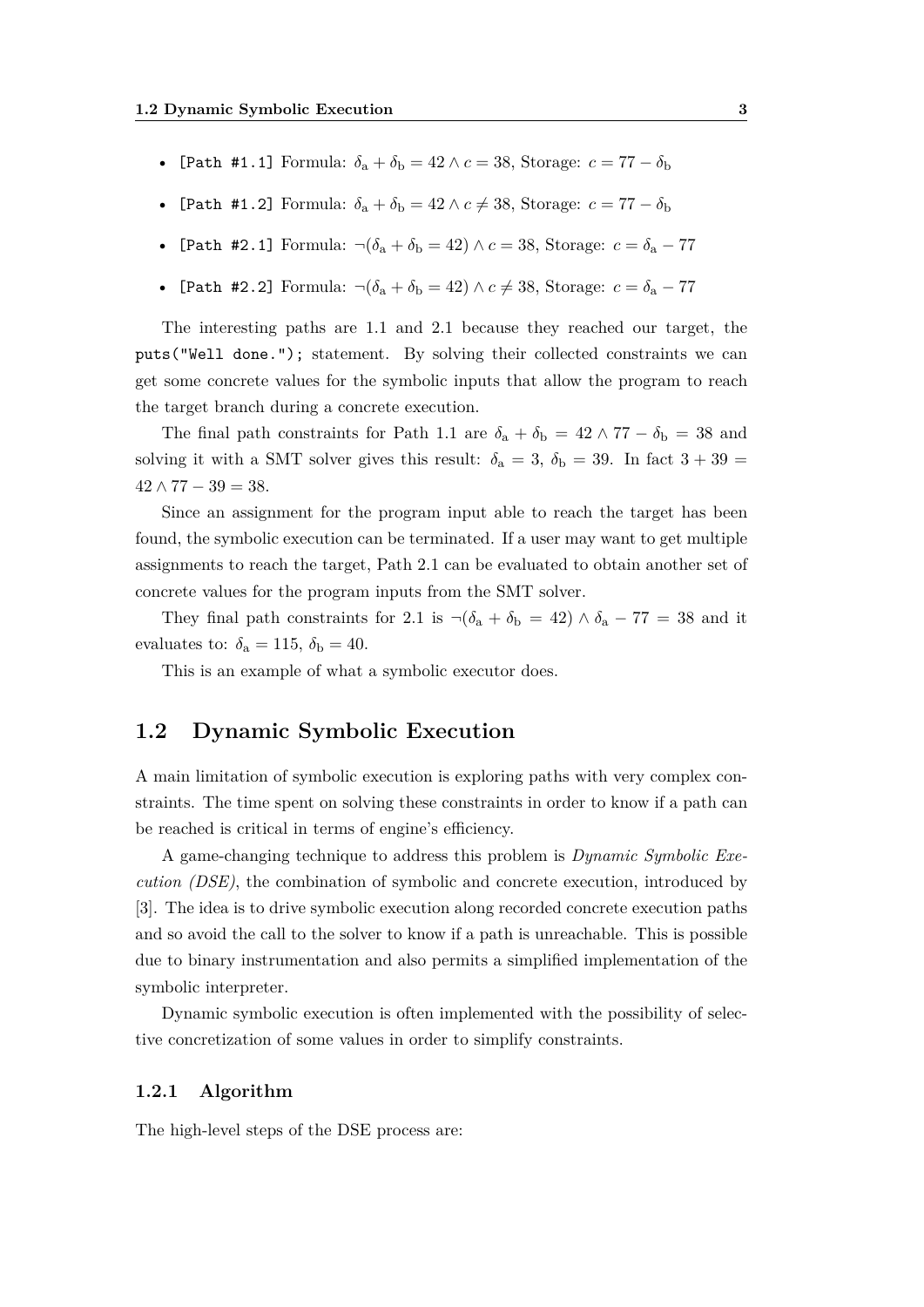- 1. Choose input variables and set them as symbolic;
- 2. Instrument the program to trace all events regarding the input variables;
- 3. Choose a random input and execute the program;
- 4. Execute the symbolic execution engine on the traced path and collect all constraints;
- 5. Negate the last path condition in order to visit a new path. If there is not a path condition left then terminate the exploration;
- 6. Invoke the solver to generate a new input. If the condition is unsatisfiable go to step 5;
- 7. Execute the program with the generated input and go to step 4;

#### <span id="page-11-0"></span>**1.2.2 Limitations**

Dynamic symbolic execution cannot work with not deterministic programs as the executor cannot analyze which path is executed with an input variation. Another issue is when a code cannot be tracked by the engine. A side effect in that code may cause a wrong input generation that leads to execute an unintended path.

### <span id="page-11-1"></span>**1.3 Main challenges in symbolic execution**

As described before symbolic execution can, in theory, explore all possible paths in a binary. However, this is not always possible since symbolic execution may not be able in practice to analyze complex programs. As described in [\[4\]](#page-46-3), several problems make that hard:

- 1. How can a symbolic executor manage the dereferencing of a symbolic pointer?
- 2. How to deal with programs with a large number of branches (e.g., loops) that can easily make the number of paths exponential?
- 3. How model interactions with the environment?
- 4. How to solve non-linear constraints in a reasonable time?

Some of these challenges may be addressed when using symbolic execution within a specific application context. However, the assumptions made to mitigate these issues may lead symbolic execution to miss some interesting paths or to follow unrealizable program paths.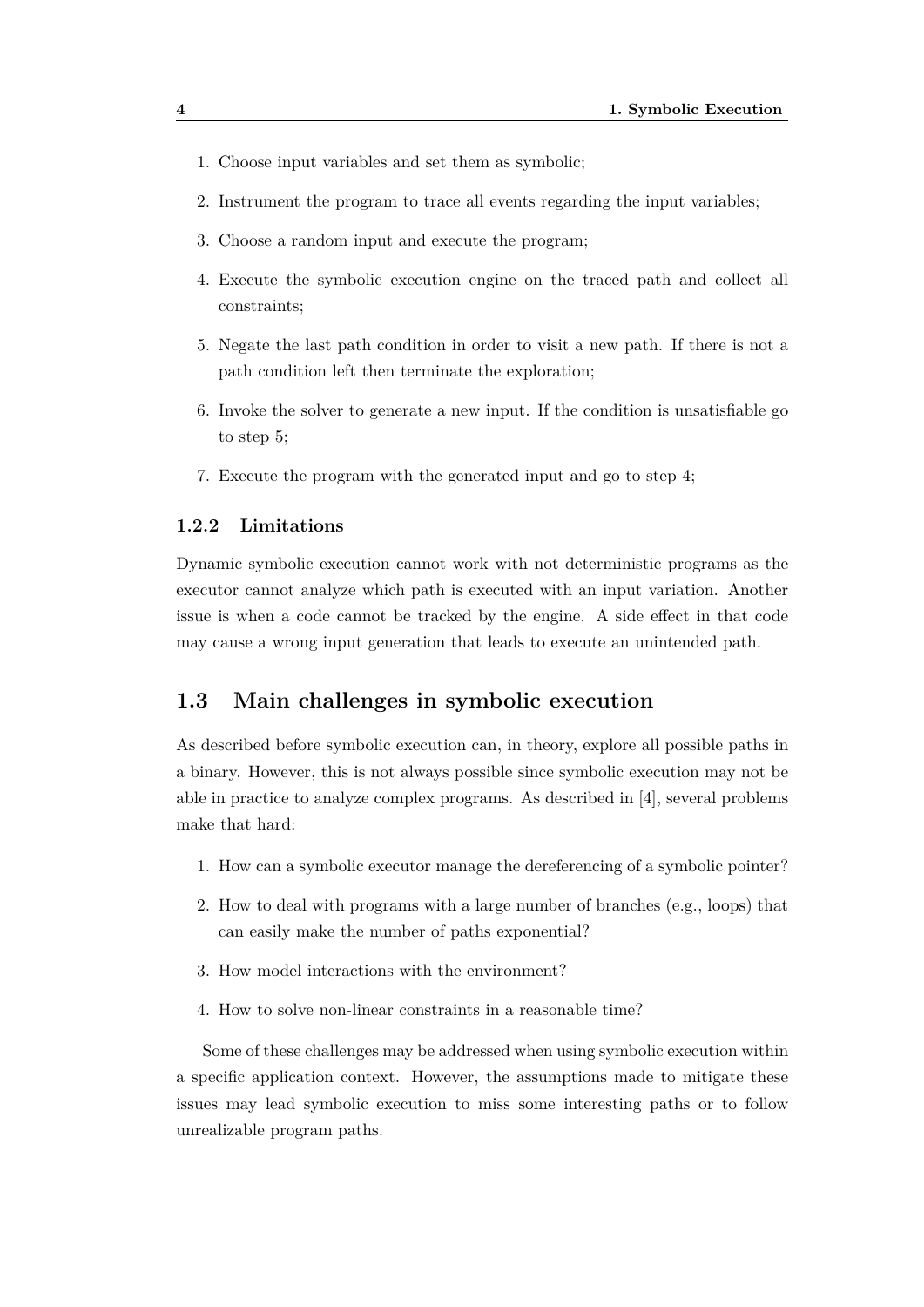In the remainder of this section, we discuss some of these problems in more details and present few approaches that have been proposed in the literature to mitigate them.

#### <span id="page-12-0"></span>**1.3.1 Handling Symbolic Memory**

In the most general symbolic execution approach, a memory address may be symbolic and thus reference in the worst case the whole content of the memory. This leads to an ambiguity for the dereferencing operation. For example, consider a concrete array A and a symbolic index i. Since the index is symbolic, the expression A[i] may actually refer to any element in memory. Although *symbolic* accesses are not rare in real-world programs, how to deal with these kinds of accesses remains an open problem.

There are two fundamental methods to handle this [\[2\]](#page-46-1), even if neither is a solution that works at scale:

- *State Forking*: for each memory operation with symbolic addresses the state is forked considering all possible derived states
- *If-Then-Else formulas*: this method exploits the capability of some constraint solvers of handling conditional operators in logical formulas, so the pointer is kept in the symbolic storage updating the path's boolean formula with the conditional operator avoiding forking.

However, when a pointer value can be in a very large range most engines do an address concretization, sometimes to NULL or to a newly allocated object.

Since concretization may lead a symbolic executor to miss many interesting paths, one approach proposed in literature [\[5\]](#page-46-4) is the *partial* memory model, where write accesses are always concretized, while read accesses are not concretized but treated symbolically when the symbolic address ranges a limited memory area (e.g., up to 1024 bytes).

#### **A note on loops**

When the number of iterations of a loop depends on the program input this can be a problem for the symbolic executor. In DSE if the engine follows exactly the same path of the recorded concrete execution the number of iterations of a loop is the number of iterations associated to the generated input and not all the possible iterations associated to the symbolic input.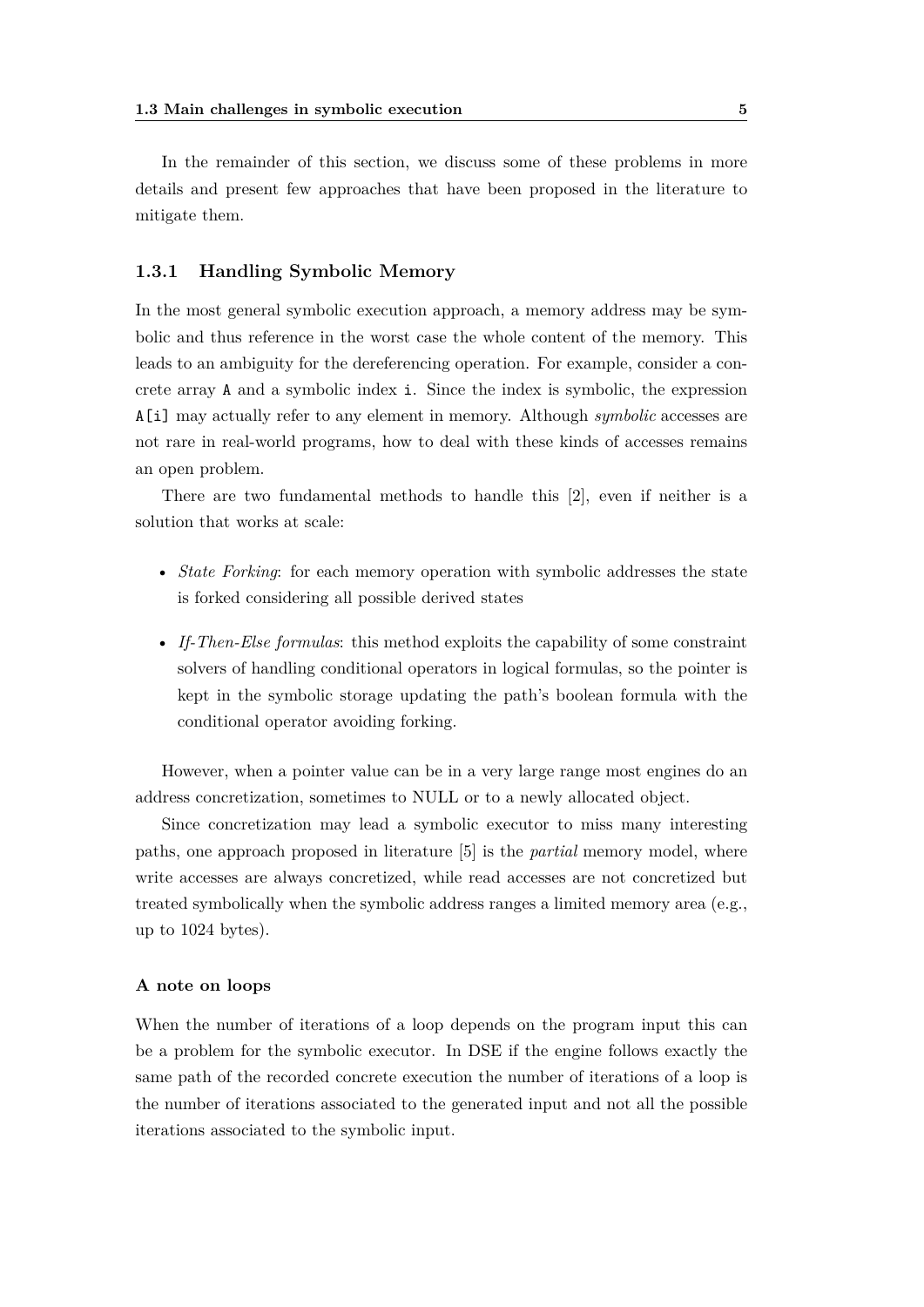The *LESE* [\[6\]](#page-46-5) technique was developed to bypass this problem. It introduces a symbolic trip-count variable for each loop that represents the number of iterations and mantains a relationship between the symbolic variables and the trip counts. A symbolic value thus has not only a data relationship with the input but also with the loop-dependent effects.

#### <span id="page-13-0"></span>**1.3.2 Path Explosion**

When the number of forked states is exponential because of the number of branches symbolic execution can become pathologically slow. Loops and calls are the main sources of the branch increase. Each loop iteration adds a conditional statement and if the loop depends on some symbolic values the number of branches can be infinite.

A first valid technique to reduce the number of explored states is to remove unsatisfiable paths as soon as possible. However, calling the solver too often can degrade performance, as we will discuss in [1.3.4.](#page-14-0)

Another valid technique to reduce forking is state merging. It consists in merging different paths into a single state with a formula that is the disjunction of the merged paths formulas. The disjunction formula makes use of the If-Then-Else conditional expressions.

There several further possible solutions and some are based on the underapproximation of the number of states to explore:

- Set a precondition on the input to reduce the number of explored states:
- Bound loops to a limited number of iterations
- Use path similarity to discard paths that cannot lead to new findings. A popular technique is interpolation, a method to decide if a formula is related to an undesired property and so discard the exploration of the associated path;
- Record an execution summary of loop bodies and functions calls so when they are traversed again the symbolic executor can use previous results;

#### <span id="page-13-1"></span>**1.3.3 Interaction With Environment**

Early implementations of symbolic execution were unable to symbolic reason on the interactions between a program and the operating system. In particular, a common approach was to concretize the arguments of library or system APIs and run concretely the interaction. However, using these approach, only the return value was taken into account, ignoring any side effects possibly performed by the operating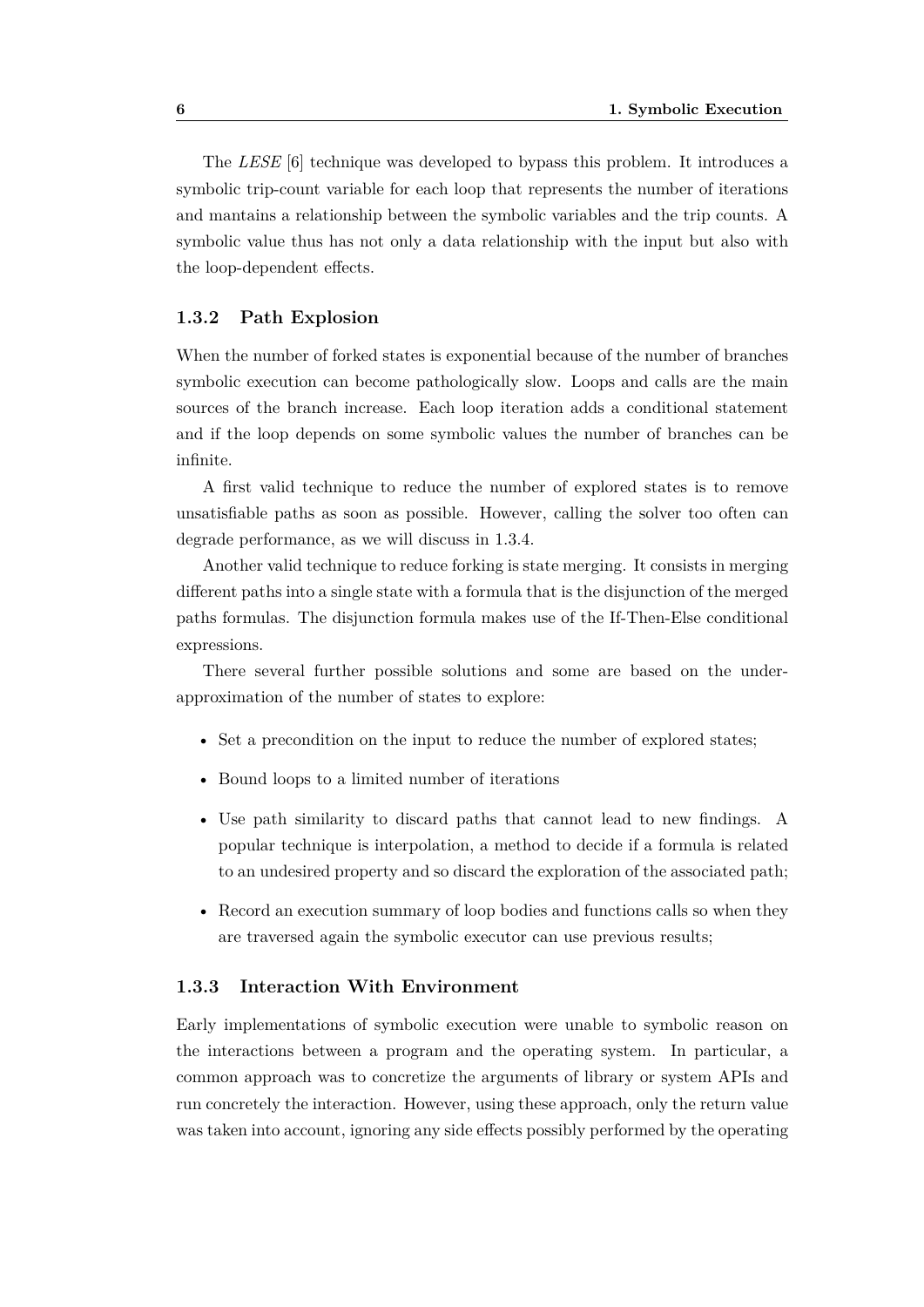system on the process memory. Additionally, concrete evaluation of interaction often resulted in missing interesting execution paths.

To overcome the inaccuracy resulting from concretization during environment interactions, a common approach is to create an abstract model that handles the interaction and provides a simulation of the environment (e.g a symbolic filesystem in order to support operations on files). Models are implemented typically at the system call level because writing a model for all possible external functions that a program can use is unpracticable. This leads to the symbolic exploration of the library code.

However, some engines combine system calls models with external functions models (typically the standard library API) and only when such models are missing the exploration of library code is performed.

#### <span id="page-14-0"></span>**1.3.4 Constraint Solving**

The *boolean satisfiability problem (SAT)* is an NP-complete problem. *Satisfiability modulo theories (SMT)* are used to generalize SAT with arithmetic operations and arrays. Symbolic execution engines, as described before, use SMT solvers to evaluate logical constraints.

To make symbolic execution scalable the constraints solving process must be optimized. There are some valid approaches:

- Reduce the size and complexity of the generated expressions;
- Reuse solutions from previous (similar) queries:
- Lazy evaluation: on a branch, the symbolic executor takes both paths adding a lazy constraint to the formula. These constraints are evaluated only when the path reaches a target and the path is; discarded if it is unreachable in a concrete execution. This increments the number of paths but also reduces the solution space of the solver thanks to the constraints added after the lazy constraint;
- Concretization of not solvable expressions (e.g. complex arithmetics) with random values;

### <span id="page-14-1"></span>**1.4 Discussion**

Symbolic execution is a very large matter and we presented only a basic description of the most common issues and solutions. To understand deeply the state of the art the reader can refer to [\[4\]](#page-46-3).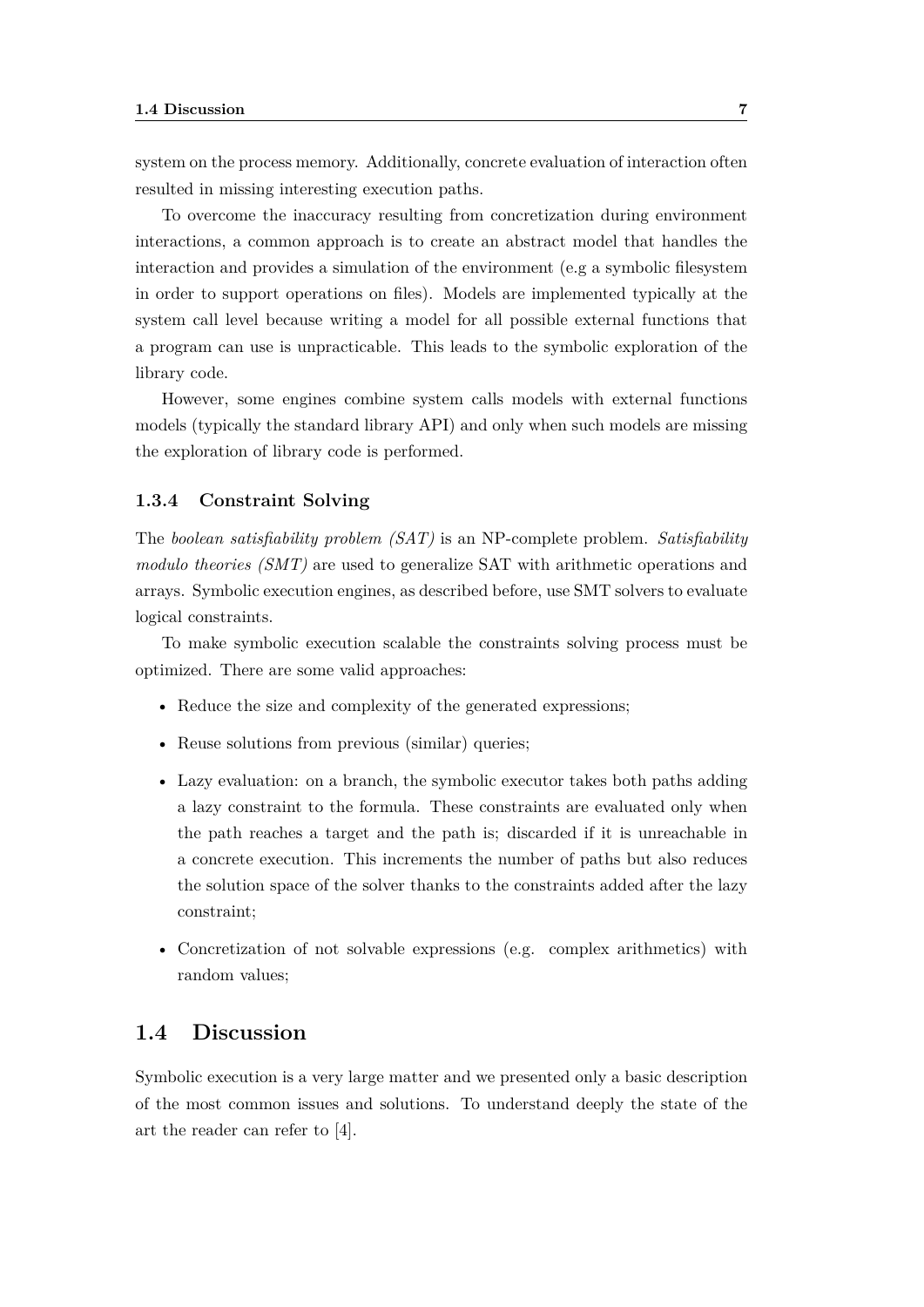In the following chapters we will focus on one application of symbolic execution: help an analyst to understand the behavior of a program. A real example is a malware analyst that wants to reconstruct the protocol of a command-andcontrol malware. The analyst can understand which command activates a specified part of the malware marking the input from the socket as symbolic and executing symbolically the malicious program.

The alternation of concrete execution and symbolic execution with the interaction of the analyst is a novel contribution in the symbolic execution field.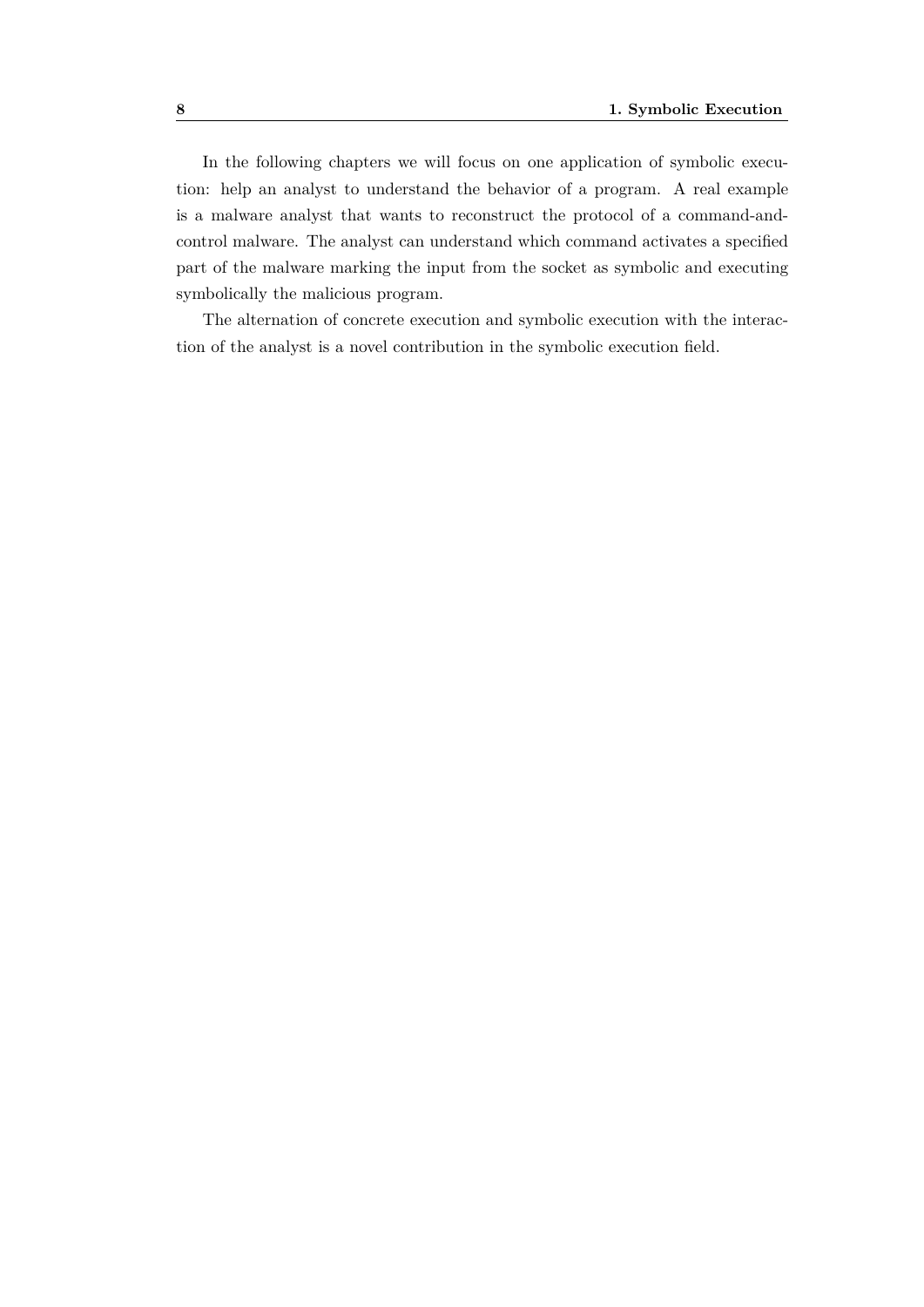## <span id="page-16-0"></span>**Chapter 2**

## **Technique**

In this chapter, we will discuss the advantages and the limitations of combining symbolic execution with a debugger and, more in general, with any forms of concrete execution.

## <span id="page-16-1"></span>**2.1 Debuggers**

A *debugger*, according to [\[7\]](#page-46-6), is a piece of software or hardware used to test or examine the execution of another program. It is mainly designed to allow a developer to examine and control the internal state and the execution flow of a program.

Inspecting and also manipulating the execution context (the memory and the registers) of the program at any time is a fundamental operation during the reverse engineering process.

There are two types of debuggers from a user point of view:

- source-level, that allows the user to inspect the program state in terms of the source code when available;
- low-level, with which the user operates only on disassembly;

Reverse engineering a software is a process that does not involve often the source code so low-level debuggers are the most used.

The main features of a debugger are the following:

- Single stepping: execute an instruction and return the control to the debugger;
- Set a breakpoint: mark a place in the code or define a condition for which the execution is stopped so that the user can inspect the program state;
- Modify execution: for example, change the value of a memory location to understand how a function works with a determinate input;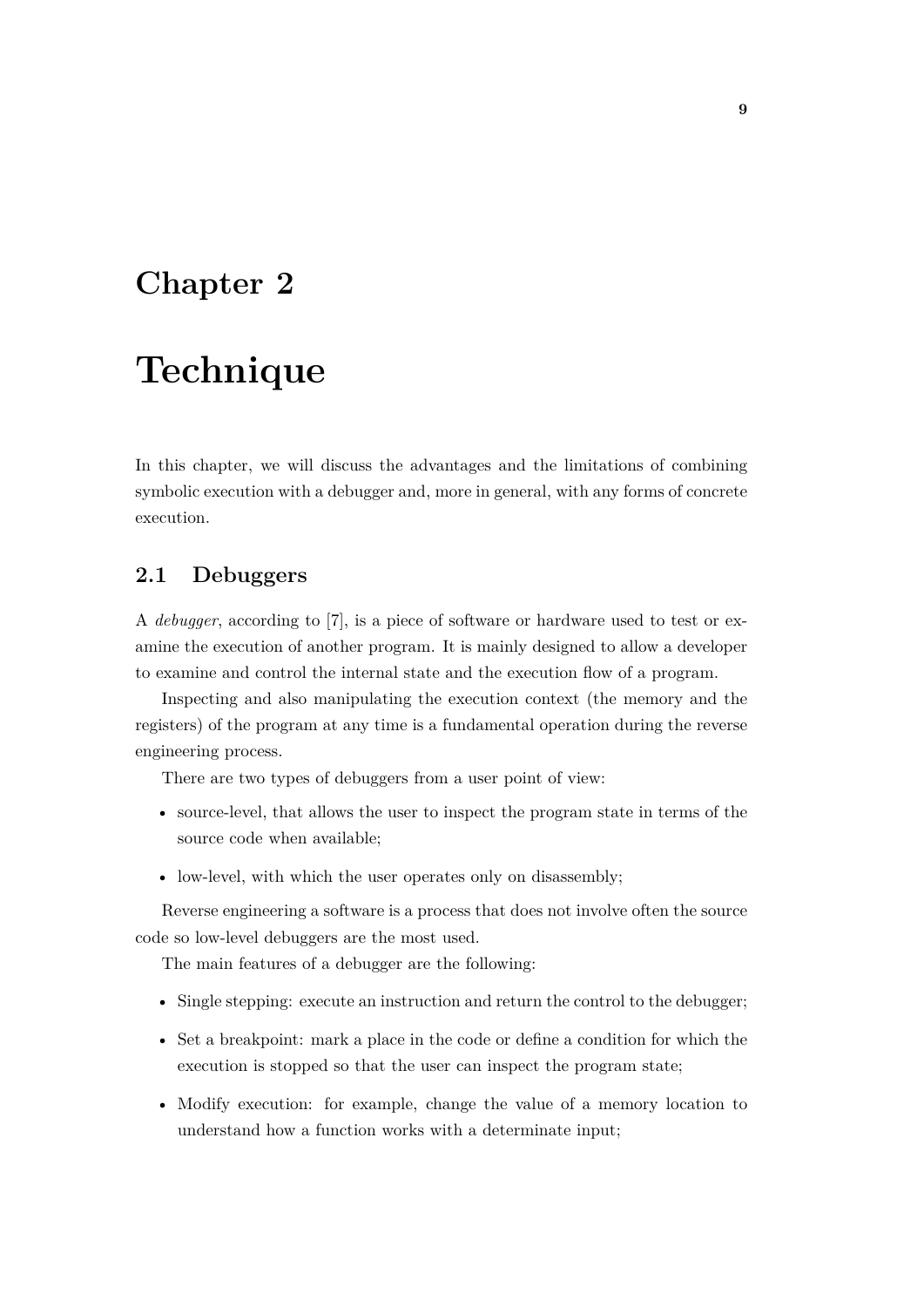• Hook exceptions: return the control to the debugger when an error like SEG-FAULT occurs;

## <span id="page-17-0"></span>**2.2 Motivation**

The work of a reverse engineer is not simply reading assembly, often the code is hidden or very difficult to read and only with an automatic tool it can be understood. A reverser makes an heavy usage of the debugger and in many cases the difficult code is revealed only during execution, the simplest example is a packed executable.

In a lot of malware samples, a target point in the program can be reached only under complex conditions, like in a malware with evasion techniques, and the program state can be very complex.

If we start symbolic execution from the entry point of the program the exploration may never reach the target point due to the limitations exposed in the previous chapter. Even if that point is reached the path constraints and the symbolic expressions can be very complex and the exploration of the interesting code that follows the target point can be very expensive due to the time spent by the SMT solver to verify these complex expressions.

On the other hand, we would like to start the exploration directly from the beginning of the interesting code to avoid these issues. To this end we have to create a state from which to start the symbolic execution in a consistent way, setting the variables in the symbolic executor environment that are required for the correct behavior of the code that must be explored. When done manually, this task can be time-consuming and error-prone.

However, the initial state for the symbolic execution may be created automatically by importing the concrete state from a concrete execution.

Since we do not know a priori which variables are involved during the execution of the code we need to take the entire concrete state and transfer it to the symbolic executor.

In this thesis, we propose to use a debugger to make easy for an analyst to reach the useful point.

This is the essence of our technique, transfer (even complex) states from a debugger to a symbolic executor and write back the results in order to synchronize both states. This makes possible for the reverser to continue the debugging after the exploration.

This technique can be very effective if there is the need to do symbolic execution of small pieces of code often during the debugging, so you can manually control the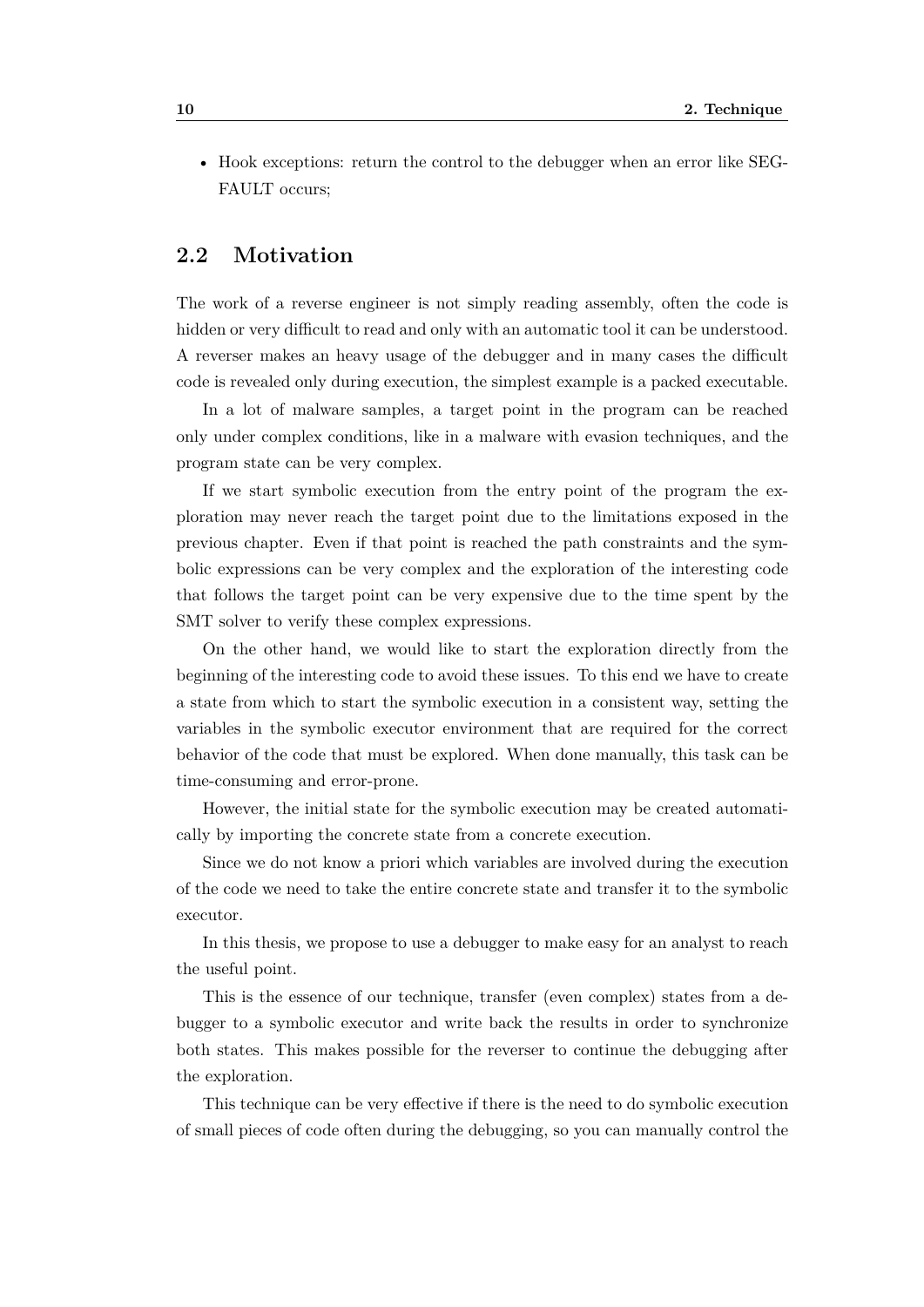execution and solve difficult code in a surgical way.

Obviously, this approach is not limited to debuggers but can be extended to transfer the state from memory dumps, emulators or from a concrete execution controlled by a DBI framework<sup>[1](#page-18-1)</sup> like Intel Pin  $[9]$  or Frida  $[10]$ .

### <span id="page-18-0"></span>**2.3 Description**

If we try to imagine the simplest implementation of state transfer from a paused debugger to a symbolic executor it will be a simple copy of registers and memory. However, this approach comes with severe disadvantages.

The address space of a process may be large thus copying all the memory is not practicable because of the slowness of the process. The memory must be requested to the debugger lazily.

Before the state transfer, the analyst must set the symbolic variables and its constraints. The constraints are required in order to force the symbolic executor to explore only the paths that can be executed starting from the current debugger state. These constraints must not conflict with the required constraints that allow reaching of the concrete state that we are going to transfer. Since there is no previous symbolic exploration that collects these constraints this process requires an accurate analysis and a correct reverse engineering of the code executed before starting the state transfer. An error during this passage may compromise exploration and lead to unfeasible executions.

For example if we must set as symbolic a string read during the debugging with scanf( $\sqrt{\ }s''$ ...) and we do not set also the constraints that it cannot contain whitespace characters, after the exploration the concretized string can contain whitespaces making it an input that can never be entered by the user.

In addition, a program state is not only registers and memory but also how the process interacted/must interact with the environment. Environment synchronization is a challenging problem.

To do this we must build a mechanism to create a symbolic executor environment as similar as possible to the concrete environment. An example is synchronizing the position of the cursor associated with the opened file descriptors. In this thesis, we propose to interact with the environment saving the context of the concrete process, executing syscalls concretely and retrieve information from the operating system and then restoring the context just before the state transfer.

<span id="page-18-1"></span><sup>&</sup>lt;sup>1</sup>Dynamic Binary Instrumentation [\[8\]](#page-46-8): a dynamic analysis technique that inserts analysis code at run-time in the "instrumented" program.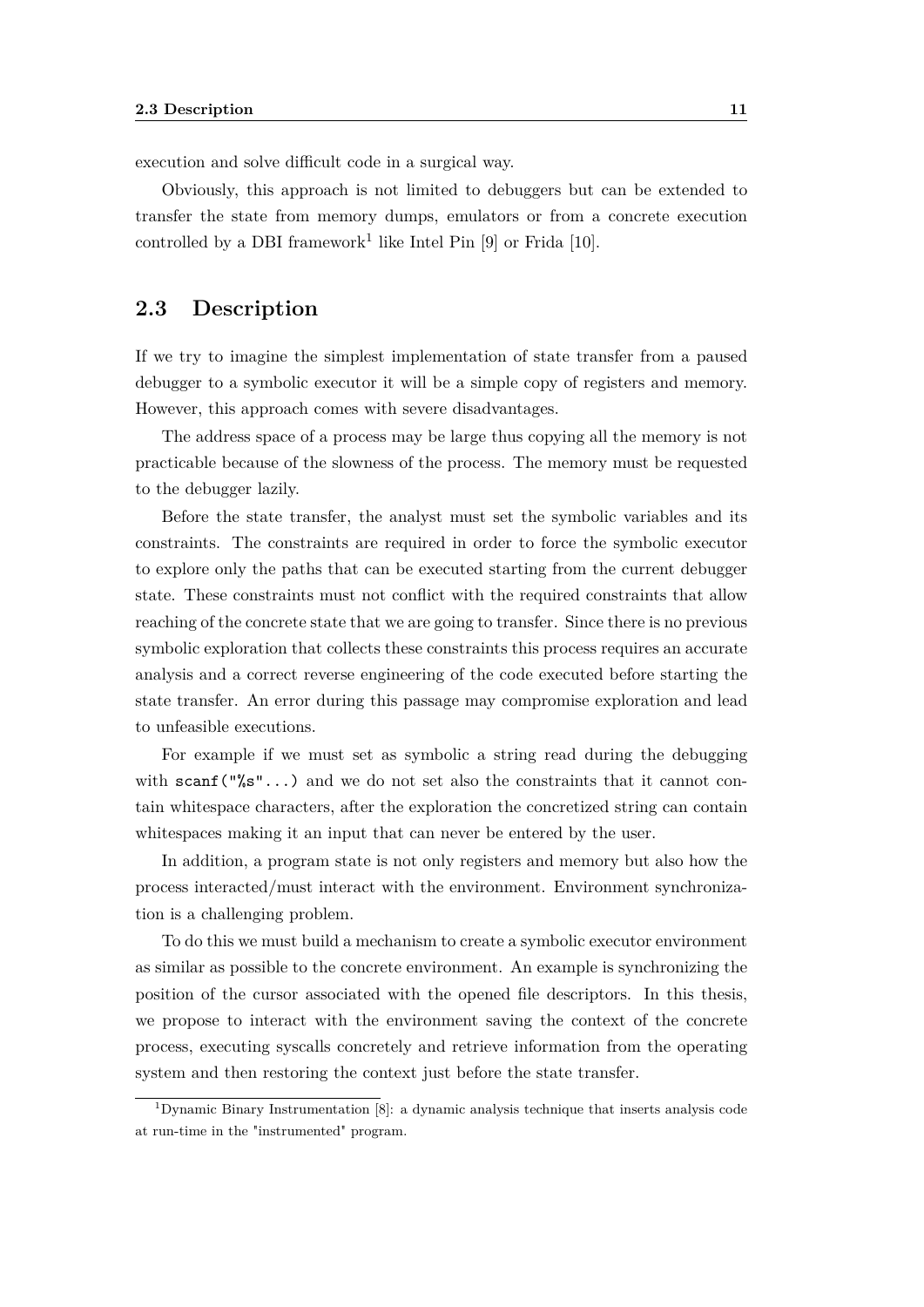The reverse process, transfer the state found after the exploration to the debugger is not trivial. All the modification to the environment must be tracked and reproduced on the concrete environment, so the most reasonable way is to concretize the variables that we chose as symbolic input before the symbolic exploration, inject them in the debugger and run the paused process replicating the execution of the path found during the symbolic exploration.

Figure 2.1. High-level flow of the technique.



#### <span id="page-19-0"></span>**2.3.1 Memory Transfer Strategies**

During the development of the technique we identified three different strategies for handling the retrieving of the memory from the concrete process:

- 1. Transfer the entire process memory during state creation;
- 2. Lazy transfer of pages when requested;
- 3. Lazy transfer of bytes when requested;

The first is a bad choice, as motivated in section [2.3,](#page-18-0) since the process memory is huge and a state transfer can consume too much time and memory. The other two are reasonable strategies and in this thesis, we have chosen the last one after a preliminary experimental evaluation that showed how moving even single pages in place of just a few bytes can add a significant overhead.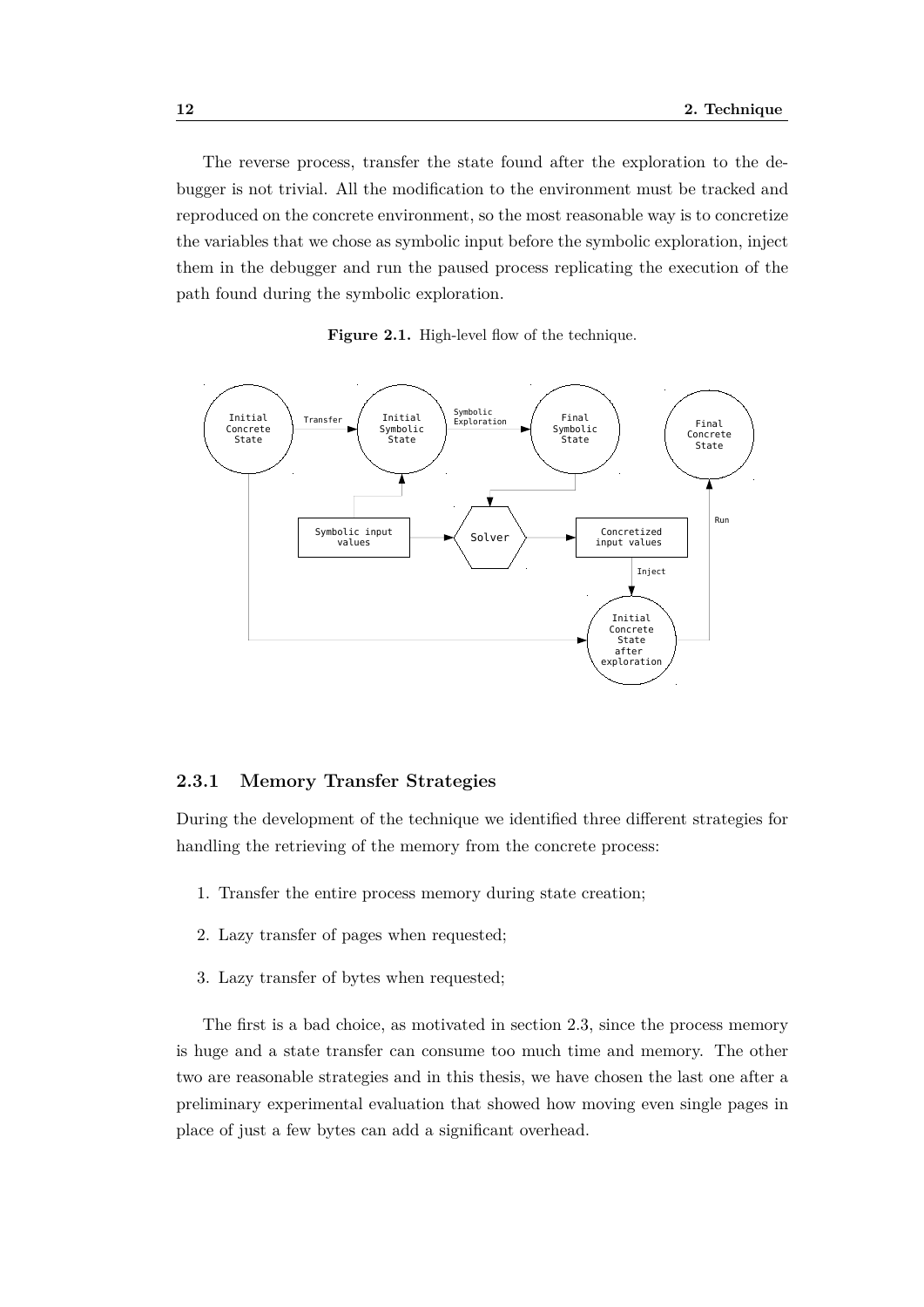### <span id="page-20-0"></span>**2.4 Limitations**

A limitation of this approach is handling the process state in the operating system. In this section, we consider only the GNU/Linux operating system but the exposed concepts are the same for all operating systems.

A very important part of the environment is the metadata associated with a process in the operating system: the *Process Control Block*.

This record cannot be accessed from userspace and a synchronization tool working at user level, as in our design, cannot transfer information contained in that record to the symbolic executor environment. The information that is stored in the PCB is, for example, the opened file descriptors and their state, the stack canary, the brk value and so on. While some information in the PCB can be retrieved using syscalls, other kinds of information available in kernel space cannot be retrieved in a similar way, like seccomp filters<sup>[2](#page-20-1)</sup>.

When transferring the symbolic executor state to the debugger we cannot write these values in the debugged internal process space. Additionally, tracking all the side effects at user level may be extremely challenging and add a significant overhead.

Outside the userspace context, it is possible to have full access to the operating system using an emulator like QEMU [\[11\]](#page-47-1) to run the target program or using a hypervisor to access kernel memory. Furthermore, for the user, kernel debugging is not a convenient task if he needs only to debug a user-space application. An error during kernel debugging leads to an operating system reboot, possibly wasting the time spent by the analyst.

Our technique cannot be used if the analyst does not know how the execution of the debugged process until the target point affected the variables that he wants to set as symbolic. As we said before a wrong constraints selection can lead to unfeasible executions and so the analyst is limited to use this technique only when he knows the behavior of the previously executed code.

The divergence between the symbolic execution and the concrete execution is a possible error, caused, for example, by the concretization of a symbolic value read from a file to a value that is not really in that file when we try to execute the found path in the debugger. A similar issue is present in DSE (section [1.2.2\)](#page-11-0).

<span id="page-20-1"></span><sup>2</sup>Seccomp filtering provides a means for a process to specify a filter for incoming system calls.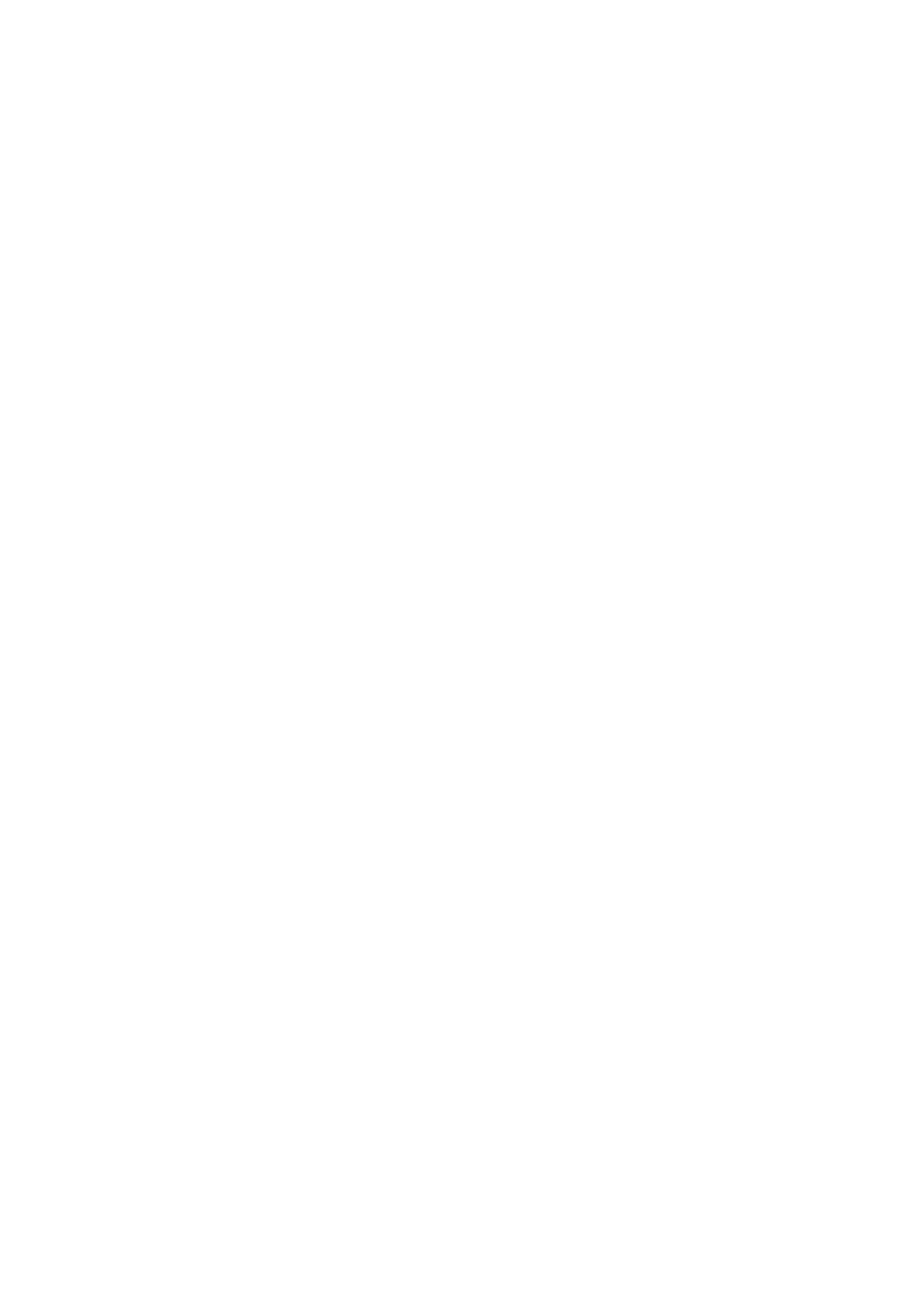## <span id="page-22-0"></span>**Chapter 3**

## **Implementation**

In this chapter, we will illustrate our *AngrDBG* library, a debugger-agnostic implementation of the technique described in Chapter 2 based on the binary analysis framework *angr*. We will present also two frontends based on that library, one for the *GNU Debugger*, *AngrGDB*, and the other for the *IDA Pro* debugger, *IDAngr*.

## <span id="page-22-1"></span>**3.1 Angr Overview**

*Angr* [\[1\]](#page-46-0) is more than just a symbolic execution engine but we will focus on this aspect.

A particular feature is that the framework is cross-architecture and cross-platform. Additionally, angr has well documented and extremely easy-to-use first-level APIs.

Angr is written in Python with some C wrappers. This may affect the performance of the engine but most of the analysis techniques are algorithmically slow and so the language performance is not very relevant.

Angr is under constant development and is made up of several modules. We will present only the ones that are relevant to our approach:

- *CLE*, a multi-format binary loader with an easy API;
- *archinfo*, a collection of classes that contain architecture-specific information;
- *PyVEX*, a wrapper around Valgrind's VEX IR lifter [\[8\]](#page-46-8), used to make the analyses architecture-agnostic;
- *Claripy*, the angr data backend, a wrapper around the Z3 solver and an interface to abstract concrete and symbolic values handling;

The symbolic execution engine is in the main package of angr, as other analyses and utilities like CFG recovery, value-set analysis, and data dependence analysis.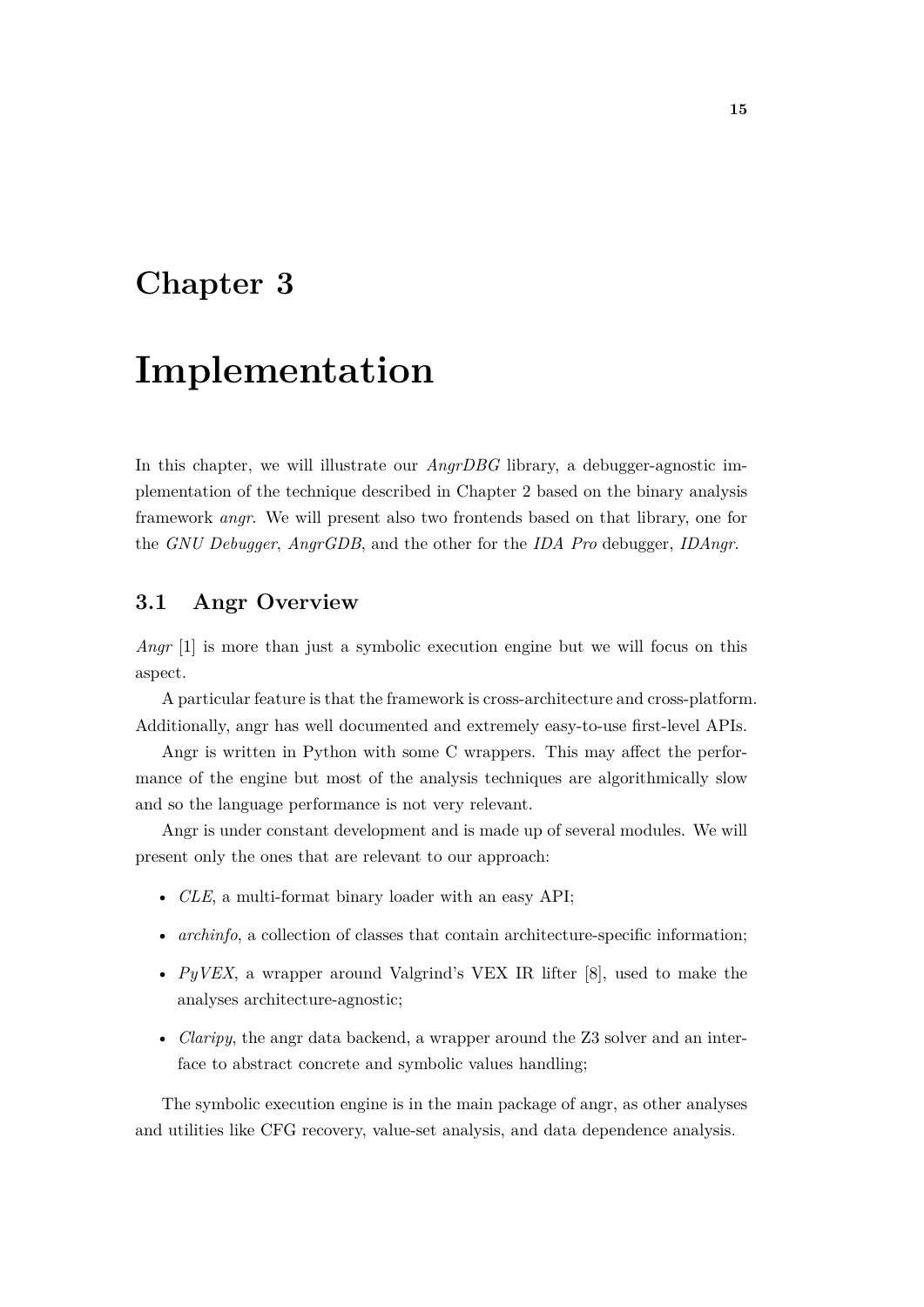One of the main advantages of angr for our purpose is that everything is like a plugin. In the implementation of our technique, we have changed some low-level bits in angr without the need to fork the project.

#### <span id="page-23-0"></span>**3.1.1 Fundamental Classes**

According to [\[12\]](#page-47-2) the fundamental high-level types of angr are the following:

#### **Project**

The *Project* is the control base in angr. Project creation invokes the CLE loader. With a Project, you are able to initialize a symbolic execution engine or dispatch an analysis.

#### **BitVec**

A *bitvector* is just a sequence of bits. In Angr this is the basic datatype. A bitvector can be concrete or symbolic. Performing operations with bitevectors will yield a tree of operations that are translated into constraints for the SMT solver.

#### **Loader**

The *CLE loader* gets the representation in a virtual address space of a program from a binary file. It solves relocations and loads also the needed libraries. CLE supports many formats and operating systems binaries, including ELF for Linux and PE for Windows.

#### **SimState**

A *SimState* is the representation of the program state inside the symbolic executor. Memory, registers, file system and all data that can change during the execution are in the state. These entities are organized in plugins and are accessible using the proper field. For example, the memory plugin can be accessed with state.memory and the plugin that handles environment interaction on POSIX-compatible systems is accessible with state.posix.

Must-know plugins are regs and mem. With state.regs.<register name> you can inspect the state registers and with state.mem [address]. <type> you can inspect the memory, where <type> is a standard type such as the integer types defined inside the stdint.h or the string type.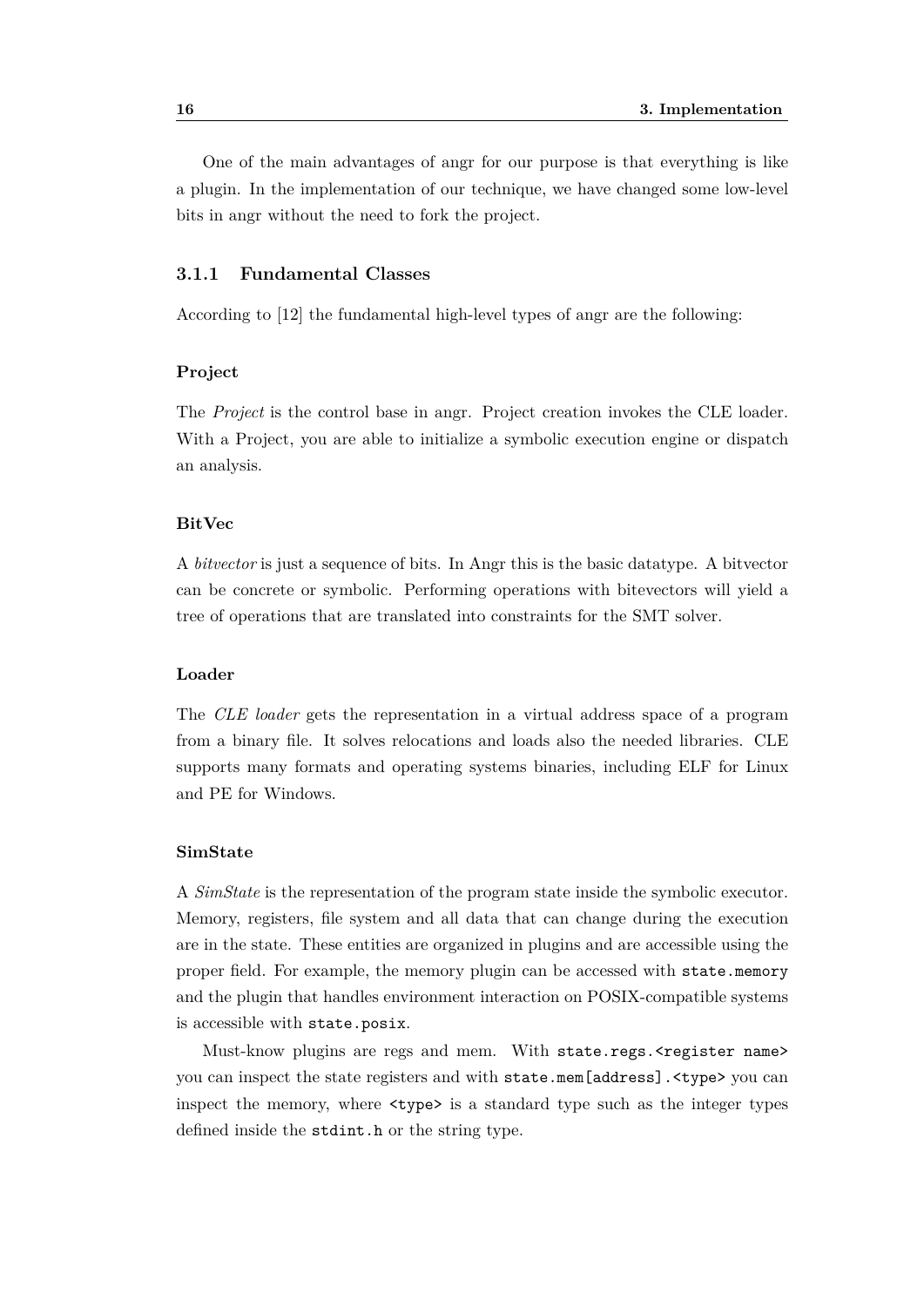#### **Simulation Manager**

The *simulation manager* is the primary interface to the symbolic execution engine (used for the exploration). It is the way to get the next state from the current.

The exploration can be driven with *find* and *avoid* conditions. These conditions may be addresses that must be reached in order to terminate the exploration of a path and classify it as valid or not. They can be also functions that inspect the current state to determinate if the exploration has found a result.

#### <span id="page-24-0"></span>**3.1.2 Memory Plugin**

The angr memory structure is quite complex and multi-layered. In this section, we present only a very high-level overview.

The main goal of the memory plugin is to provide an interface for the load and store primitives for both concrete and symbolic values.

First of all, outside the memory plugin, the executable file is loaded and mapped by CLE in a so-called *Clemory* object. This is used by the memory plugin as a readonly memory backer to lazily load into the process address space the initial content of the memory for a binary.

The memory plugin follows a page-oriented model. This is realized through the abstract *Page* class, whose default concrete implementation is based on a Python list. A Page instance indexes all objects in the memory space associated with the corresponding page.

Page objects are managed by an instance of the *SimPagedMemory* class. Sim-PagedMemory loads pages in a lazy way based on the requests to the memory plugin. A Page content is initialized to concrete values if the requested page address is in the range of the associated Clemory object. When the page does not belong to the Clemory object (e.g. a stack page) it is left uninitialized to make a request return an unconstrained symbolic value.

The high-level class that represents the process memory space is *SimMemory*. The load/store requests are mapped to the paged memory keeping also a record for symbolic memory addresses.

In VEX, the intermediate representation used by angr, registers are mapped to a separate memory, so a SimMemory is used also with registers operations.

#### <span id="page-24-1"></span>**3.1.3 Simprocedures**

A *SimProcedure* is used to define a hook in angr. Simprocedures are mainly used with external functions hooking the associated symbol. In this way angr can skip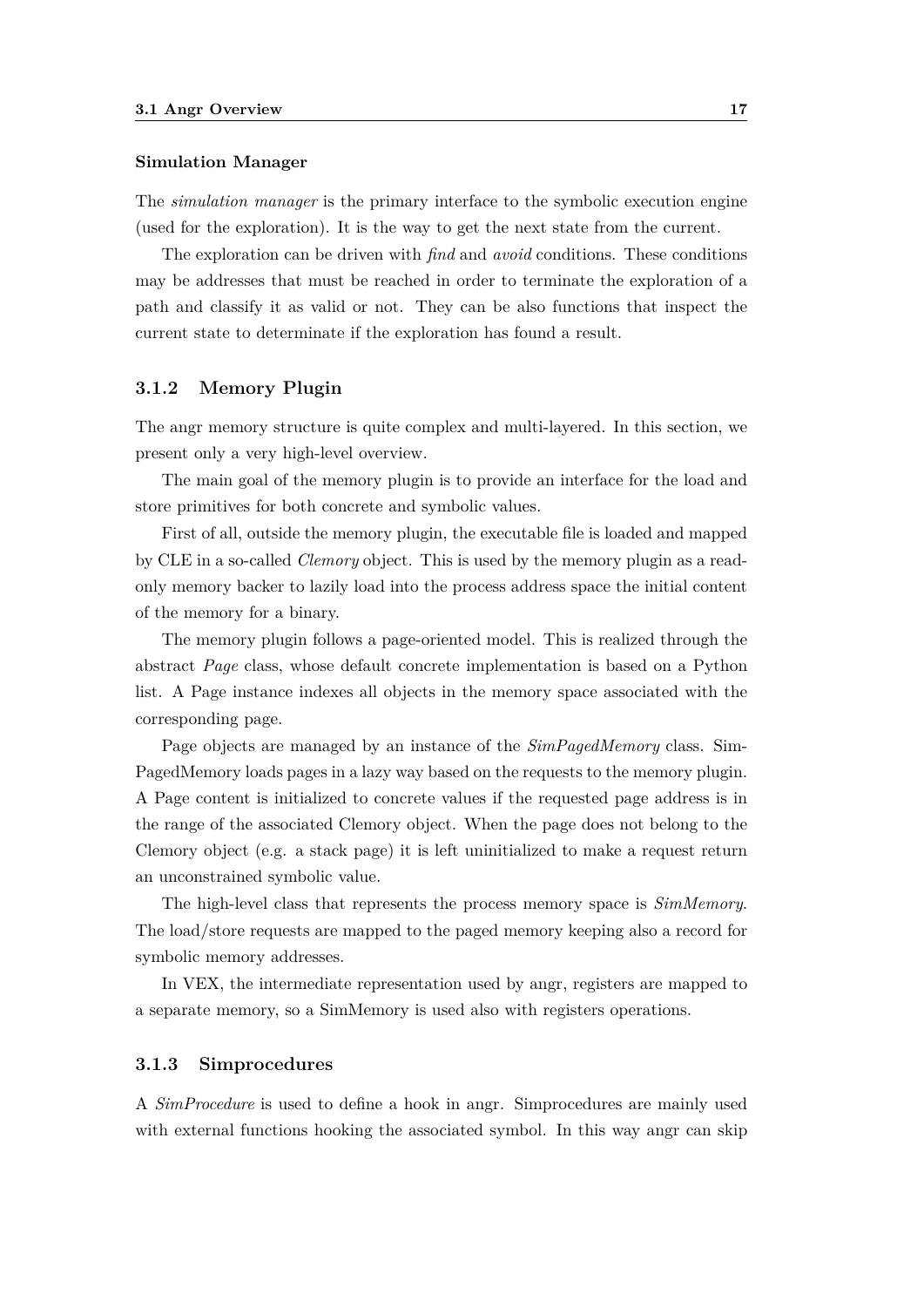the exploration of known library functions.

A SimProcedure is essentially a model of the function behavior written with the aim of minimizing the number of forks generated by the SimProcedure itself.

### <span id="page-25-0"></span>**3.2 AngrDBG**

*AngrDBG* is the library that we developed to synchronize a concrete process state with an angr state.

angr, as we said in the previous section, is composed of plugins and AngrDBG exploits this feature to modify parts of angr.

The fundamental function exposed to the user is *StateShot*. StateShot initializes an angr state with the current debugger context and changes the memory plugin of the state with a custom version. The memory plugin is responsible for requesting concrete memory from the debugger when the engine wants to access a memory region mapped in the process.

A state returned by StateShot can be used like any other angr state.

The project is a global instance created lazily with load\_project that uses the same image base of the debugged process.

#### <span id="page-25-1"></span>**3.2.1 Abstract Debugger**

We designed this library to be debugger independent using an abstraction layer. So AngrDBG is compatible with various tools that have Python bindings.

*Debugger* is the virtual class that makes this possible. Any tool that wants to synchronize angr with a specific debugger needs to implement a subclass of the Debugger class. The global register\_debugger(debugger) routine must be invoked to tell AngrDBG to use a specified instance of a Debugger subclass as the source of data for the synchronization.

get debugger is used to get the currently registered instance.

The methods that must be implemented are the following:

- before stateshot(self) An event handler triggered before the synchronization setup in StateShot, just after the empty state creation;
- after\_stateshot(self, state) An event handler triggered before the StateShot return;
- is\_active(self) Return True if the debugger is running the target process;
- input\_file(self) Return a Python file-like object of the target executable;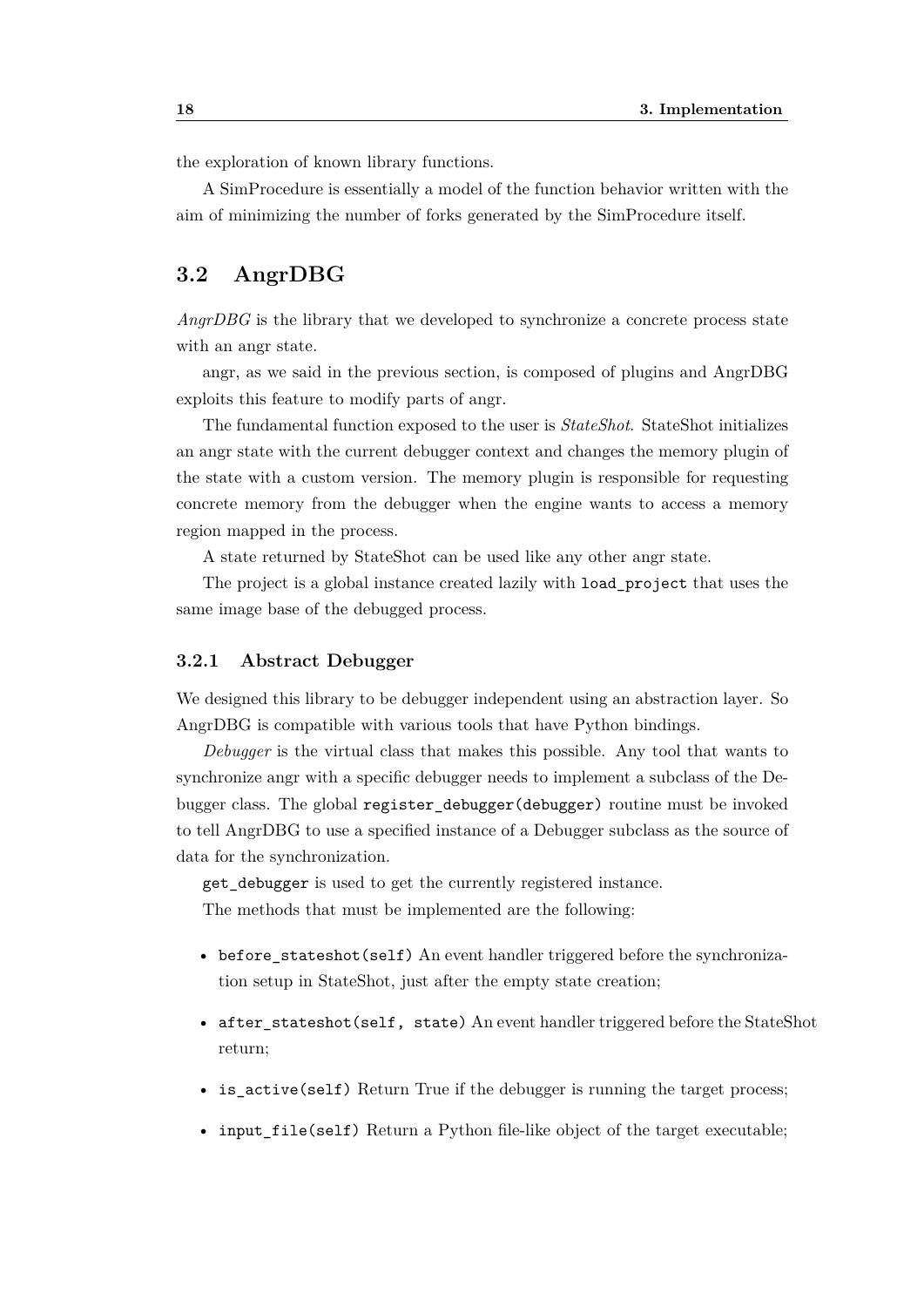- image base(self) Return the process base address;
- get\_<byte|word|dword|qword>(self, addr) Read an byte|word|dword|qword from the memory as a Python int (4 distinct methods). The endianness must be concordant with the debugged process architecture;
- get\_bytes(self, addr, size) Read a string from the memory;
- put\_<br/>byte|word|dword|qword>(self, addr, value) Write a Python int as a byte|word|dword|qword to memory  $(4 \text{ distinct methods}).$  The endianness must be concordant with the debugged process architecture;
- put\_bytes(self, addr, value) Write a string to memory;
- get\_reg(self, name) Get a register value;
- set reg(self, name, value) Set a register value;
- step\_into(self) Call the debugger "step into" command;
- run(self) Run the process inside the debugger;
- wait ready(self) Wait until the debugged process is ready to be inspected;
- refresh memory(self) Refresh the information about the memory space inside the debugger. This is needed when the debugger uses a cache for this information;
- seg\_by\_name(self, name) Get a Segment object by the name;
- seg by  $addr(self, name)$  Get a Segment object by the address;
- get\_got(self) Get a tuple (start address, end address) related to the GOT section when using the ELF file format;
- get plt(self) Get a tuple (start address, end address) related to the PLT section when using the ELF file format;
- resolve\_name(self, name) Resolve a symbol to its address using the name;

#### <span id="page-26-0"></span>**3.2.2 Memory Synchronization Types**

In AngrDBG a user can choose between four different types of memory synchronization.

The related functions are get\_memory\_type() and set\_memory\_type(mem\_type) where mem\_type is one of the following constants: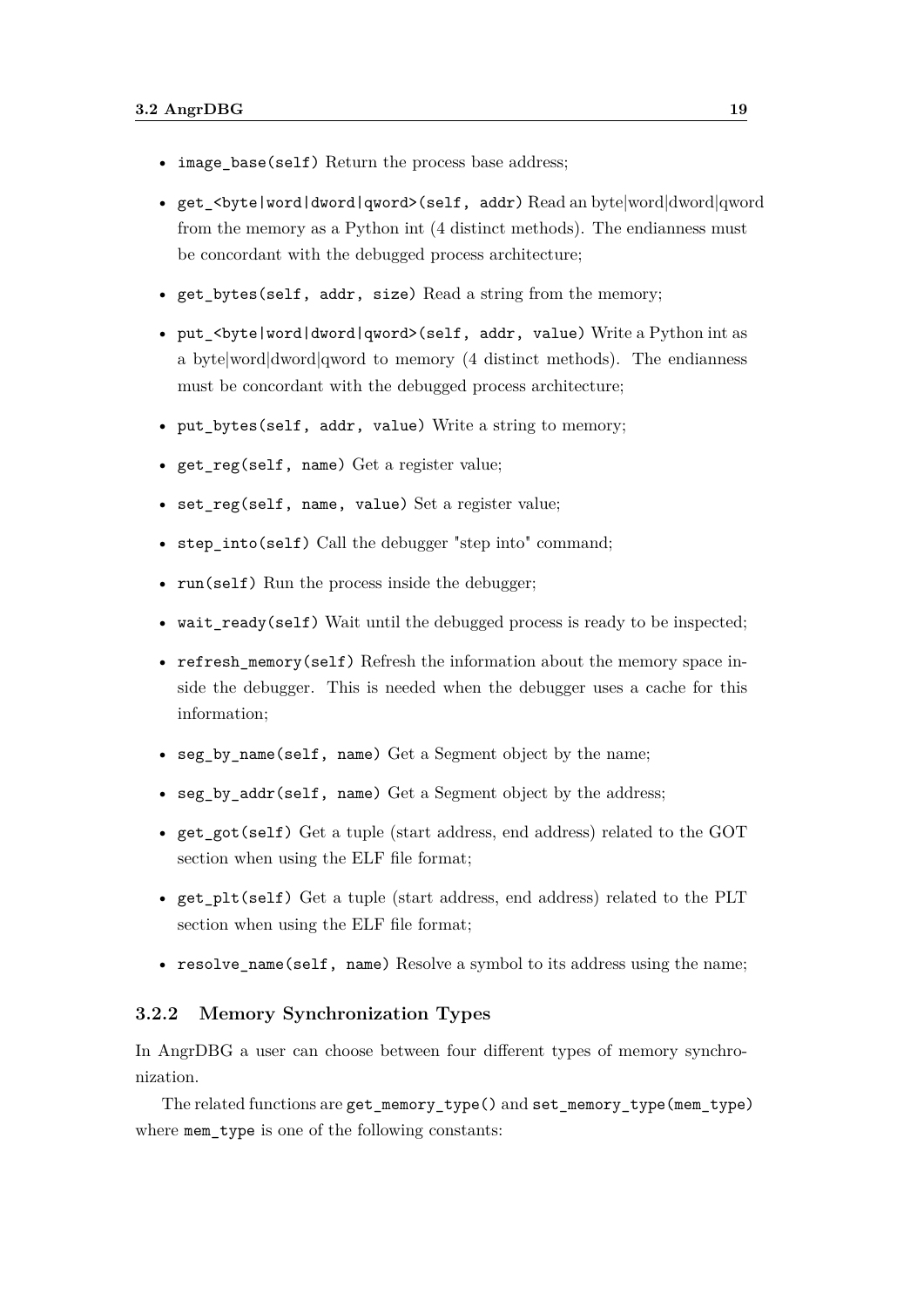#### **SIMPROCS\_FROM\_CLE**

The concrete memory is from the target process but, when using the ELF file format, the SimProcedures are maintained as in a regular empty angr state generated using CLE data. This is done to avoid the execution of library code but at the same time support self-modifying code. When an external function does not have a SimProcedure, the symbol is resolved and the GOT section is populated with the real address to avoid the exploration of the loader code.

The PE format is not currently supported by this type of memory synchronization.

#### **ONLY\_GOT\_FROM\_CLE**

Like the previous one, but with a SimProcedure stub that returns an unconstrained symbolic value used to model unknown imported functions.

The PE format is not currently supported by this type of memory synchronization.

#### **USE\_CLE\_MEMORY**

The segments associated with the executable file are borrowed from the CLE loader and only the segments created at runtime, like the stack, are from the concrete process. This is not accurate if the program modified some variables in .data or if it has a self-modifying code.

#### **GET\_ALL\_DISCARD\_CLE**

All the memory is from the target process, on ELFs should be used only with LD BIND NOW to avoid the exploration of loader code. This should be the preferred option on Windows at the moment.

#### <span id="page-27-0"></span>**3.2.3 Memory Plugin**

To synchronize the memory we extended the memory plugin to load values from the debugged process.

The replacement of the Page class is *DbgPage*. It is a list of bytes that works lazily. When a load request occurs, the requested data is returned if it is in the list, otherwise, if the from\_dbg attribute is present in the DbgPage object the correspondent bytes are requested to the debugger. Without the from\_dbg attribute, so when the page does not belong to the concrete address space, an unconstrained symbolic value is returned.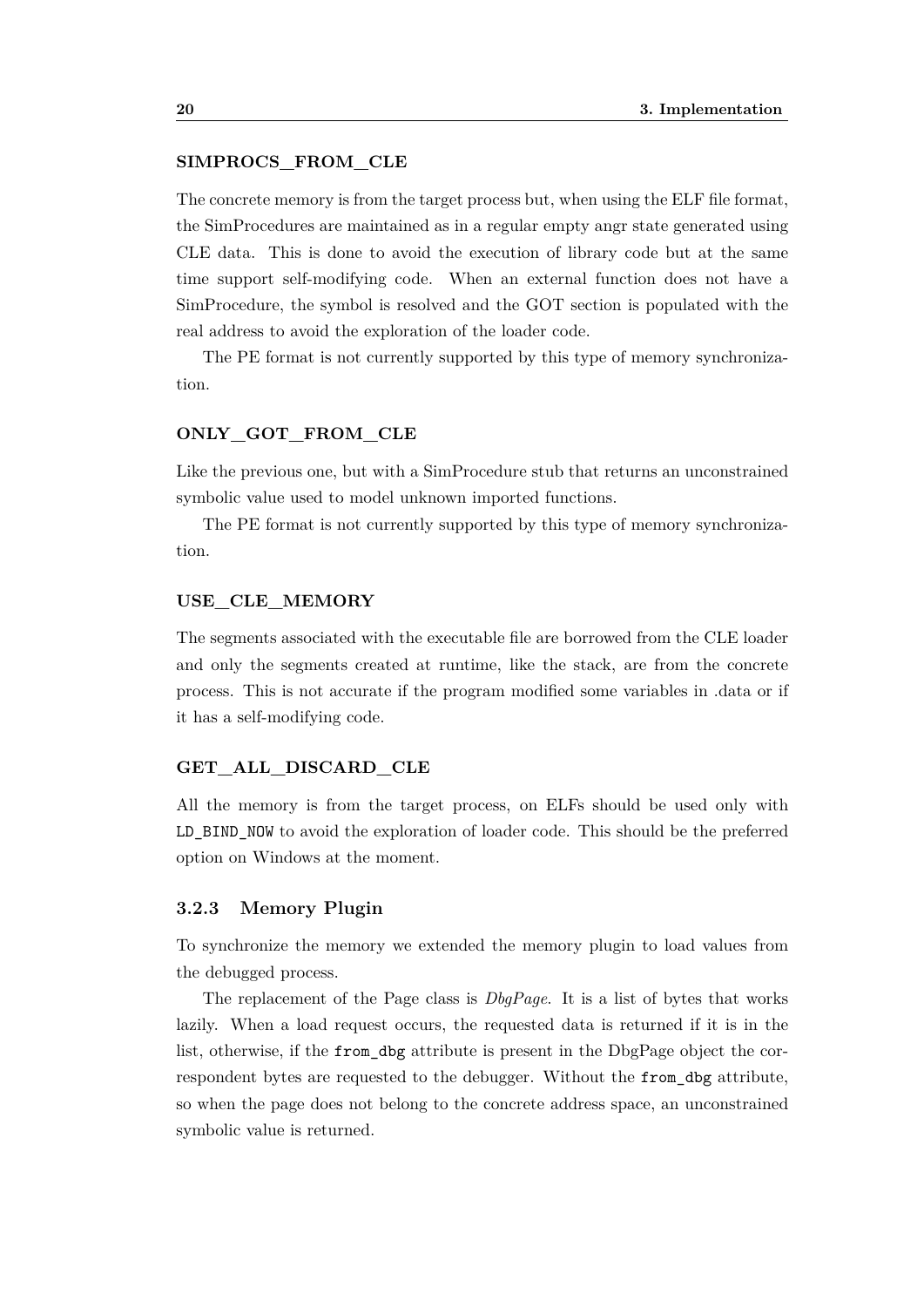*SimDbgMemory* is the correspondent class to SimPagedMemory. We patched the page initialization method. If the memory type is USE\_CLE\_MEMORY and the requested page is in the Clemory backer it loads the page from the backer like angr usually does. In the other situations the page is initialized as empty (remember that DbgPage works lazily) and the permissions are got from the debugger when possible.

*SimSymbolicDbgMemory* is the high-level class, simply a version of SimMemory that works with SimDbgMemory instead of SimPagedMemory.

In the StateShot routine, the state is created specifying SimSymbolicDbgMemory as the memory plugin.

#### <span id="page-28-0"></span>**3.2.4 Internal process state synchronization**

We implemented the retrieval of the relevant process related values in the operating system executing syscalls on-the-fly.

The method is the following:

- Save the context of the concrete process and the first bytes of the executable segment;
- Write the syscall instruction (int 80h on x86) at the beginning of the executable segment;
- Set input registers and the program counter to the syscall instruction address;
- Execute the syscall with a single step in the debugger;
- Retrieve the results;
- Restore the context and the previously patched bytes;

The current implementation supports the retrieving of the  $B\text{R}\text{K}^1$  $B\text{R}\text{K}^1$  value.

File and network operations return by default symbolic values. Reading from a file descriptor gives uninitialized symbolic memory. A custom behavior (e.g. load concrete data from a file in the disk) can be forced by creating an angr.SimFile object and linking it to the initial state, as explained in [\[13\]](#page-47-3).

Segment registers are missing from the synchronization. At the moment all memory read using a segment register (like the stack canary) is symbolic.

<span id="page-28-1"></span><sup>&</sup>lt;sup>1</sup>The top of the Heap segment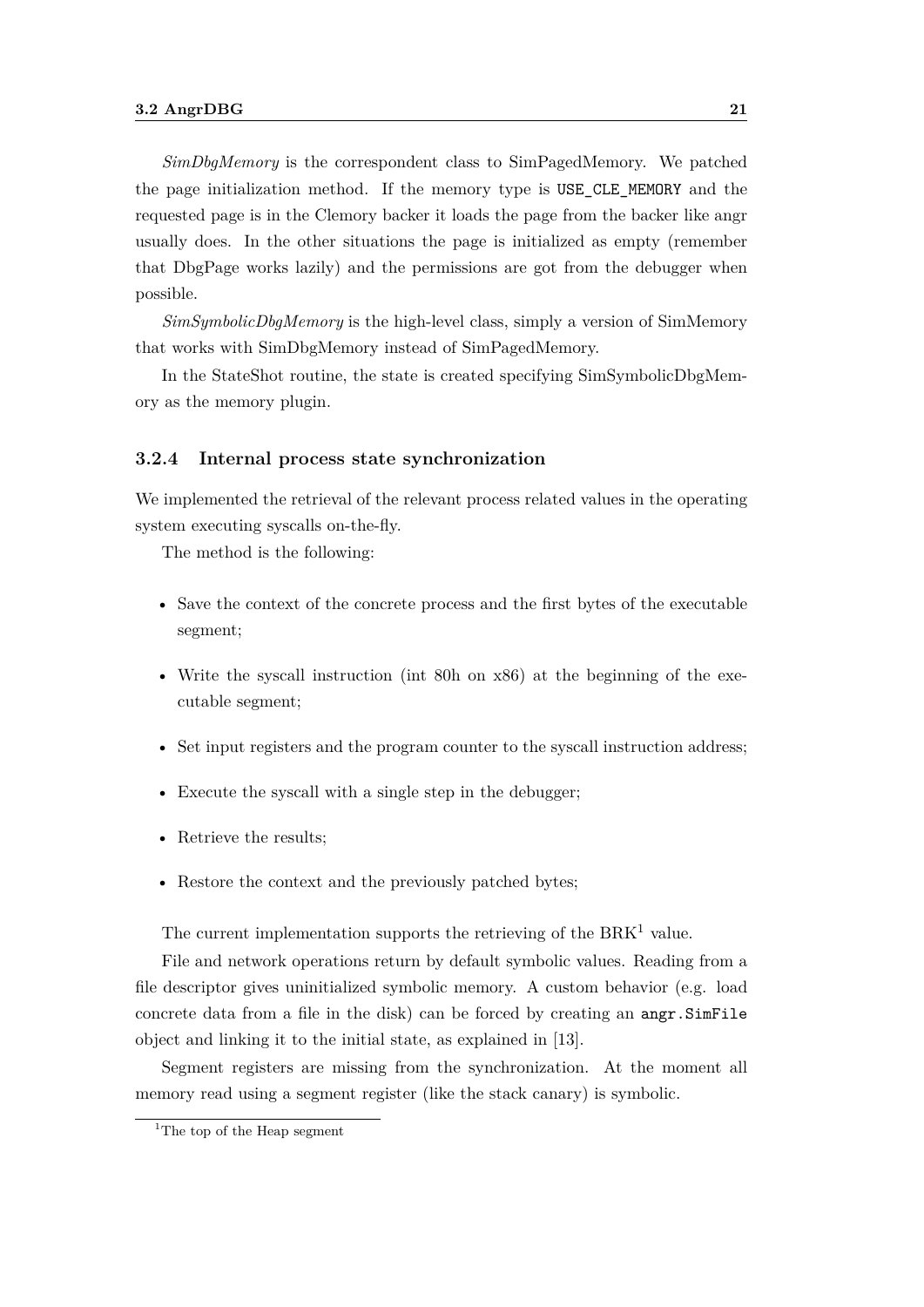## <span id="page-29-0"></span>**3.3 Using AngrDBG API**

AngrDBG comes with a wrapper class around StateShot, *StateManager*, that allows the user to easily create a state from the debugger state and manage the symbolic values creation and concretization. This class is also responsible to keep track of the symbolic inputs and inject them into the debugger after the exploration.

The exposed methods are the following:

- sim(self, key, size=None) Set a value as symbolic. Key can be an address (int) or a register name (string). If the size parameter is not specified it is the default register size when the key is a register or the size of a pointer in the debugged program architecture when the key is an address.
- \_getitem\_(self, key) The get operator. If the key is a register name return the associated value. If the key is an address access to the state memory in the same way of angr with state.mem.
- \_\_setitem\_(self, key, value) The set operator. If the key is a register name overwrite the register content. If the key is an address write to the state memory in the same way of angr with state.mem.
- simulation\_manager(self) Load the global project and generate a simulation manager based on the current state.
- to\_dbg(self, found\_state) Concretize the corresponding symbolic values in found state and write that values in the debugger. found state can be an angr state or another StateManager instance.
- concretize(self, found\_state) Like to\_dbg but return the concretized value in a dictionary instead of writing the values to the debugger.

#### <span id="page-29-1"></span>**3.3.1 Remote Server**

Angr explorations require a huge amount of RAM. To allow the usage of angr in a powerful hardware setup and improve the exploration time AngrDBG and the debugger can run in different machines.

The command python  $-\text{m}$  angrdbg starts an rpyc [\[14\]](#page-47-4) based server. The default host is localhost in order not to expose an unsecure connection. The user must do SSH port forwarding to set up a secure connection.

The angrdbg server waits for two rpyc connections and after that, it opens an IPython [\[15\]](#page-47-5) kernel in the current TTY. The first connection is used to serve data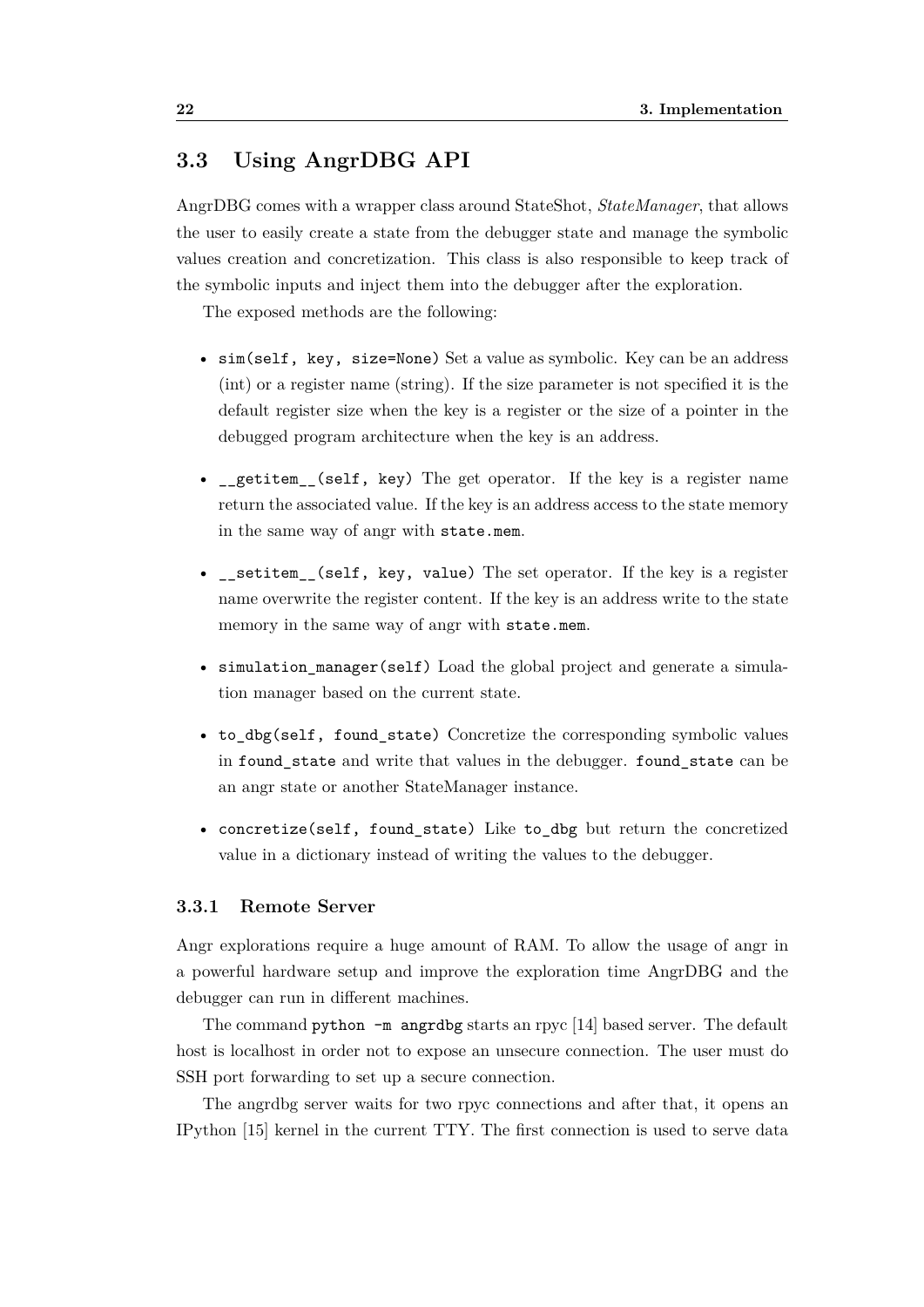to the IPython shell, so the roles of client-server are swapped in this case. The second is used to wait for remote procedure calls from the client.

The two connection lives in different processes to avoid race conditions.

### <span id="page-30-0"></span>**3.4 AngrGDB**

*AngrGDB* is in its core an implementation of the Debugger class of AngrDBG using the GDB Python bindings.

It works also with remote debugging sessions so you can, for example, attach GDB to QEMU and perform symbolic execution using AngrGDB.

The methods [\[16\]](#page-47-6) that are invoked to retrieve information are gdb.execute, used to execute a GDB command (e.g. "info address"), write\_memory and read\_memory.

#### <span id="page-30-1"></span>**3.4.1 Using AngrGDB**

To use AngrGDB you can simply open a Python shell under GDB (with the "pi" command) and use the AngrDBG API.

In addition, we defined some custom GDB commands to easily explore code using find and avoid targets.

The commands are the following:

angrgdb sim < register name> [size] angrgdb sim < expression > [ size ]

Set a memory/register as symbolic

angrgdb list

List all items that you setted as symbolic

angrgdb find < address0 > < address1 > ... < addressN >

Set the list of find targets

```
angrgdb avoid < address0 > < address1 > ... < addressN >
```
Set the list of avoid targets

angrgdb reset

Reset the context (symbolic values and targets)

angrgdb run

Generate a state from the debugger state and run the exploration

angrgdb shell

Open an IPython shell with a StateManager instance created from the current GDB state called "sm"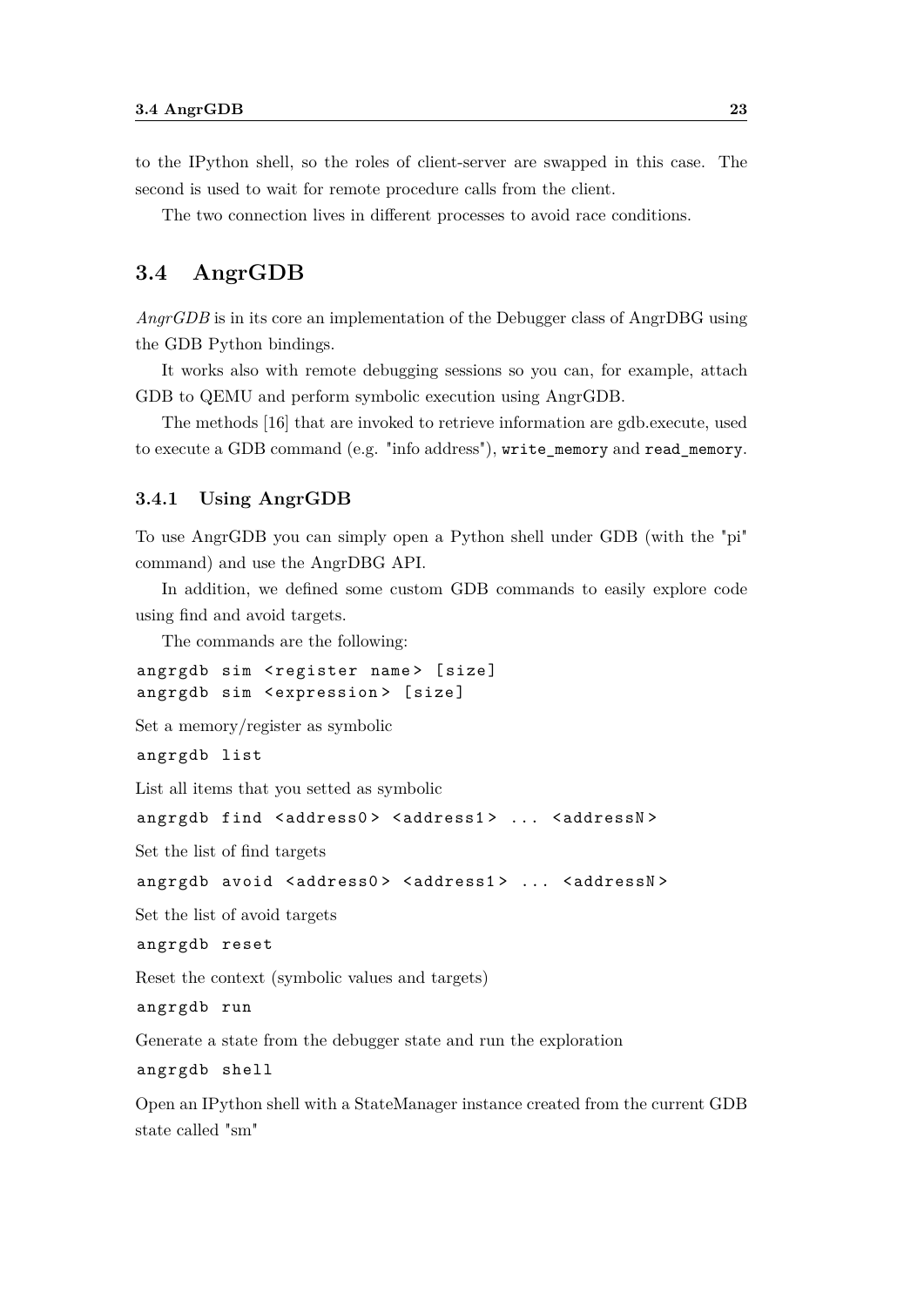## <span id="page-31-0"></span>**3.5 IDAngr**

*IDAngr* is not simply an AngrDBG frontend library for the IDA Pro [\[17\]](#page-47-7) debugger but it has also a graphical interface in Qt integrated directly in IDA.

It can be loaded using the "load script" command in the File menu or installed as a plugin and invoked using the Ctrl-Alt-I keyboard shortcut.

IDAngr implements also the remote AngrDBG protocol and can be attached to a remote AngrDBG server, as explained in section 3.3.1.

Before to use the AngrDBG API the library must be initialized.

The first method that must be called is idangr.init. Without specifying arguments, the AngrDBG and Angr modules will be imported using the regular python import statement and the exploration will be performed in the same machine running IDA Pro. If the host and port arguments are present the selected remote AngrDBG server will be connected to IDAngr.

#### <span id="page-31-1"></span>**3.5.1 GUI Overview**

The initialization process can be done also using the GUI. When the plugin is called for the first time a popup window asks the user if he wants to initialize a local or a remote AngrDBG instance.

The graphical components added to IDA are two: a context menu entry in the menu shown when clicking the right button of the mouse and a panel inserted alongside the IDA View.

In the context menu, Figure [3.1,](#page-32-0) you can perform the following actions:

- *Find*: add the current selected address to the simulation manager's find targets;
- *Avoid*: add the current selected address to the simulation manager's avoid targets;
- *Symbolic*: symbolize a memory region starting from the current selected address and specifying its size, Figure [3.2;](#page-32-0)

The IDAngr panel is the core graphical component of the plugin. In the panel, you can view the values selected using the context menu. You can also set symbolic registers, as in Figure [3.3.](#page-33-0)

By right-clicking on a row of the symbolic memory or registers views you can set the preconditions using python (figure [3.4\)](#page-33-1), jump to its address in the IDA view or remove it.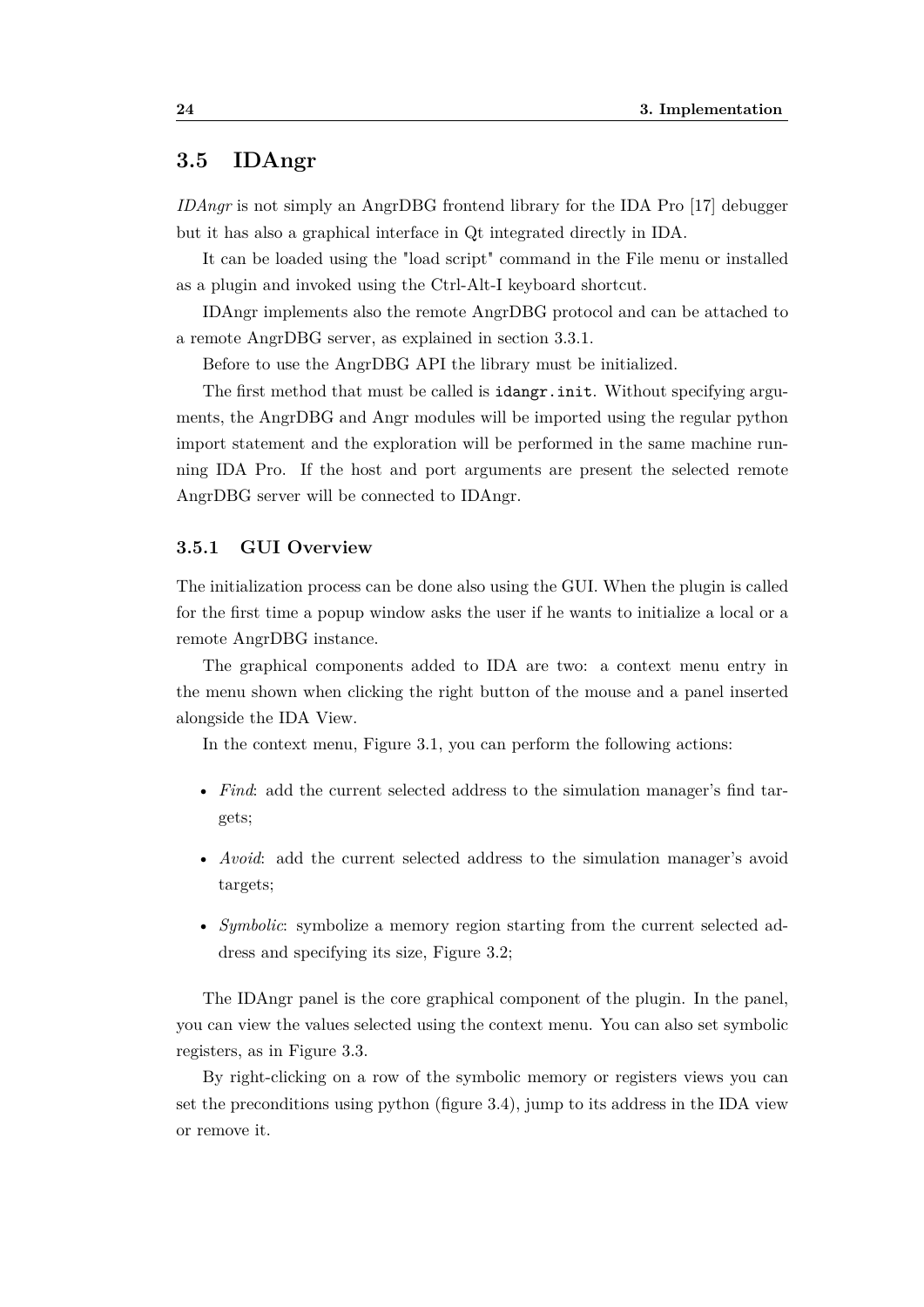| 鼎<br>A | Layout graph              |   |       |
|--------|---------------------------|---|-------|
| 斟      | Print graph<br>Fit window | w |       |
| ω      | Zoom 100%                 |   |       |
| E      | Text view                 |   |       |
|        | Synchronize with          | ١ |       |
|        |                           |   |       |
|        | <b>IDAngr</b>             | k | Find  |
|        | Font                      |   | Avoid |

<span id="page-32-0"></span>**Figure 3.1.** The context menu. **Figure 3.2.** The Add symbolic

## memory prompt.

| Add Symbolic Memory | 7            |
|---------------------|--------------|
| Address:            |              |
| 0x7ffd3574b1a8      |              |
| Length:             |              |
| 32                  |              |
|                     | Cancel<br>OK |

By right-clicking on a row of the find or avoid view you can jump to its value or delete it.

The buttons at the top of the panel are the following:

- *RESET*: Delete all symbolic values and find/avoid targets
- *RUN*: Show the exploration prompt, Figure [3.5,](#page-34-0) in order to start the symbolic exploration
- *NEXT*: Show the exploration prompt, Figure [3.5,](#page-34-0) in order to reach another valid state after a previous exploration
- *TO DBG*: Use a valid found state to concretize all symbolic values listed in the panel and inject them in the debugger
- *View File Dump*: Use a valid found state to dump the content of a file using its file descriptor

The exploration prompt is the last step left to the user before the symbolic exploration. This window allows you to set which memory type use (based on Section [3.2.2\)](#page-26-0) and set a python function as find or avoid condition instead of using the list of targets in the panel.

The correspondent types of memory synchronization:

- SIMPROCS FROM CLE: use simprocs in got when possible
- ONLY\_GOT\_FROM\_CLE: get entire .got from CLE (with stubs)
- USE\_CLE\_MEMORY: get binary memory from CLE
- GET\_ALL\_DISCARD\_CLE: full debugger memory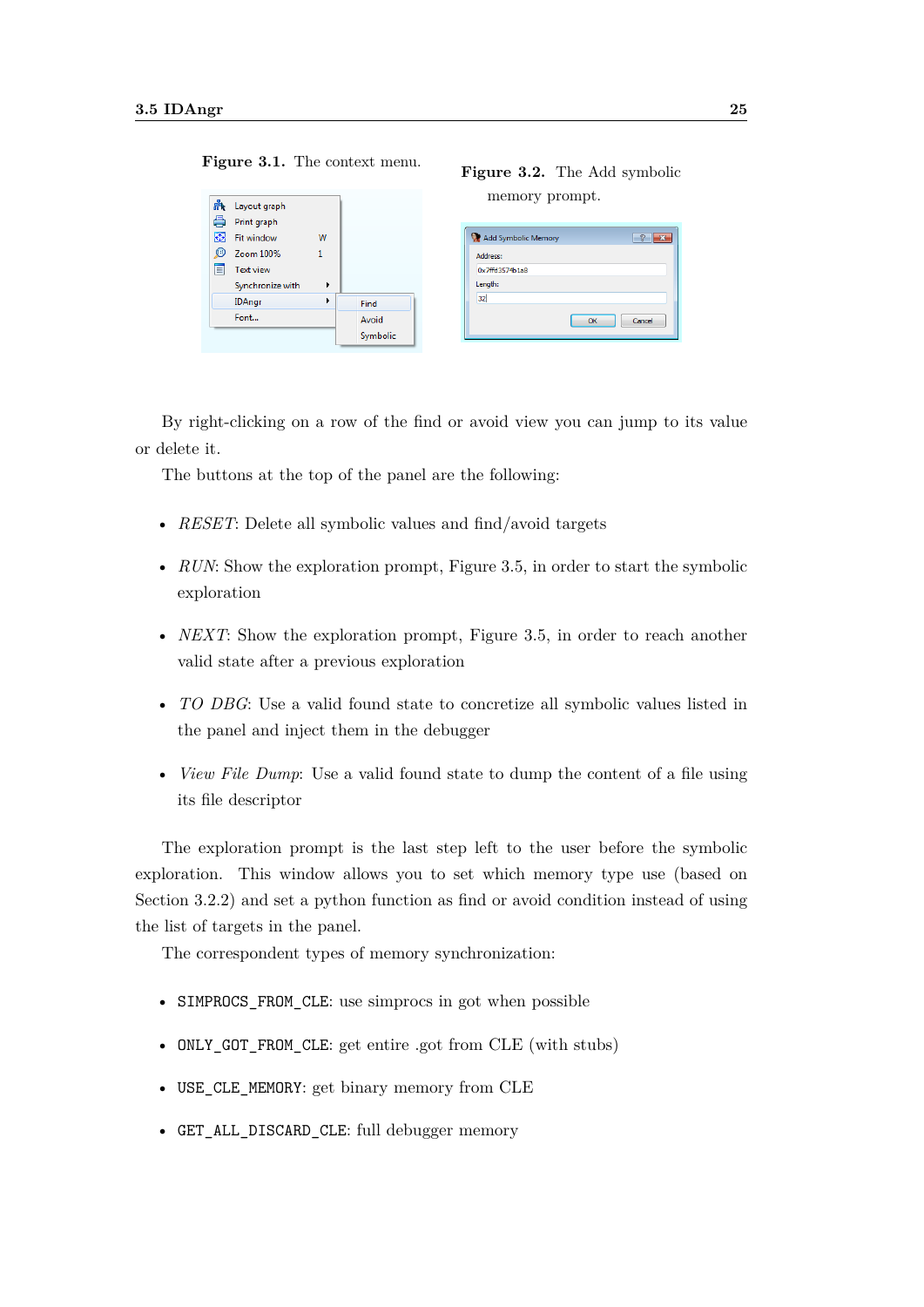Hooks are at the moment not supported in the graphical interface, but they can be used from IDAPython as regular angr hooks. Simply use load\_project to get the current project and apply hooks on it:

```
p = angrdbg . load_project ()
@p . hook (0 xdeadbeef )
def hook (state):
    print "I'm at", state . regs . rip
```
<span id="page-33-0"></span>

| 啯               | <b>IDA View-RIP</b> | IE.<br>$\Box$         |         | <b>IDAngr Panel</b> | $\boldsymbol{\Xi}$ |                                     |                                          |
|-----------------|---------------------|-----------------------|---------|---------------------|--------------------|-------------------------------------|------------------------------------------|
| <b>RESET</b>    | <b>RUN</b>          | <b>NEXT</b><br>TO DBG | $\circ$ | $\div$              | View File Dump     |                                     |                                          |
| Symbolic memory |                     |                       |         | Symbolic registers  |                    | rdx<br>ch                           | $\blacktriangledown$<br>$\blacktriangle$ |
| Address         | Length              | Value                 |         | Name                | Size               | edx<br>dl                           | $\blacksquare$                           |
| 0x7fffecc4deb5  | 100                 | ş.                    |         | rdx                 | 8                  | $\frac{dx}{dx}$<br><sup>2</sup>     |                                          |
|                 |                     |                       |         |                     |                    | dh<br>ebx<br>bl<br>$\frac{bx}{rbx}$ | $\overline{\phantom{a}}$                 |
| Find            |                     |                       |         | Avoid               |                    |                                     |                                          |
| 0x400602        |                     |                       |         | 0x40060e            |                    |                                     |                                          |
|                 |                     |                       |         |                     |                    |                                     |                                          |

Figure 3.3. The symbolic values and the find/avoid lists in the panel.

**Figure 3.4.** Setting preconditions on a symbolic value.

<span id="page-33-1"></span>

| Symbolic memory |        | Edit Constraints - 0x7fffecc4deb5L                            |                                                                                 |
|-----------------|--------|---------------------------------------------------------------|---------------------------------------------------------------------------------|
| <b>Address</b>  | Length | # add your constraints to the var 'sym' using the var 'state' |                                                                                 |
| 0x7fffecc4deb5  | 100    | for o in sym.chop(8):                                         | state.se.add(state.se.Or(state.se.And( $o >= 0x20$ , $o <= 0x7e$ ), $o == 0$ )) |
|                 |        | Predefined constraints                                        | Cancel<br>OK                                                                    |
| Find            |        | <b>AVUIU</b>                                                  |                                                                                 |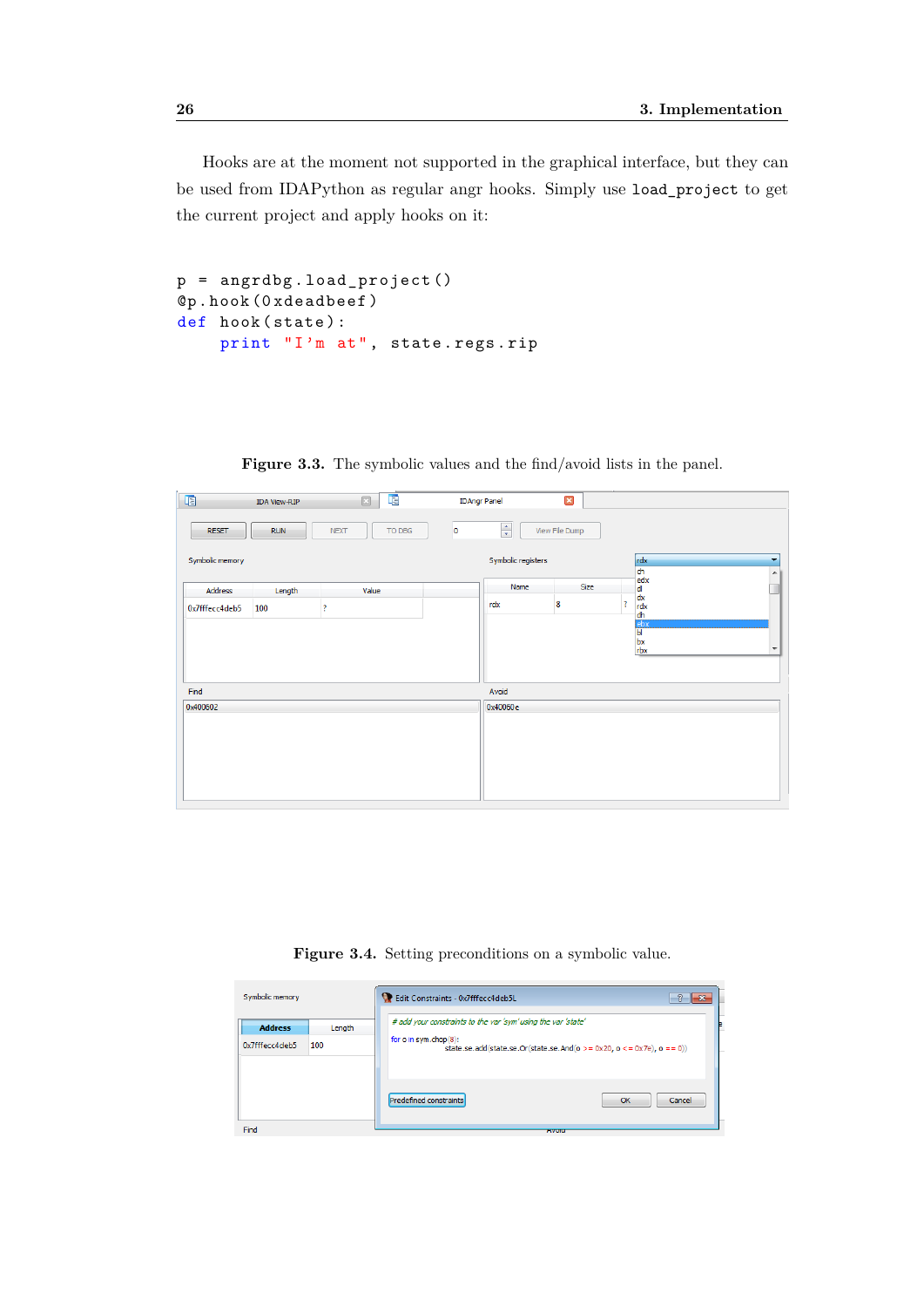**Figure 3.5.** The exploration prompt.

<span id="page-34-0"></span>

| Exec                                                                                                                                          |                                                                                   |        |  |  |  |  |  |  |
|-----------------------------------------------------------------------------------------------------------------------------------------------|-----------------------------------------------------------------------------------|--------|--|--|--|--|--|--|
| use simprocs in got when possible<br>$\circledcirc$<br>get binary memory from CLE                                                             | get entire .got from CLE (with stubs)<br>full debugger memory                     |        |  |  |  |  |  |  |
| use find condition and not find addresses list (do not overwrite function name)                                                               |                                                                                   |        |  |  |  |  |  |  |
| def find cond(state):<br>$sol = state$ , solver, eval<br>for addr in finds:<br>$if sol(state.reads, pc) == addr: return True$<br>return False |                                                                                   |        |  |  |  |  |  |  |
|                                                                                                                                               | use avoid condition and not avoid addresses list (do not overwrite function name) |        |  |  |  |  |  |  |
| def avoid cond(state):<br>$sol = state.solver.eval$<br>for addr in avoids:<br>if sol(state.regs.pc) == addr: return True<br>return False      |                                                                                   |        |  |  |  |  |  |  |
|                                                                                                                                               | OK                                                                                | Cancel |  |  |  |  |  |  |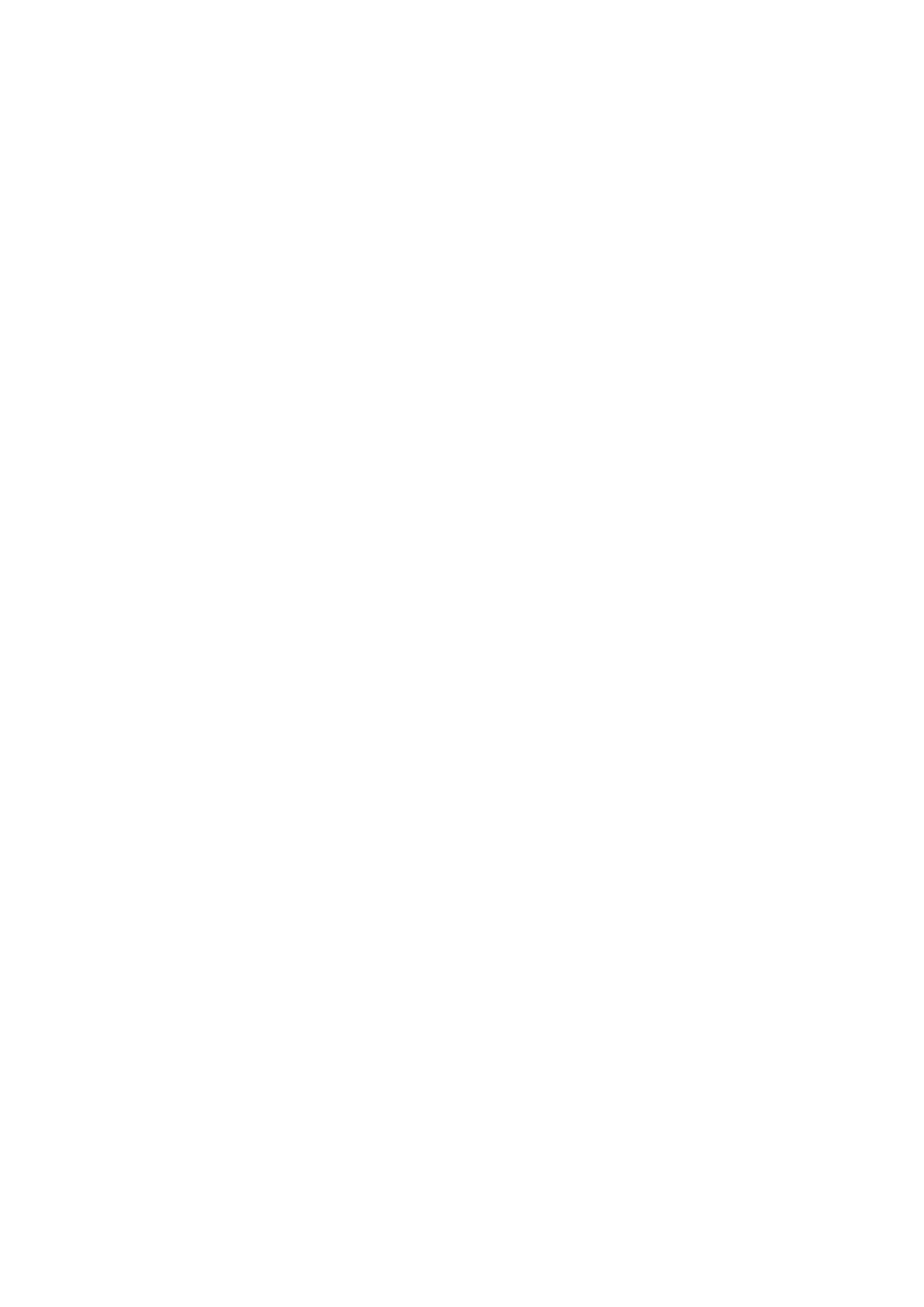## <span id="page-36-0"></span>**Chapter 4**

## **Case Study**

In this chapter, we will carry out a small reversing engineering task using IDAngr to show a usage example of the tool.

## <span id="page-36-1"></span>**4.1 Task description**

The task is reversing a custom hash function in an ELF binary for Linux x86\_64. The name of the binary is sftp<sup>[1](#page-36-2)</sup>, a binary exploitation challenge from Google CTF 2018 [\[18\]](#page-47-8) that requires a password to use the program.

That password hash is hardcoded and the interesting code is the function at address 0x13F0, called by the main.

The rest of the binary is an in-RAM filesystem with a buggy allocator. The challenge was to exploit that bug but we will discuss only the part related to the password discovery.

The output of the decompiler for the function is the following:

```
1 signed __int64 sub_13F0 ()
2 \sqrt{2}3 char *v0; // rbx
4 __int64 v1 ; // rdx
5 signed __int64 result; // rax
6 int v3; // eax
7 int v4; // edx
8 char v5; // [rsp+0h] [rbp-28h]
9 char v6; // [rsp+1h] [rbp-27h]
10 char v7; // [rsp+2h] [rbp-26h]
11 char v8; // [rsp+3h] [rbp-25h]
12 unsigned __int64 v9 ; // [ rsp +18h] [rbp -10h]
```
<span id="page-36-2"></span><sup>&</sup>lt;sup>1</sup>The reader can download the binary here: [https://github.com/andreafioraldi/](https://github.com/andreafioraldi/bsc-thesis/raw/master/case_study/sftp) [bsc-thesis/raw/master/case\\_study/sftp](https://github.com/andreafioraldi/bsc-thesis/raw/master/case_study/sftp)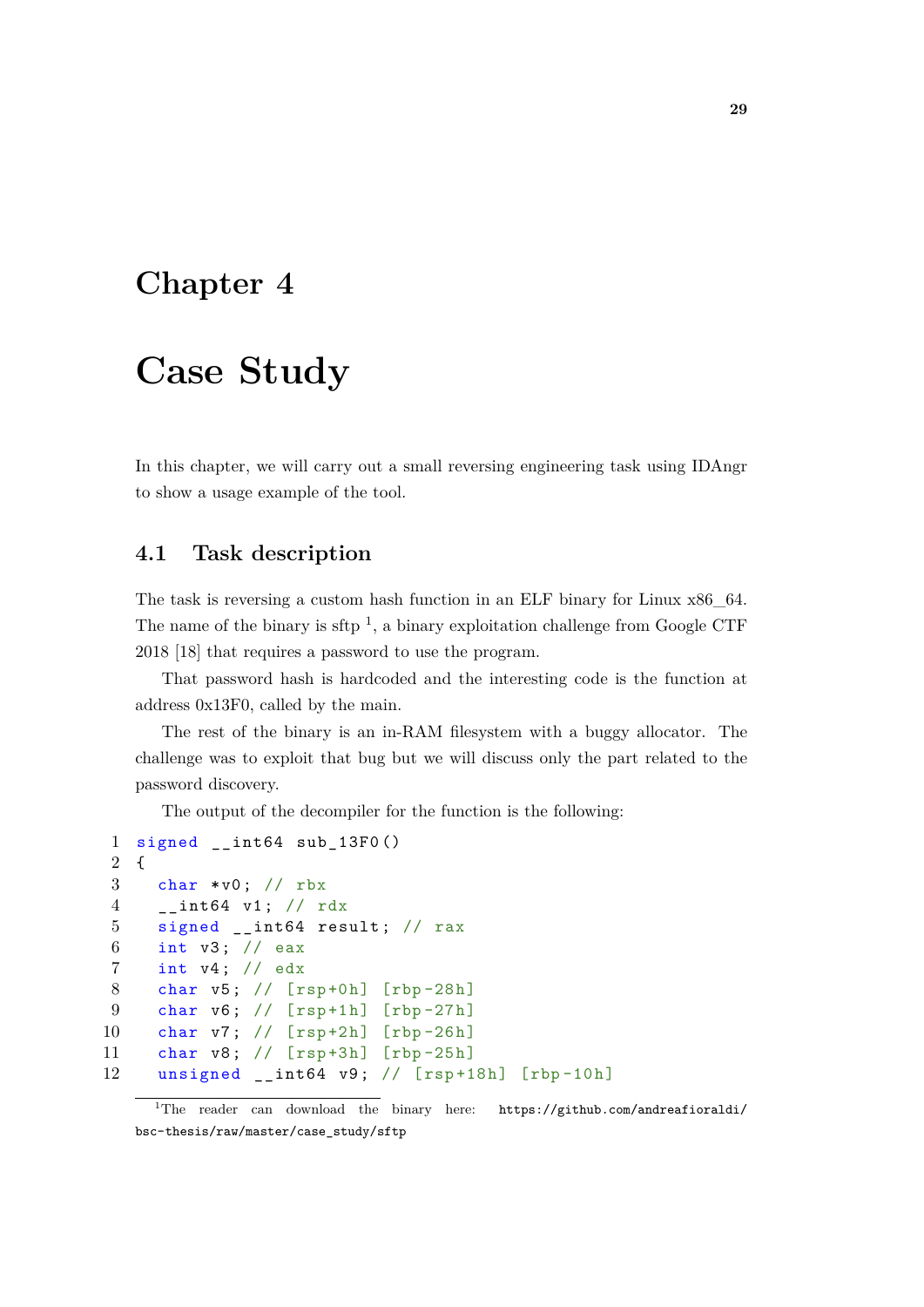```
13
14 \text{ v9} = \text{readfsqword}(0 \times 28u);
15 \text{ v0} = \&v5;16 __printf_chk (1LL, "The authenticity of host '%s
        \rightarrow (3.13.3.7) ' can't be established. \n", off_208B80)
        ,→ ;
17 puts (" ECDSA key fingerprint is SHA256 :+d+
        ,→ dnKGLreinYcA8EogcgjSF3yhvEBL +6 twxEc04ZPq .") ;
18 __printf_chk (1 LL , "Are you sure you want to continue
        \rightarrow connecting (yes/no)? ", v1);
19 if ( !( unsigned int) _ isoc99_scanf ("%3s", &v5) )
20 return OLL;
21 if ( v5 != 'y')
22 return OLL:
23 if ( \nu6 != 'e')
24 return OLL;
25 if ( v7 != 's')
26 return OLL;
27 if ( v8 )
28 return OLL;
29 __printf_chk (1LL, "Warning: Permanently added '%s' (
        \rightarrow ECDSA) to the list of known hosts.\ln", off 208B80
        ,→ ) ;
30 __printf_chk (1LL, "%s@%s's password: ", off_208B88);
31 if ( !(unsigned int)__isoc99_scanf ("%15s", &v5))
32 return OLL;
33 \text{ v3} = \text{10\_getc} \text{ (stdin)};
34 LOWORD (v3) = v5;
35 if ( ! v5 )
36 return OLL;
37 \t v4 = 21527;38 do \frac{1}{2},→ hashing
39 {
40 \text{ v3 }^{\circ} = \text{v4};
41 + v0;42 \t v4 = 2 * v3;43 LOWORD (v3) = *v0;44 }
45 while ( (_BYTE) v3 );
46 result = 1LL;
47 if ( ( WORD ) v4 != -29190 )
48 return OLL:
49 return result ;
50 }
```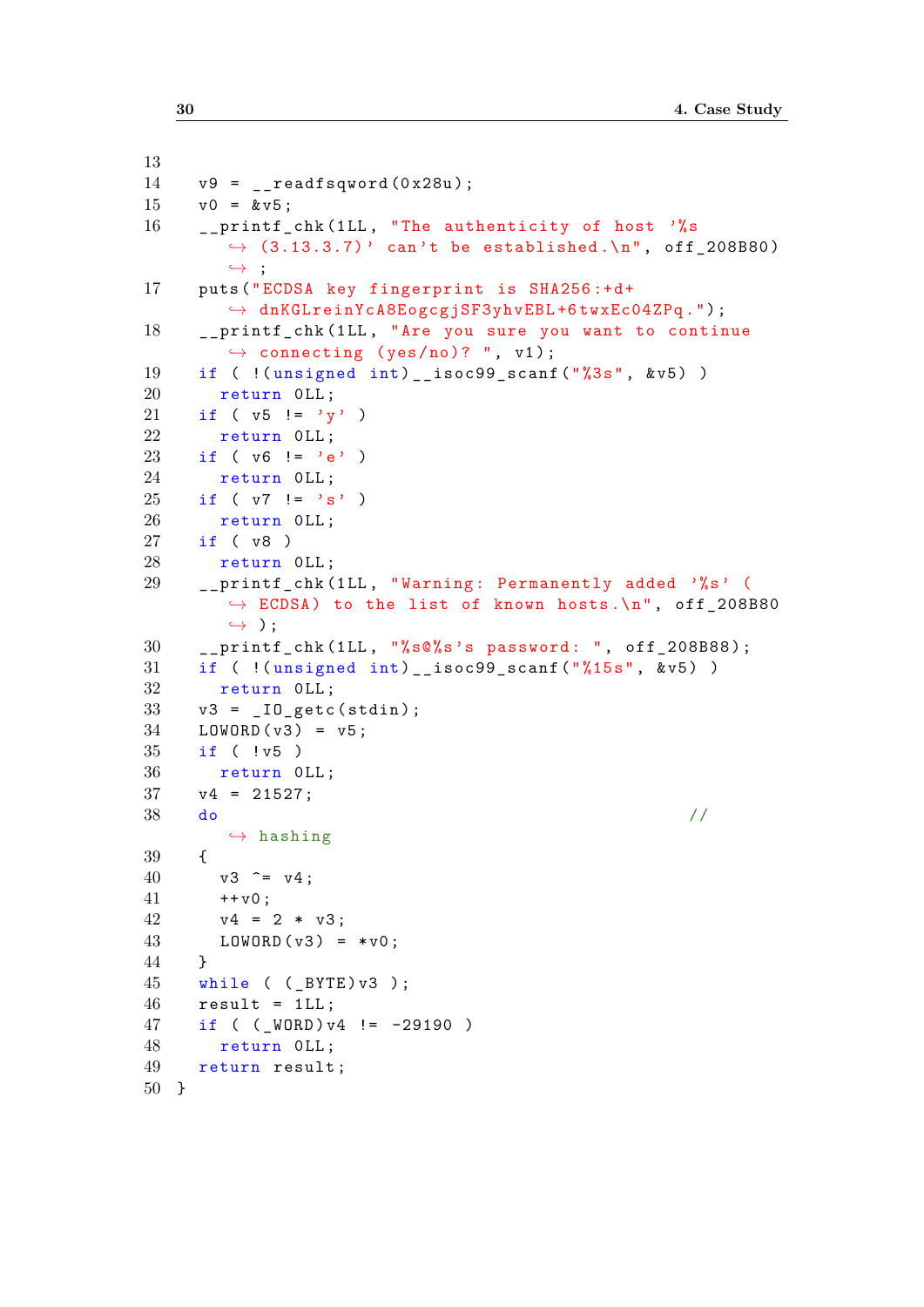## <span id="page-38-0"></span>**4.2 Solution**

To bypass the authentication we will use IDAngr. We are using IDA Pro on Windows and so we start also a remote AngrDBG server on a Linux machine.

```
andrea@malweisse ~/Desktop/TESI/use_case-
   python -m angrdbg
WARNING | 2018-09-24 18:21:48,865 | angr.analyses.disassembly_utils | Your version of cap
angrdbg server v1.0] starting at 127.0.0.1 18812
```
The first step in IDA is to start the debugger and set a breakpoint at line 34 of the function. This line is just after a scanf call. The inserted string is the password.

As you can see at line 47 the final hash must be -29190, 0x8dfa in hexadecimal.

Running the debugger with F9 the debugged program asks the user to insert the string yes on the standard input.

After that, the program is waiting for the input again using scanf. Looking at the scanf format "%15s" we can know that the password length maximum value is 15, so we insert aaaaaaaaaaaaaaa as dummy data.

 $(3.13.3.7)$ sftp.google.ctf 't be established. authenticity of host can' ECDSA key fingerprint is SHA256:+d+dnKGLreinYcA8EogcgjSF3yhvEBL+6twxEc04ZPq. Are you sure you want to continue connecting (yes/no)? yes<br>Warning: Permanently added 'sftp.google.ctf' (ECDSA) to the list of known hosts. c01db33f@sftp.google.ctf's password: aaaaaaaaaaaaaaa

Now the execution has just hit our breakpoint. At this point, we must invoke the plugin with Ctrl-Alt-I.

The initialization popup asks if we want to use a remote instance of AngrDBG and we insert the correct IP address and port of our Linux machine running the server.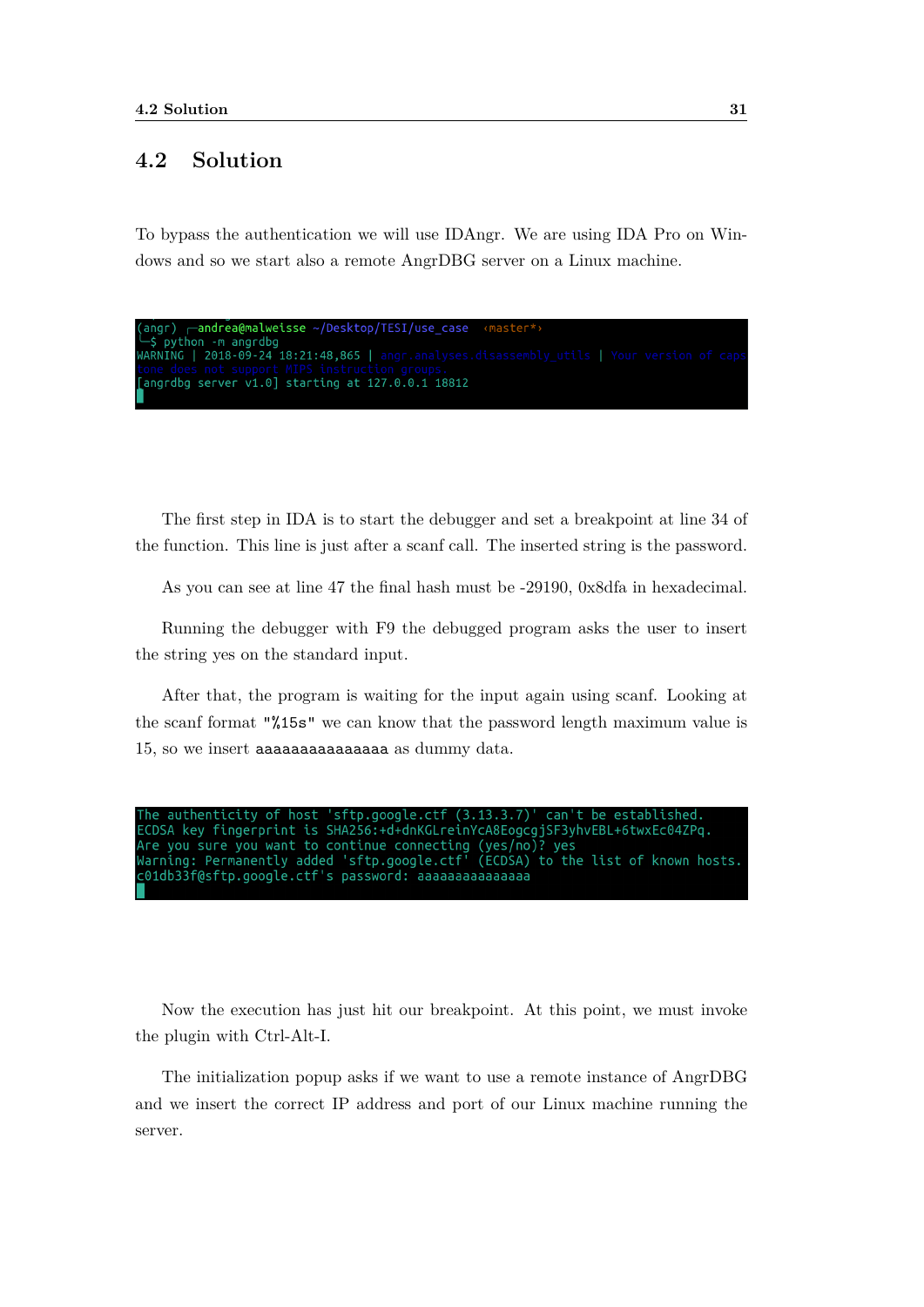|                            | <b>DAngrinit</b><br>8<br>$\overline{\mathbf{x}}$     |       |
|----------------------------|------------------------------------------------------|-------|
| rmanen<br>sword:<br>canf(' | Host:<br>10.0.2.2<br>Port:<br>18812                  | off 5 |
|                            | Save configuration<br>Use local angr<br>Cancel<br>OK |       |
|                            |                                                      |       |

Firstly we symbolize the input using the context menu:

| x View-1 |                                                            |  |                    |                                       |                   |                               |                |   | Symbolic |
|----------|------------------------------------------------------------|--|--------------------|---------------------------------------|-------------------|-------------------------------|----------------|---|----------|
|          | JNKNOWN 00007FFD89094740: [stack]:00007FFD89               |  |                    |                                       |                   | Font                          |                |   | Avoid    |
|          | [stack]:00007FFD89094761 db                                |  | ø                  |                                       |                   | <b>IDAngr</b>                 |                | k | Find     |
|          | [stack]:00007FFD89094760 db                                |  | ø                  |                                       |                   | Xrefs graph from              |                |   |          |
|          | [stack]:00007FFD8909475F db                                |  | 34h : 4            |                                       | 码                 |                               |                |   |          |
|          | [stack]:00007FFD8909475E db                                |  | 90 <sub>h</sub>    |                                       | 78                | Xrefs graph to                |                |   |          |
|          | [stack]:00007FFD8909475C db<br>[stack]:00007FFD8909475D db |  | 3Ch : <<br>32h : 2 |                                       |                   | Copy address to command line  |                |   |          |
|          | [stack]:00007FFD8909475B db                                |  | 9Eh                |                                       |                   |                               |                |   |          |
|          | Stack1:00007FFD8909475A db 55h : U                         |  |                    |                                       | የተ                | Add breakpoint                | F <sub>2</sub> |   |          |
|          | [stack]:00007FFD89094759 db 0F0h                           |  |                    |                                       | بالين             | Add watch                     |                |   |          |
|          | [stack]:00007FFD89094758 db                                |  | ø                  |                                       |                   |                               |                |   |          |
|          | [stack]:00007FFD89094757 db                                |  | ø<br>ø             |                                       | rst               | Add read/write trace          |                |   |          |
|          | [stack]:00007FFD89094755 db<br>[stack]:00007FFD89094756 db |  | 55h : U            |                                       | $w^{\frac{1}{2}}$ | Add write trace               |                |   |          |
|          | [stack]:00007FFD89094754 db 0DDh                           |  |                    |                                       | V                 | Set IP                        | $Ctrl + N$     |   |          |
|          | [stack]:00007FFD89094753 db                                |  | в                  |                                       | پا                | Jump to IP                    |                |   |          |
|          | [stack]:00007FFD89094752 db 0D9h                           |  |                    |                                       |                   |                               |                |   |          |
|          | [stack]:00007FFD89094750 db<br>[stack]:00007FFD89094751 db |  | 60h<br>50h : P     |                                       |                   | Synchronize with              |                |   |          |
|          | [stack]:00007FFD8909474F db                                |  | ø                  |                                       |                   | Alignment                     |                |   |          |
|          | [stack]:00007FFD8909474E db                                |  | 61h : a            |                                       | ГÅР               | Structure                     | $Alt + O$      | ٠ |          |
|          | [stack]:00007FFD8909474D db                                |  | 61h:               | $\overline{a}$                        |                   |                               |                |   |          |
|          | [stack]:00007FFD8909474C db                                |  | $61h$ :            | a                                     | $s^+$             | "aaaaaaaaaaaaaaa"             | A              |   |          |
|          | [stack]:00007FFD8909474A db<br>[stack]:00007FFD8909474B db |  | 61h<br>61h:        | ÷<br>$\overline{a}$<br>$\overline{a}$ | 盡                 | Ouadro word 6161616161616161h |                |   |          |
|          | [stack]:00007FFD89094749 db                                |  | 61h:               | $\overline{a}$                        | 肅                 | Double word 61616161h         |                |   |          |
|          | [stack]:00007FFD89094748 db                                |  | 61h:               | $\overline{a}$                        | 畵                 | Word 6161h                    |                |   |          |
|          | [stack]:00007FFD89094747 db                                |  | 61h:               | a                                     | 霝                 | Byte 61h                      |                |   |          |
|          | [stack]:00007FFD89094746 db                                |  | 61h : a            |                                       |                   |                               |                |   |          |
|          | stack1:00007FFD89094744 db<br>[stack]:00007FFD89094745 db  |  | 61h:<br>61h : a    | -a                                    | Ю                 | Jump in a new hex window      |                |   |          |
|          | [stack]:00007FFD89094743 db                                |  | 61h :              | $\overline{a}$                        | ⋤                 | Jump in a new window          | Alt+Enter      |   |          |
|          | [stack]:00007FFD89094742 db                                |  | 61h:               | $\overline{a}$                        |                   |                               |                |   |          |
|          | [stack]:00007FFD89094741 db                                |  | 61h : a            |                                       | u                 | Jump to operand               | <b>Enter</b>   |   |          |
|          | [stack]:00007FFD89094740 db                                |  | 61h : a            |                                       |                   |                               |                |   |          |

In the popup, we set the length of the symbolic value, 15:

| 咱                        | <b><i>IDA View-RIP</i></b>                                                                                                     | 啯<br>啯<br>E<br>Pseudocode-A  |
|--------------------------|--------------------------------------------------------------------------------------------------------------------------------|------------------------------|
|                          | stack]:00007FFD8909473C db 0DDh<br>stack]:00007FFD8909473D db<br>55h : U<br>stack]:00007FFD8909473E db<br>$\alpha$             |                              |
| <b>RBX</b><br><b>RSP</b> | stack]:00007FFD8909473F db<br>$\alpha$<br>[stack]:00007FFD89094740 db<br>61h : a                                               | Add Symbolic Memory<br>$-23$ |
|                          | stack]:00007FFD89094741 db<br>61h : a<br>stack]:00007FFD89094742 db<br>61h : a<br>stack]:00007FFD89094743 db<br>61h<br>$\pm$ a | Address:                     |
|                          | stack]:00007FFD89094744 db<br>61h : a<br>stack]:00007FFD89094745 db<br>61h : a                                                 | 0x7ffd89094740<br>Length:    |
|                          | stack]:00007FFD89094746 db<br>61h : a<br>stack]:00007FFD89094747 db<br>61h : a<br>stack]:00007FFD89094748 db<br>61h : a        | 15                           |
|                          | stack]:00007FFD89094749 db<br>61h : a<br>stack]:00007FFD8909474A db<br>61h : a                                                 |                              |
|                          | stack]:00007FFD8909474B db<br>61h : a<br>stack]:00007FFD8909474C db<br>61h : a<br>stack]:00007FFD8909474D db<br>61h<br>$\pm$ a | OK<br>Cancel                 |
|                          | stack]:00007FFD8909474E db<br>61h<br>$\therefore$ a<br>stack]:00007FFD8909474F db<br>$\alpha$                                  |                              |
|                          | stack]:00007FFD89094750 db<br>60h :<br>stack]:00007FFD89094751 db<br>50h : P                                                   |                              |

We want also to add pre-constraints to the symbolic input. The password must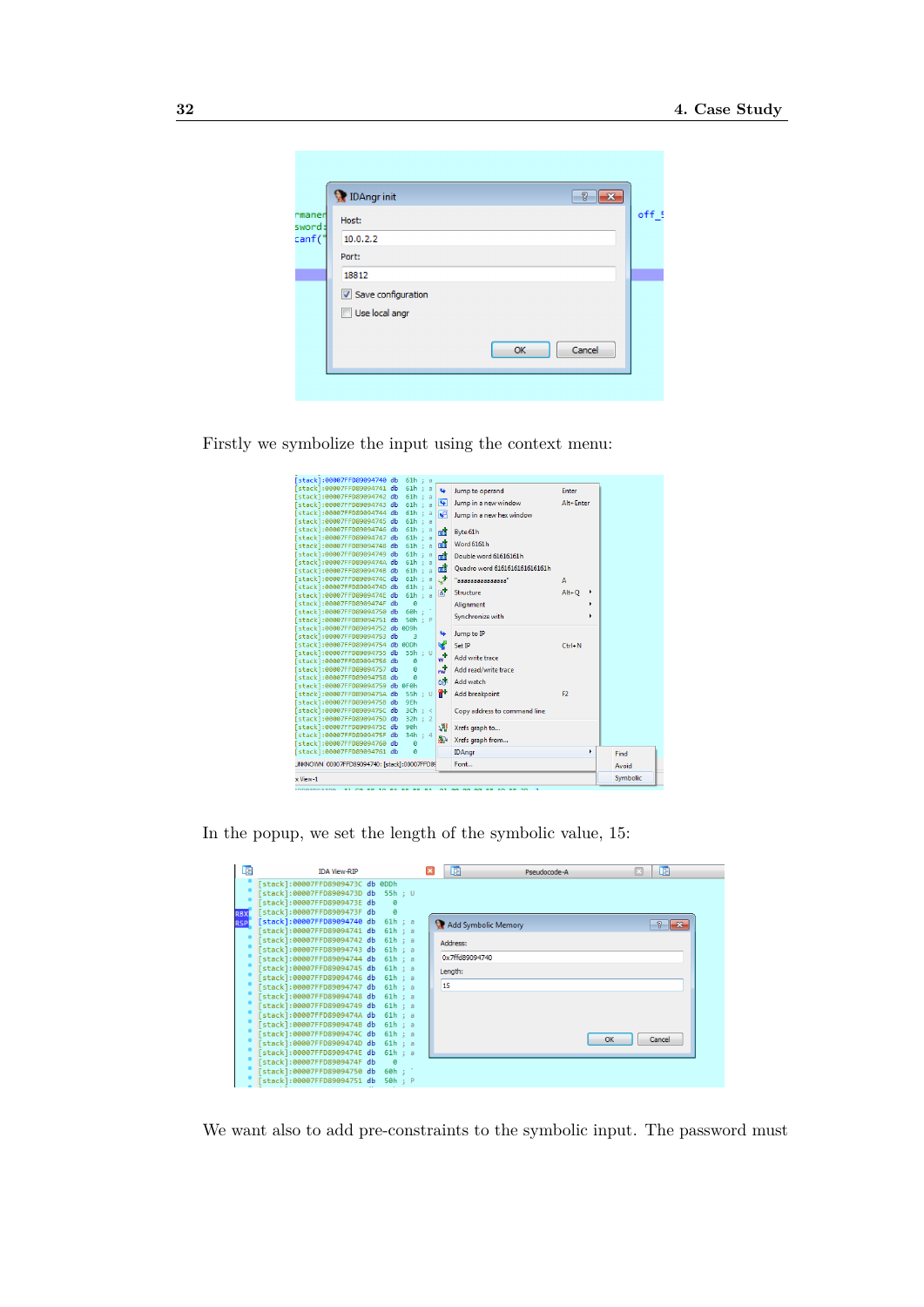be composed of printable characters and must not have spaces in order to be compatible with scanf.

By right-clicking on the symbolic value in the panel and selecting add constraints we can insert a python snippet and add these constraints:

| Symbolic memory |                          |                 |   |  |  |  |  |  |
|-----------------|--------------------------|-----------------|---|--|--|--|--|--|
|                 | <b>Address</b><br>Length |                 |   |  |  |  |  |  |
| 0x7ffd89094740  |                          | 115             | ? |  |  |  |  |  |
|                 |                          | Jump to         |   |  |  |  |  |  |
|                 |                          | Copy value      |   |  |  |  |  |  |
|                 |                          | Set constraints |   |  |  |  |  |  |
|                 | Delete                   |                 |   |  |  |  |  |  |

| Edit Constraints - 0x7ffd89094740L                            |                                                                                  |
|---------------------------------------------------------------|----------------------------------------------------------------------------------|
| # add your constraints to the var 'sym' using the var 'state' |                                                                                  |
| for o in sym.chop(8):                                         | state.se.add(state.se.Or(state.se.And( $o > 0x20$ , $o < = 0x7e$ ), $o = = 0$ )) |
|                                                               |                                                                                  |
| Predefined constraints                                        | Cancel<br>OK                                                                     |

The next step is to select the find and avoid targets. The interesting branch is the hash value comparison at line 47. We want to avoid line 48 and execute line 49.

In the graph view, the branch is the following. Line 48 is the basic block on the left, line 49 is the block on the right.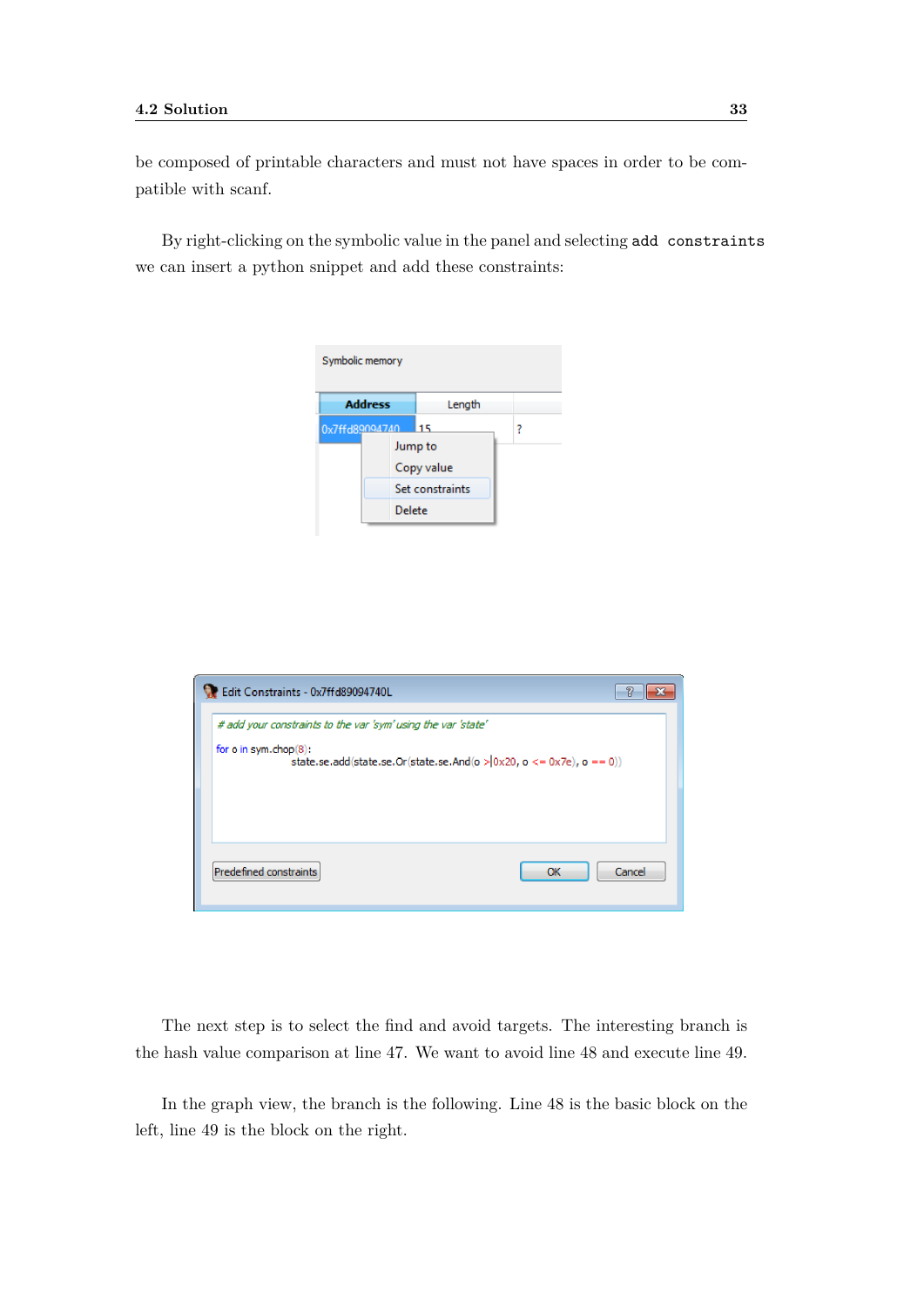

Using the context menu we set the instruction addresses corresponding to the two lines of code as avoid and find targets, respectively:



We can now run the exploration clicking on the RUN button to show the exploration prompt. In this prompt we leave as selected the default memory type, use simprocs in got when possible. We are not exploring external code so all the memory types have the same behavior.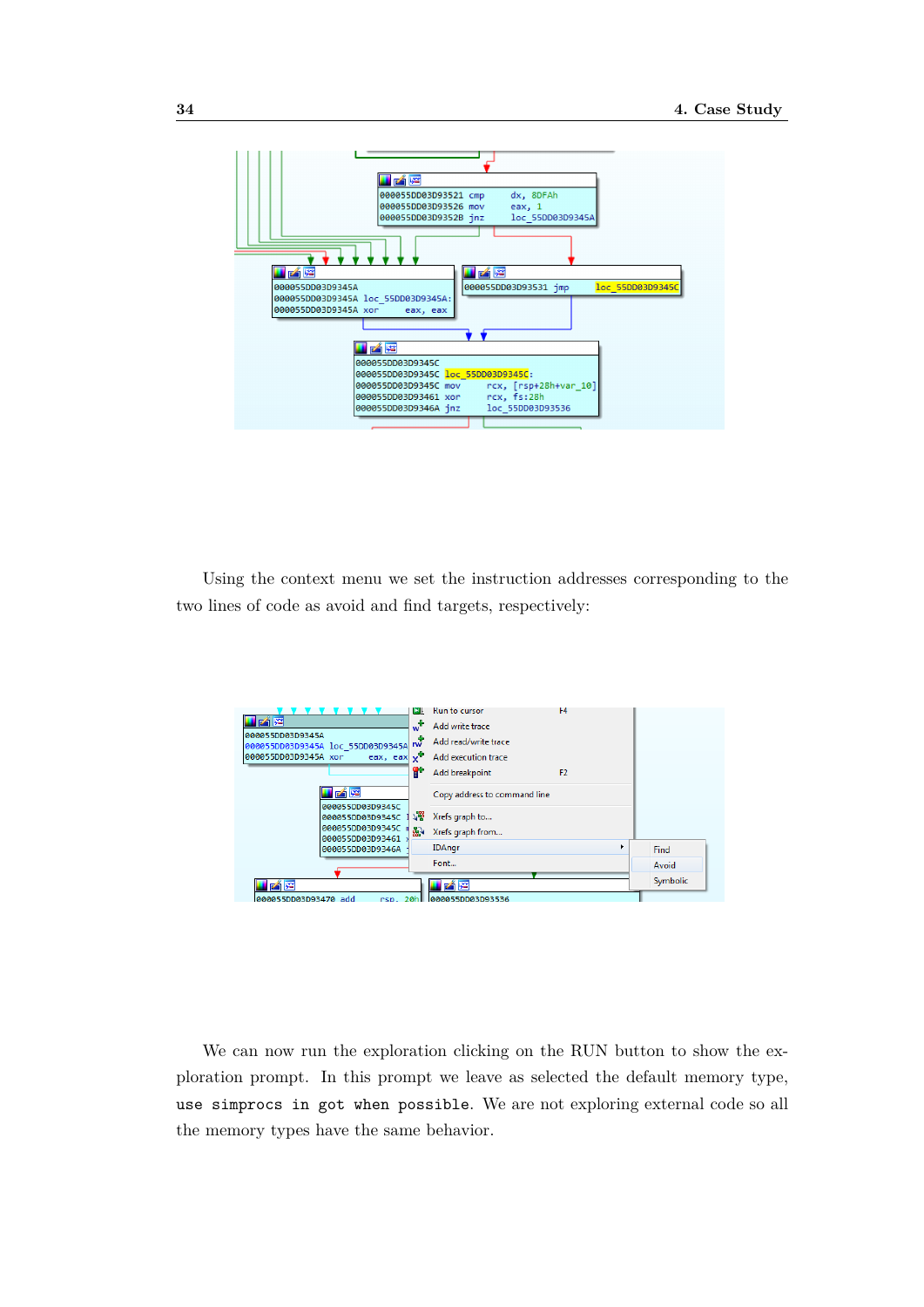

We click on OK to start the exploration. After some time we get a valid concretized value of the password in the panel.

| 啯               | <b>IDA View-RIP</b> | 啯<br>$\square$        | Pseudocode-A | $\boxdot$                 | la.                | <b>IDAngr Panel</b> | $\boldsymbol{\Xi}$ |   |
|-----------------|---------------------|-----------------------|--------------|---------------------------|--------------------|---------------------|--------------------|---|
| <b>RESET</b>    | <b>RUN</b>          | TO DBG<br><b>NEXT</b> | o            | $\frac{\bullet}{\bullet}$ | View File Dump     | LOAD                | SAVE               |   |
| Symbolic memory |                     |                       |              |                           | Symbolic registers |                     |                    | ▾ |
| Address         | Value<br>Length     |                       |              |                           |                    |                     |                    |   |
| 0x7ffd89094740  | 15                  |                       |              |                           |                    |                     |                    |   |
|                 |                     |                       |              |                           |                    |                     |                    |   |
|                 |                     |                       |              |                           |                    |                     |                    |   |
|                 |                     |                       |              |                           |                    |                     |                    |   |
| Find            |                     |                       |              |                           | Avoid              |                     |                    |   |
| 0x55dd03d93531  |                     |                       |              |                           | 0x55dd03d9345a     |                     |                    |   |
|                 |                     |                       |              |                           |                    |                     |                    |   |
|                 |                     |                       |              |                           |                    |                     |                    |   |
|                 |                     |                       |              |                           |                    |                     |                    |   |
|                 |                     |                       |              |                           |                    |                     |                    |   |
|                 |                     |                       |              |                           |                    |                     |                    |   |

This is our solution. We can now use the "TO DBG" button to inject this value in the debugger memory: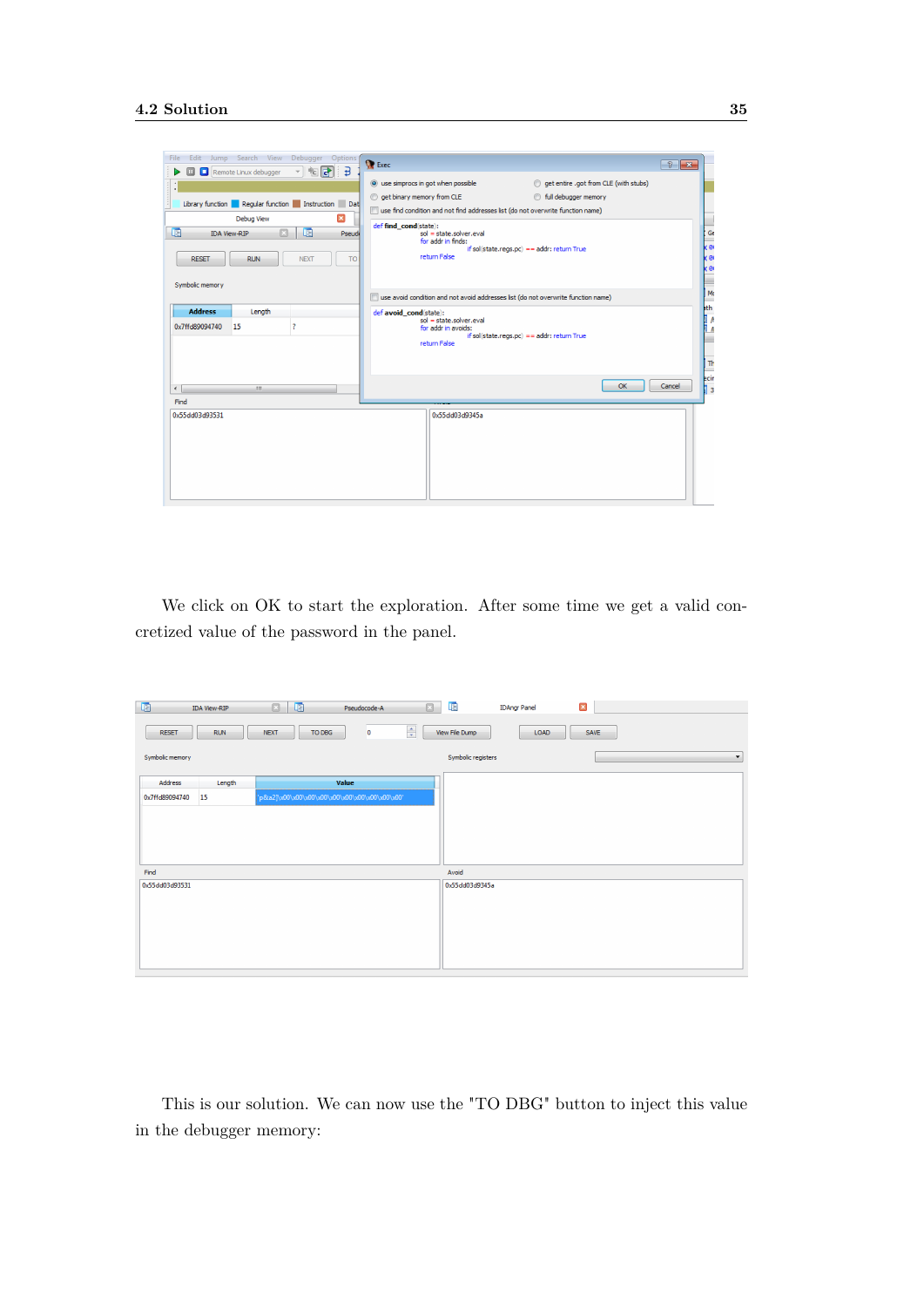```
:00007FFD89094740 db
                      70h; p
00007FFD89094741 db
                      26h; &
00007FFD89094742 db
                     61h ; a
00007FFD89094743 db
                      32h ; 2
00007FFD89094744 db
                      5Dh; ]00007FFD89094745 db
                        \theta00007FFD89094746 db
                        ø
00007FFD89094747 db
                        ø
                        \theta00007FFD89094748 db
00007FFD89094749 db
                        \alpha00007FFD8909474A db
                        \theta00007FFD8909474B db
                        ø
00007FFD8909474C db
                        ø
00007FFD8909474D db
                        0
00007FFD8909474E db
                        \theta00007FFD8909474F db
                        ø
```
By stepping with the debugger until the end of the function we reach line 49 rather than line 48. The authentication is successful.



### <span id="page-43-0"></span>**4.3 Discussion**

This simple use case, in our opinion, shows how user-friendly the IDAngr graphical interface is. The user interaction is a crucial feature of the technique. Reverse engineering is and will be a manual task and having a comfortable interface make a difference. Of course, state synchronization is not limited to the exploration of simple pieces of code like the one in the example, but this Google CTF challenge is representative of the workflow that a reverser can carry out assisted by our tool.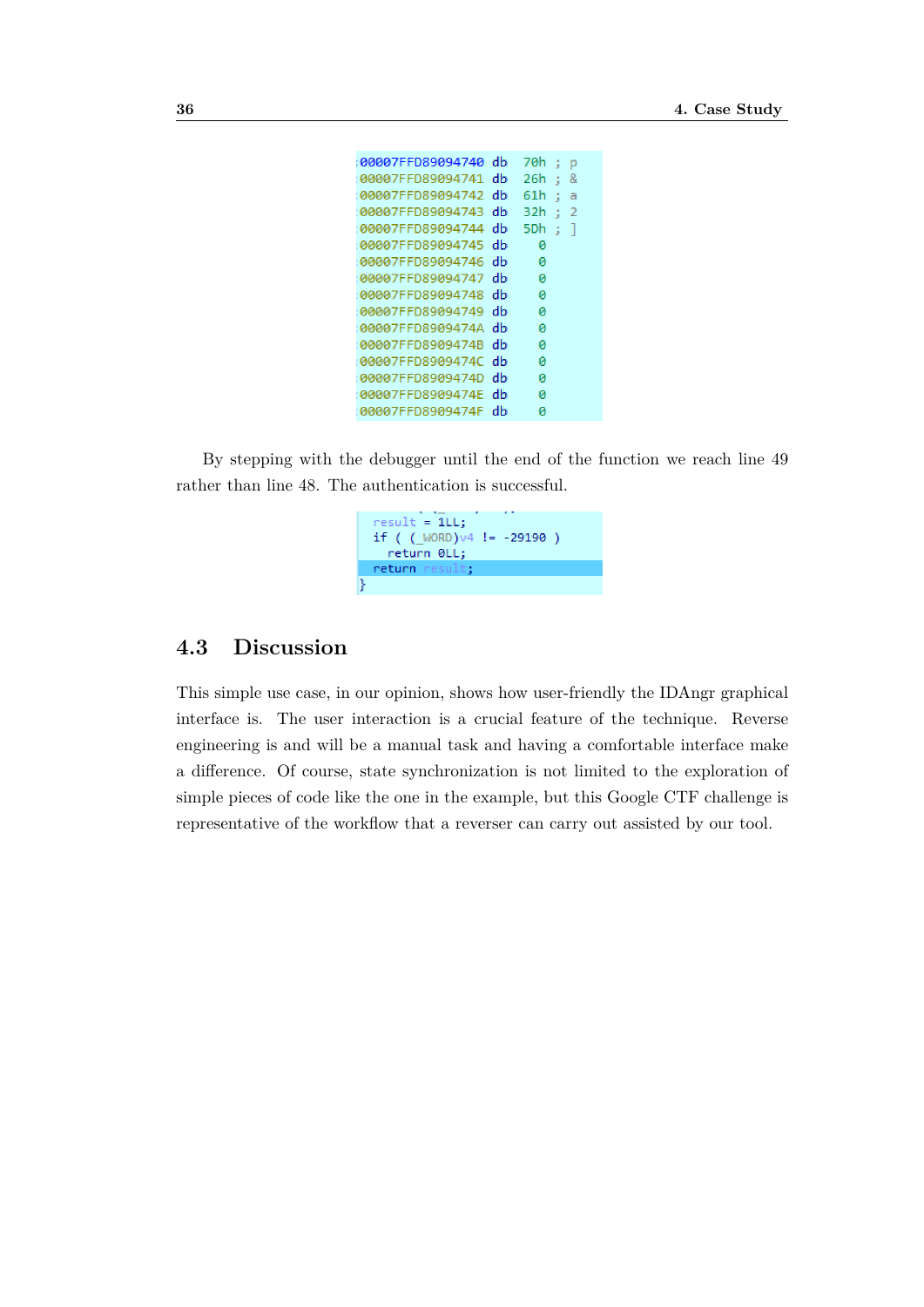## <span id="page-44-0"></span>**Chapter 5**

# **Conclusion**

Reverse engineering a software is a fundamental task for improving the security of systems. In the last years, its perceived importance is increasing exponentially due to the enormous number of malware discovered every day.

Research on new methods and technologies to improve this process is crucial. Our contribution is a solution that can speed up the debugging of complex software using symbolic execution.

As current limitations, the tools and libraries that we developed are effective but far from to be complete. Windows support is poor and environment interaction must be improved.

State synchronization is already present in literature [\[19\]](#page-47-9) but with a partial approach (state transfer in one direction) and without the focus on user interaction. Our solution, instead, is heavily based on the interaction with the user with the aim to integrate symbolic execution into a debugger using a comfortable interface. We built a tool with a graphical interface to simplify as much as possible the symbolic executor setup by the analyst.

## <span id="page-44-1"></span>**5.1 Future work**

A future direction we plan to explore is to develop an AngrDBG frontend for a DBI framework. We considered to use *Frida* [\[10\]](#page-47-0) or *QBDI* [\[20\]](#page-47-10). Frida can easily instrument mobile applications and so perform symbolic execution on them can be useful for a mobile security researcher. QBDI, instead, works well on x86\_64 and it has python bindings so that AngrDBG can run directly in the instrumented process without too much effort in developing the frontend.

The synchronization of the environment and simprocedures on Windows are also features that will be added.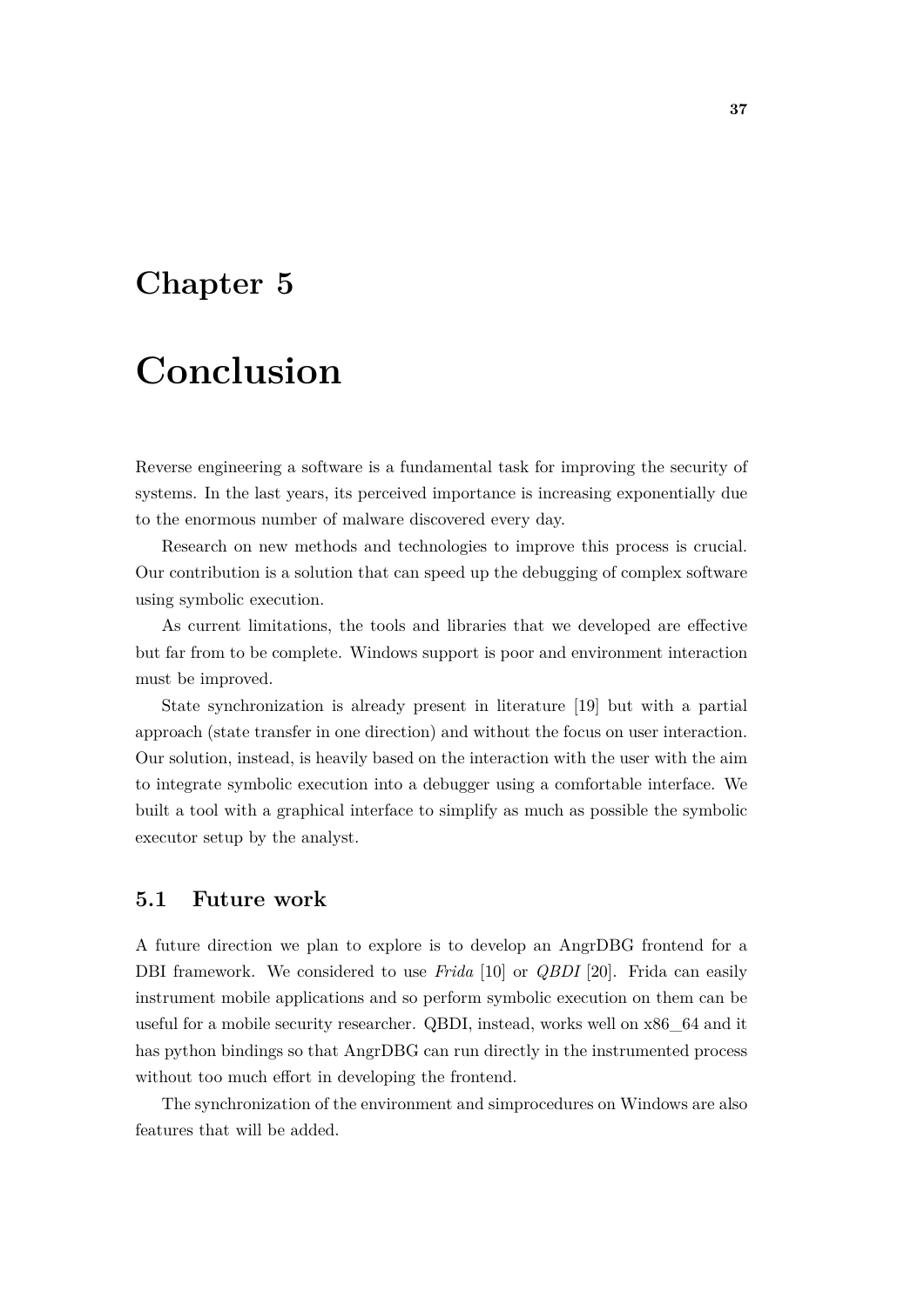## <span id="page-45-0"></span>**5.2 Final Words**

I want to thank all my family, friends and colleagues for the support and Prof. Camil Demetrescu, Dr. Emilio Coppa and Dr. Daniele Cono D'Elia for their patience and for their support in this project.

*A little green bug has come to get squashed* Broly to Piccolo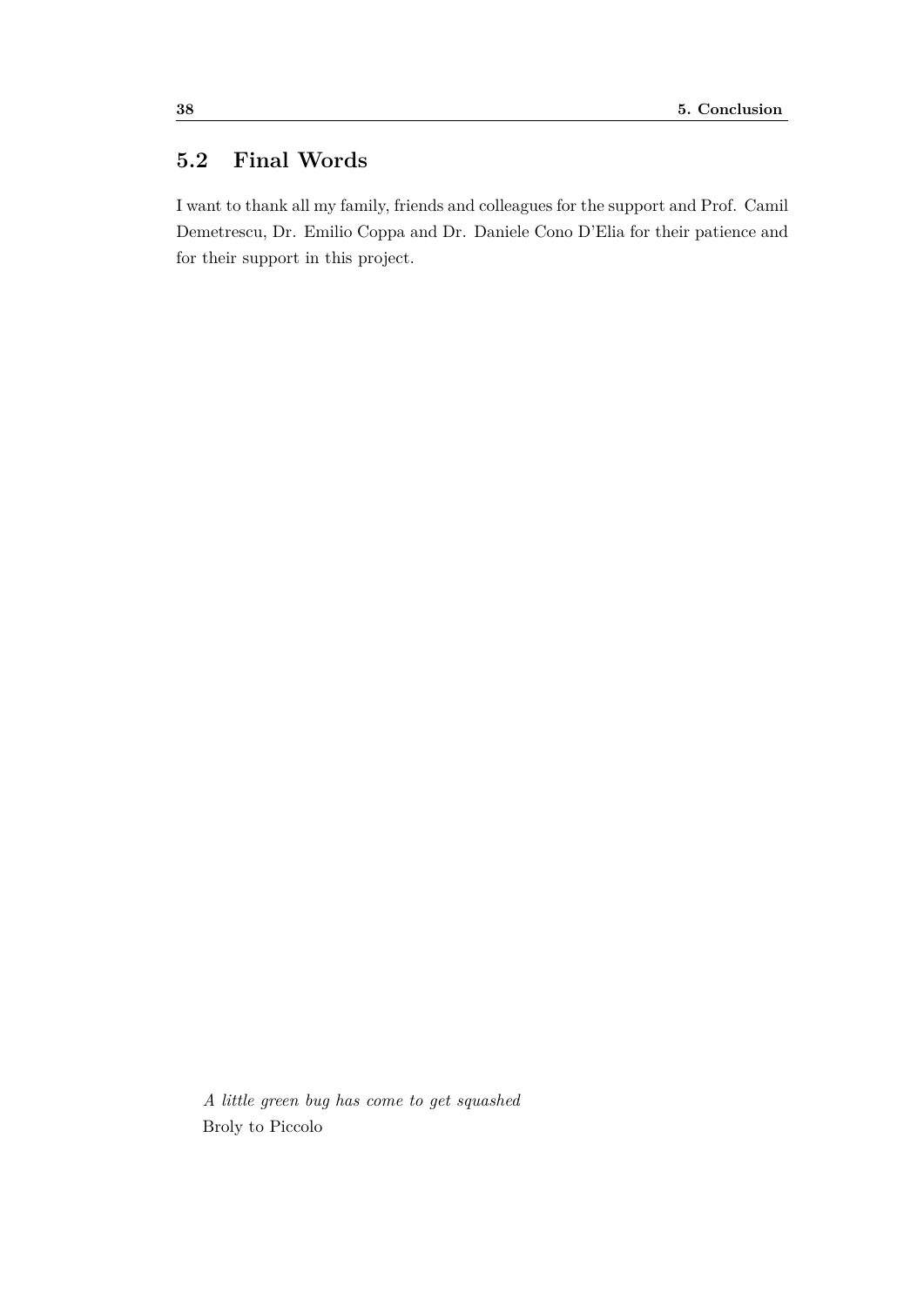# **Bibliography**

- <span id="page-46-0"></span>[1] Y. Shoshitaishvili, R. Wang, C. Salls, N. Stephens, M. Polino, A. Dutcher, J. Grosen, S. Feng, C. Hauser, C. Kruegel, and G. Vigna, "SoK: (State of) The Art of War: Offensive Techniques in Binary Analysis," in *IEEE Symposium on Security and Privacy*, 2016.
- <span id="page-46-1"></span>[2] J. C. King, "Symbolic execution and program testing," *Commun. ACM*, vol. 19, pp. 385–394, July 1976.
- <span id="page-46-2"></span>[3] P. Godefroid, N. Klarlund, and K. Sen, "DART: directed automated random testing," in Sarkar and Hall [\[3\]](#page-46-2), pp. 213–223.
- <span id="page-46-3"></span>[4] R. Baldoni, E. Coppa, D. C. D'Elia, C. Demetrescu, and I. Finocchi, "A survey of symbolic execution techniques," *ACM Comput. Surv.*, vol. 51, no. 3, 2018.
- <span id="page-46-4"></span>[5] S. K. Cha, T. Avgerinos, A. Rebert, and D. Brumley, "Unleashing mayhem on binary code," in *Proceedings of the 2012 IEEE Symposium on Security and Privacy*, SP '12, (Washington, DC, USA), pp. 380–394, IEEE Computer Society, 2012.
- <span id="page-46-5"></span>[6] P. Saxena, P. Poosankam, S. McCamant, and D. Song, "Loop-extended symbolic execution on binary programs," Tech. Rep. UCB/EECS-2009-34, EECS Department, University of California, Berkeley, Mar 2009.
- <span id="page-46-6"></span>[7] A. H. Michael Sikorski, *Practical Malware Analysis: The Hands-On Guide to Dissecting Malicious Software*. San Francisco, CA, USA: No Starch Press, 1 ed., 2012.
- <span id="page-46-8"></span>[8] N. Nethercote, *Dynamic Binary Analysis and Instrumentation*. PhD thesis, Computer Laboratory, University of Cambridge, United Kingdom, Nov. 2004.
- <span id="page-46-7"></span>[9] "Pin - A Dynamic Binary Instrumentation Tool." [https://software.intel.](https://software.intel.com/en-us/articles/pin-a-dynamic-binary-instrumentation-tool) [com/en-us/articles/pin-a-dynamic-binary-instrumentation-tool](https://software.intel.com/en-us/articles/pin-a-dynamic-binary-instrumentation-tool). Accessed: 2018-09-08.